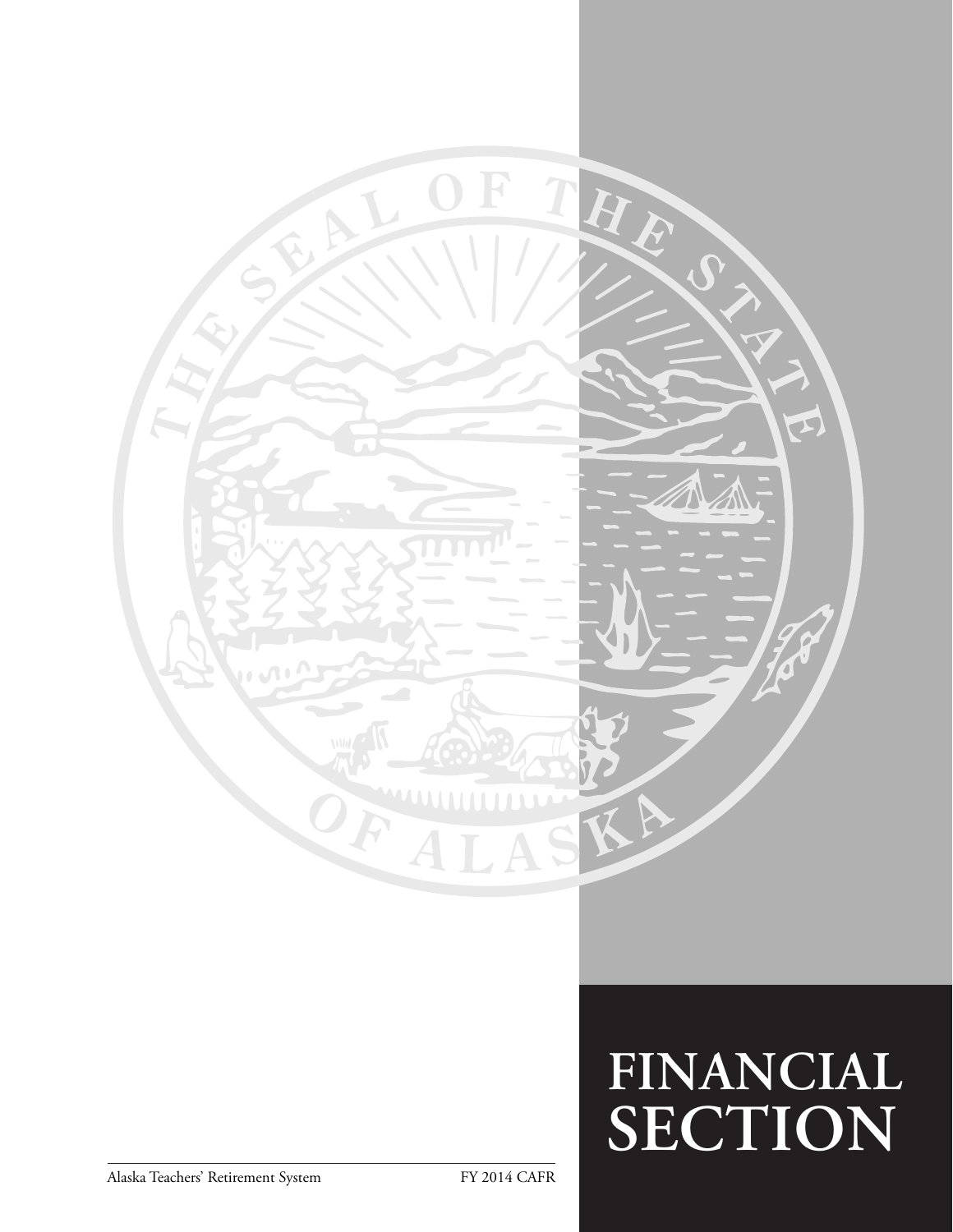

**KPMG LLP** Suite 600 701 West Eighth Avenue Anchorage, AK 99501

#### **Independent Auditors' Report**

We have audited the accompanying combining statement of fiduciary net position of the State of Alaska Teachers' Retirement System (the System) (a component unit of the State of Alaska) as of June 30, 2014, and the combining statement of changes in fiduciary net position for the year then ended, and the related notes to the financial statements, which collectively comprise the System's basic financial statements as listed in the table of contents.

#### *Management's Responsibility for the Financial Statements*

Management is responsible for the preparation and fair presentation of these financial statements in accordance with U.S. generally accepted accounting principles; this includes the design, implementation, and maintenance of internal control relevant to the preparation and fair presentation of financial statements that are free from material misstatement, whether due to fraud or error.

#### *Auditors' Responsibility*

Our responsibility is to express an opinion on these financial statements based on our audit. We conducted our audit in accordance with auditing standards generally accepted in the United States of America. Those standards require that we plan and perform the audit to obtain reasonable assurance about whether the financial statements are free from material misstatement.

An audit involves performing procedures to obtain audit evidence about the amounts and disclosures in the financial statements. The procedures selected depend on the auditors' judgment, including the assessment of the risks of material misstatement of the financial statements, whether due to fraud or error. In making those risk assessments, the auditor considers internal control relevant to the entity's preparation and fair presentation of the financial statements in order to design audit procedures that are appropriate in the circumstances, but not for the purpose of expressing an opinion on the effectiveness of the entity's internal control. Accordingly, we express no such opinion. An audit also includes evaluating the appropriateness of accounting policies used and the reasonableness of significant accounting estimates made by management, as well as evaluating the overall presentation of the financial statements.

We believe that the audit evidence we have obtained is sufficient and appropriate to provide a basis for our audit opinion.

#### *Opinion*

In our opinion, the financial statements referred to above present fairly, in all material respects, the fiduciary net position of the State of Alaska Teachers' Retirement System as of June 30, 2014, and the changes in fiduciary net position for the year then ended in accordance with U.S. generally accepted accounting principles.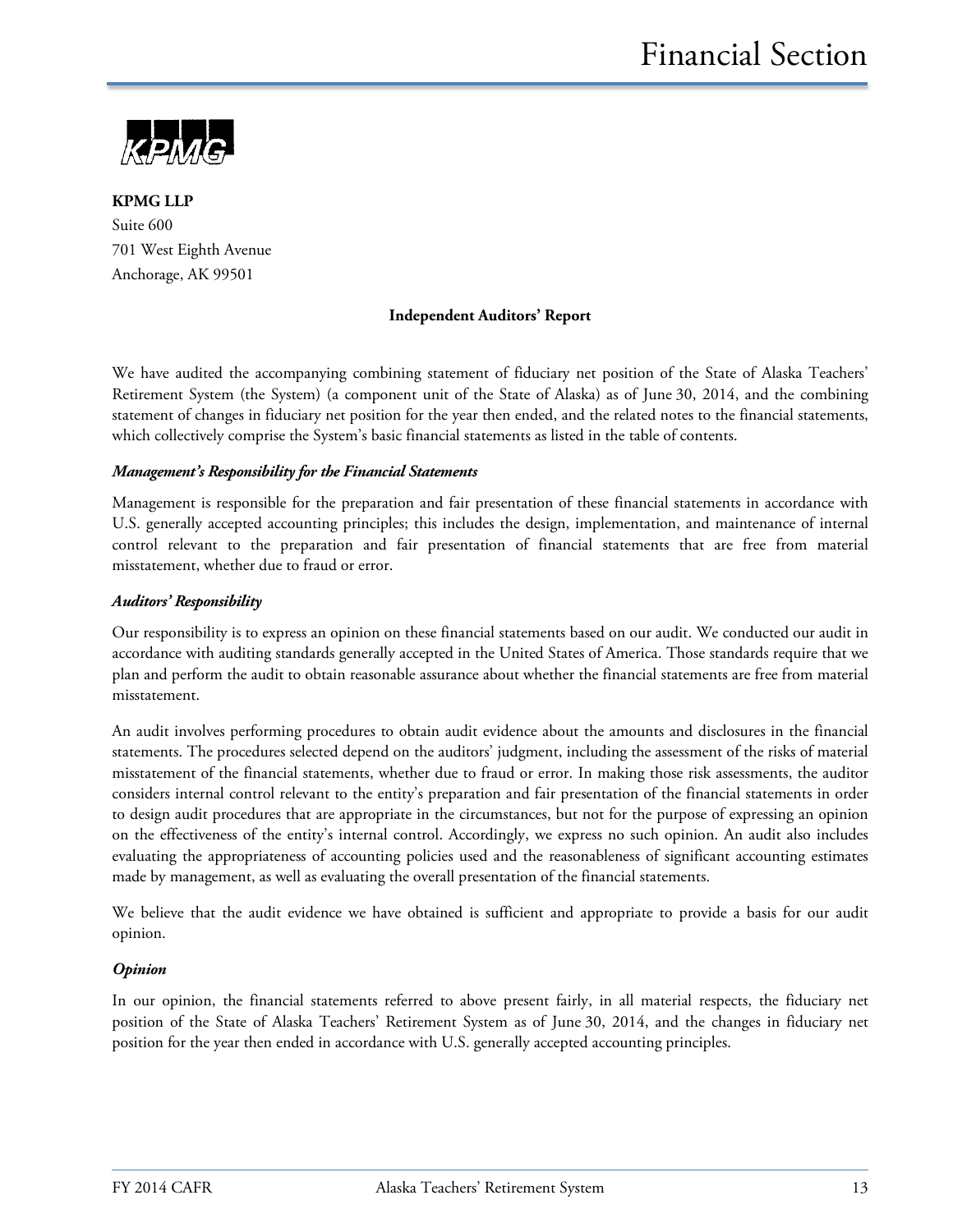#### *Emphasis of a Matter*

As discussed in Note 2 to the financial statements, in 2014, the System adopted Governmental Accounting Standards Board (GASB) Statement No. 67, Financial Reporting for Pension Plans – an Amendment of GASB Statement No. 25. Our opinion is not modified with respect to this matter.

#### *Other Matters*

#### *Prior-Year Comparative Information*

We have previously audited the System's 2013 financial statements, and we expressed an unmodified opinion on those financial statements in our report dated October 18, 2013. In our opinion, the summarized comparative information presented herein as of and for the year then ended June 30, 2013 is consistent, in all material respects, with the audited financial statements from which it has been derived.

#### *Required Supplementary Information*

U.S. generally accepted accounting principles require that the management's discussion and analysis on pages 15-23, and the schedule of changes in employer net pension liability and related ratios, schedule of employer and nonemployer contributions, schedule of investment returns, schedule of funding progress, and schedule of contributions from employers and the state of Alaska on pages 49-64 be presented to supplement the basic financial statements. Such information, although not a part of the basic financial statements, is required by the Governmental Accounting Standards Board, who considers it to be an essential part of financial reporting for placing the basic financial statements in an appropriate operational, economic, or historical context. We have applied certain limited procedures to the required supplementary information in accordance with auditing standards generally accepted in the United States of America, which consisted of inquiries of management about the methods of preparing the information and comparing the information for consistency with management's responses to our inquiries, the basic financial statements, and other knowledge we obtained during our audit of the basic financial statements. We do not express an opinion or provide any assurance on the information because the limited procedures do not provide us with sufficient evidence to express an opinion or provide any assurance.

#### *Supplemental Information*

Our audit was conducted for the purpose of forming opinions on the financial statements that collectively comprise the System's basic financial statements. The supplemental schedules on pages 66-68 are presented for purposes of additional analysis and are not a required part of the basic financial statements. The supplemental schedules are the responsibility of management and were derived from and relate directly to the underlying accounting and other records used to prepare the basic financial statements. Such information has been subjected to the auditing procedures applied in the audit of the basic financial statements and certain additional procedures, including comparing and reconciling such information directly to the underlying accounting and other records used to prepare the basic financial statements or to the basic financial statements themselves, and other additional procedures in accordance with auditing standards generally accepted in the United States of America. In our opinion, the supplemental schedules are fairly stated in all material respects in relation to the basic financial statements as a whole.s

KPMG LLP

December 9, 2014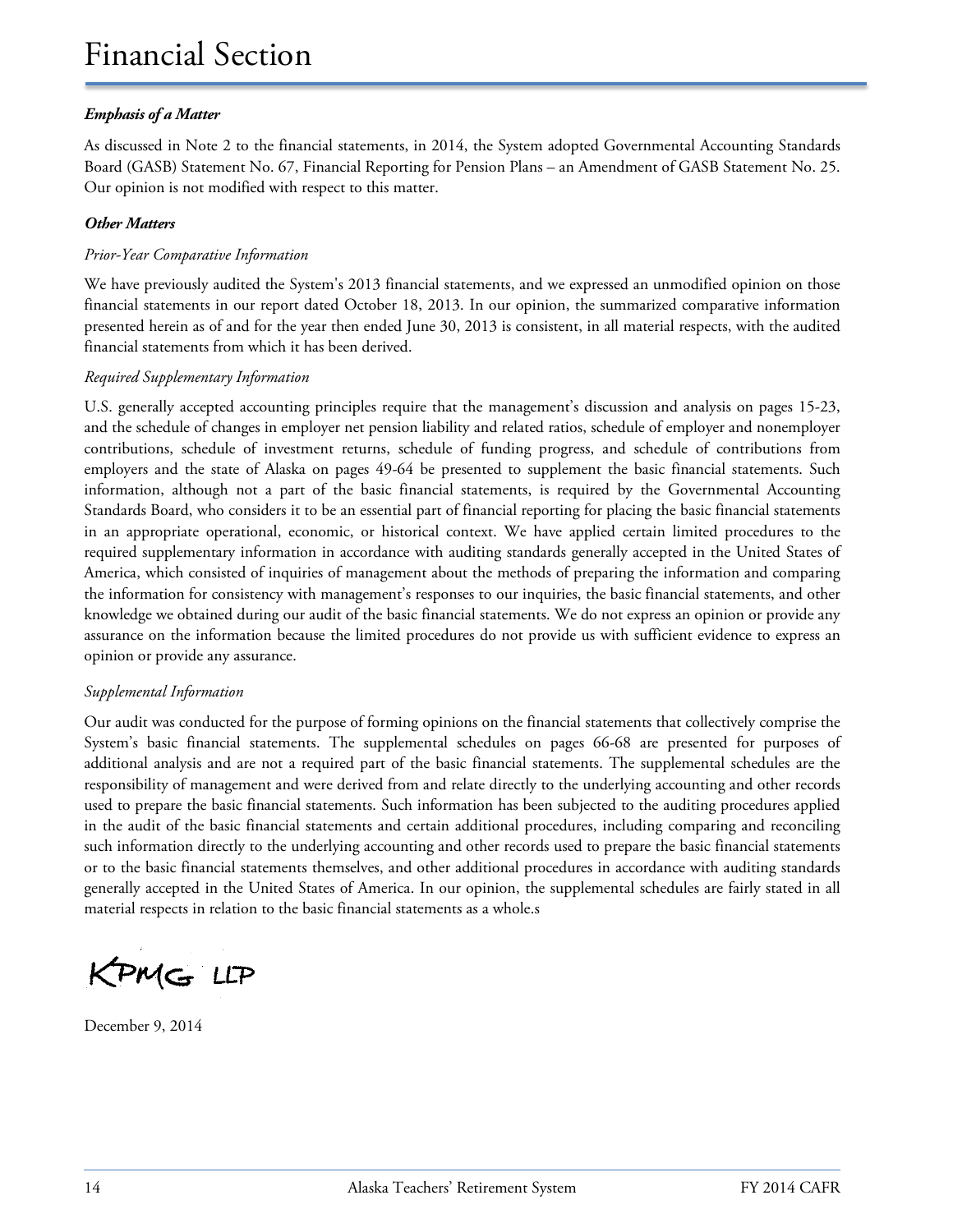# **Management's Discussion and Analysis (Unaudited)**

**June 30, 2014**

This section presents management's discussion and analysis (MD&A) of the Teachers' Retirement System's (System) financial position and performance for the year ended June 30, 2014. This section is presented as a narrative overview and analysis. Please read the MD&A in conjunction with the financial statements, notes to financial statements, required supplementary information, and supplemental schedules to better understand the financial condition and performance of the System during the fiscal year ended June 30, 2014.

#### **Financial Highlights**

The System's financial highlights as of June 30, 2014 were as follows:

- The System's fiduciary net position restricted for pension and postemployment healthcare benefits increased by \$953.8 million during fiscal year 2014.
- The System's plan member and employer contributions decreased by \$592,000 during fiscal year 2014.
- The State of Alaska directly appropriated \$316.8 million during fiscal year 2014 as statutorily required.
- The System's net investment income increased \$389.0 million to \$997.3 million during fiscal year 2014.
- The System's pension benefit expenditures totaled \$396.6 million during fiscal year 2014.
- The System's postemployment healthcare benefit expenditures totaled \$116.8 million in fiscal year 2014.

#### **Overview of the Financial Statements**

This discussion and analysis is intended to serve as an introduction to the System's financial statements. The System's financial statements are composed of three components: (1) combining statement of fiduciary net position, (2) combining statement of changes in fiduciary net position, and (3) notes to financial statements. This report also contains required supplementary information and other supplemental schedules.

*Combining Statements of Fiduciary Net Position* – This statement presents information regarding the System's assets, liabilities, and resulting net position restricted for pension benefits, postemployment healthcare benefits, and individuals. This statement reflects the System's investments at fair market value, along with cash and short-term investments, receivables, and other assets less liabilities at June 30, 2014 and 2013.

*Combining Statements of Changes in Fiduciary Net Position* – This statement presents how the System's net position restricted for pension and postemployment healthcare benefits changed during the fiscal years ended June 30, 2014 and 2013. This statement presents contributions and investment income during the period. Deductions for pension and postemployment healthcare benefits, refunds, and operating deductions are also presented.

The above statements represent resources available for investment and payment of benefits as of June 30, 2014 and the sources and uses of those funds during fiscal year 2014.

*Notes to Financial Statements* – The notes to financial statements are an integral part of the financial statements and provide additional detailed information and schedules that are essential to a full understanding of the System's financial statements.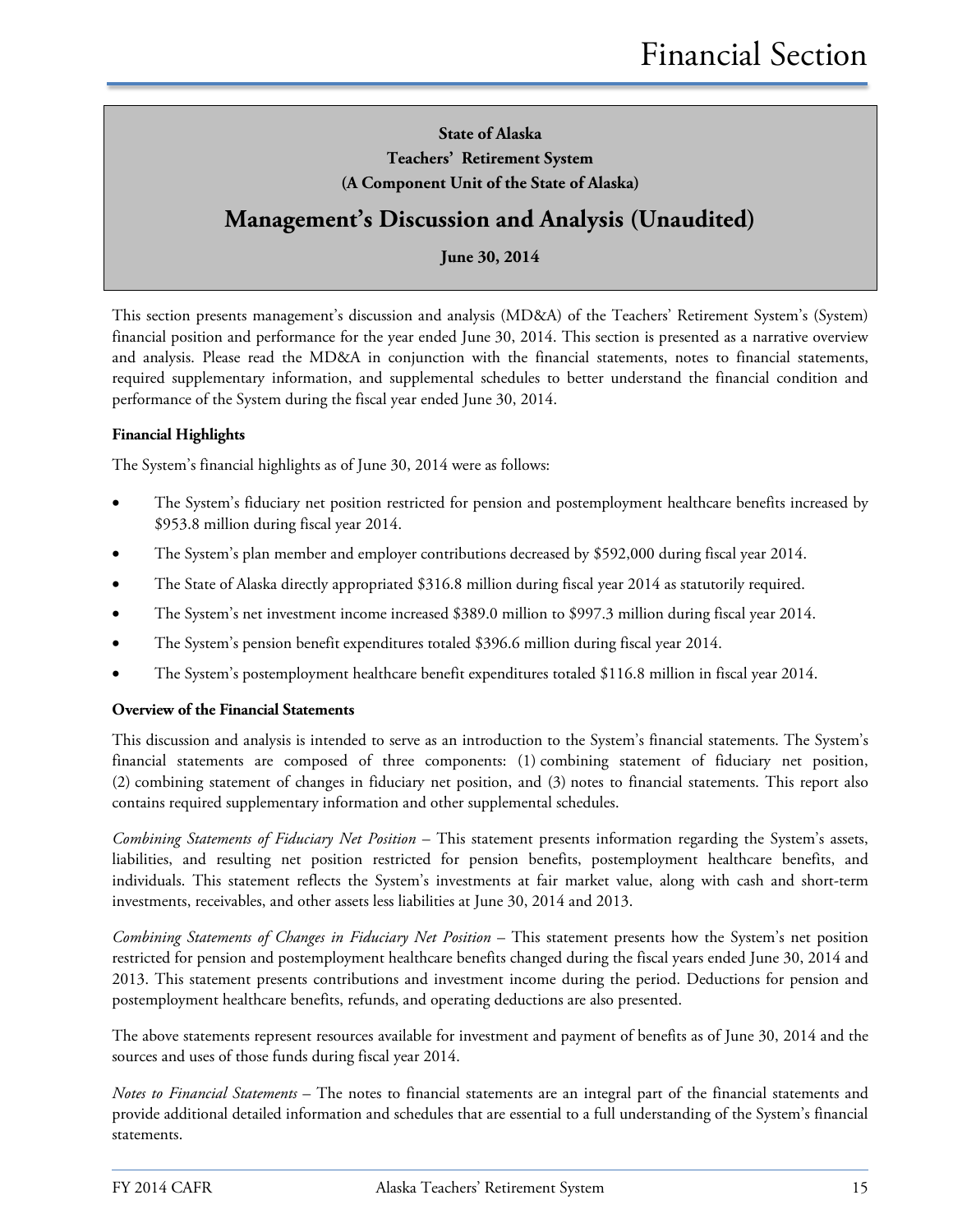# **Management's Discussion and Analysis (Unaudited)**

**June 30, 2014**

*Required Supplementary Information and Related Notes* – The required supplementary information consists of seven schedules and related notes concerning the funded status of the system and actuarial assumptions and methods used in the actuarial valuation.

*Supplemental Schedules* – Supplemental schedules include detailed information on administrative and investment deductions incurred by the System and payments to consultants (other than investment advisors) for professional services.

**Condensed Financial Information** (In thousands)

| System net position                 |    |           |           |                     |            |           |  |  |
|-------------------------------------|----|-----------|-----------|---------------------|------------|-----------|--|--|
|                                     |    |           |           | Increase (decrease) |            |           |  |  |
| Description                         |    | 2014      | 2013      | Amount              | Percentage | 2012      |  |  |
| Assets:                             |    |           |           |                     |            |           |  |  |
| Cash and cash equivalents           | \$ | 204,330   | 81,133    | 123,197             | 151.8% \$  | 93,983    |  |  |
| Due from State of Alaska            |    |           |           |                     |            |           |  |  |
| General Fund                        |    | 3,933     | 4,177     | (244)               | (5.8)      | 4,943     |  |  |
| Contributions receivable            |    | 4,317     | 5,711     | (1,394)             | (24.4)     | 4,335     |  |  |
| Other receivables                   |    | 3         | 5         | (2)                 | (40.0)     |           |  |  |
| Due from Retiree Health Fund        |    |           |           | (1)                 | (100.0)    | 3         |  |  |
| Investments, at fair value          |    | 6,113,985 | 5,283,803 | 830,182             | 15.7       | 4,698,332 |  |  |
| Other assets                        |    | 1,497     | 1,179     | 318                 | 27.0       | 1,179     |  |  |
| Total assets                        |    | 6,328,065 | 5,376,009 | 952,056             | 17.7       | 4,802,775 |  |  |
| Liabilities:                        |    |           |           |                     |            |           |  |  |
| Accrued expenses                    |    | 3,989     | 4,639     | (650)               | (14.0)     | 3,833     |  |  |
| Claims payable                      |    | 18,979    | 20,062    | (1,083)             | (5.4)      | 14,813    |  |  |
| Forfeitures payable to employers    |    | 5,997     | 4,498     | 1,499               | 33.3       |           |  |  |
| Due to State of Alaska General Fund |    | 374       | 1,838     | (1, 464)            | (79.7)     | 192       |  |  |
| <b>Total liabilities</b>            |    | 29,339    | 31,037    | (1,698)             | (5.5)      | 18,838    |  |  |
| Net position                        | \$ | 6,298,726 | 5,344,972 | 953,754             | 17.8% \$   | 4,783,937 |  |  |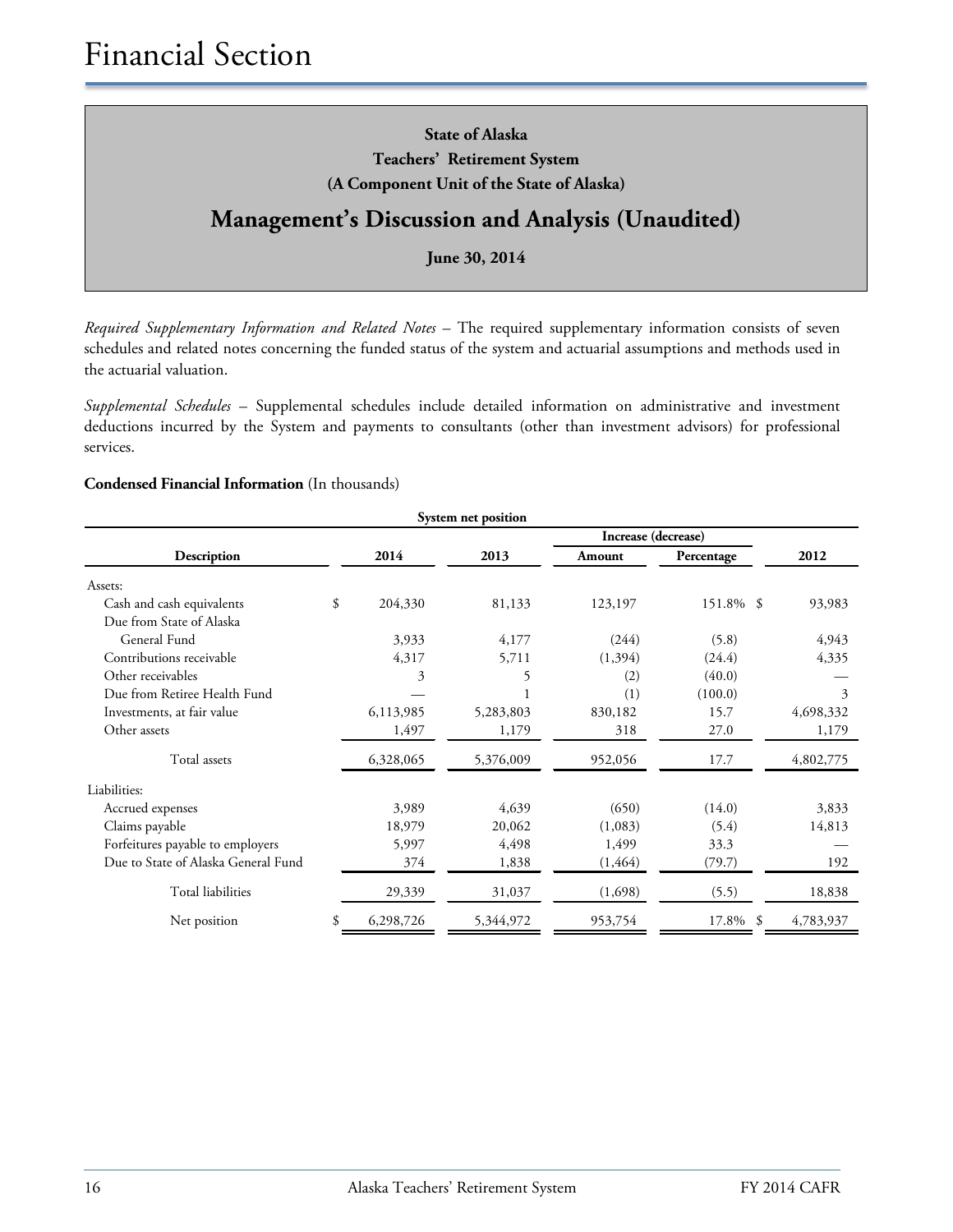# **Management's Discussion and Analysis (Unaudited)**

**June 30, 2014**

| Changes in system net position            |    |           |           |                     |             |  |           |
|-------------------------------------------|----|-----------|-----------|---------------------|-------------|--|-----------|
|                                           |    |           |           | Increase (decrease) |             |  |           |
| Description                               |    | 2014      | 2013      | Amount              | Percentage  |  | 2012      |
| Net position, beginning of year           | \$ | 5,344,972 | 4,783,937 | 561,035             | 11.7%<br>S. |  | 4,842,903 |
| Additions:                                |    |           |           |                     |             |  |           |
| Contributions                             |    | 162,959   | 163,551   | (592)               | (0.4)       |  | 164,007   |
| Appropriation – State of Alaska           |    | 316,846   | 302,777   | 14,069              | 4.6         |  | 234,517   |
| Net investment income                     |    | 997,262   | 608,251   | 389,011             | 64.0        |  | 13,901    |
| Other additions                           |    | 6,254     | 4,173     | 2,081               | 49.9        |  | 12,552    |
| Total additions                           |    | 1,483,321 | 1,078,752 | 404,569             | 37.5        |  | 424,977   |
| Deductions:                               |    |           |           |                     |             |  |           |
| Pension and postemployment                |    |           |           |                     |             |  |           |
| healthcare benefits                       |    | 513,395   | 501,120   | 12,275              | 2.4         |  | 471,834   |
| Refund of contributions                   |    | 7,739     | 6.405     | 1,334               | 20.8        |  | 5,428     |
| Administrative                            |    | 8,433     | 6,945     | 1,488               | 21.4        |  | 6,681     |
| Total deductions                          |    | 529,567   | 514,470   | 15,097              | 2.9         |  | 483,943   |
| Less adjustment to beginning net position |    |           | 3,247     | (3,247)             | (100.0)     |  |           |
| Increase (decrease) in                    |    |           |           |                     |             |  |           |
| net position                              |    | 953,754   | 561,035   | 392,719             | 70.0        |  | (58, 966) |
| Net position, end of year                 | \$ | 6,298,726 | 5,344,972 | 953,754             | 17.8<br>\$  |  | 4,783,937 |

#### **Financial Analysis of the System**

The statements of fiduciary net position as of June 30, 2014 and 2013 show net position restricted for pension benefits, postemployment healthcare benefits, and individuals of \$6,298,726,000 and \$5,344,972,000, respectively. The entire amount is available to cover the System's obligations to pay pension and postemployment healthcare benefits to its members and their beneficiaries, as well as administrative costs.

These amounts represent an increase in the System's net position restricted for pension benefits, postemployment healthcare benefits, and individuals of \$953,754,000 or 17.8% from fiscal year 2013 to 2014 and \$561,035,000 or 11.7% from fiscal year 2012 to 2013 and a decrease of \$58,966,000 or 1.2% from fiscal year 2011 to 2012. Over the long term, plan member, employer contributions, and State of Alaska appropriations, as well as investment income earned, are expected to sufficiently fund the pension benefit and postemployment healthcare costs of the System.

The investment of pension funds is a long-term undertaking. On an annual basis, the Alaska Retirement Management Board (the Board) reviews and adopts an asset allocation strategy to ensure the asset mix will remain at an optimal risk/return level given the System's constraints and objectives.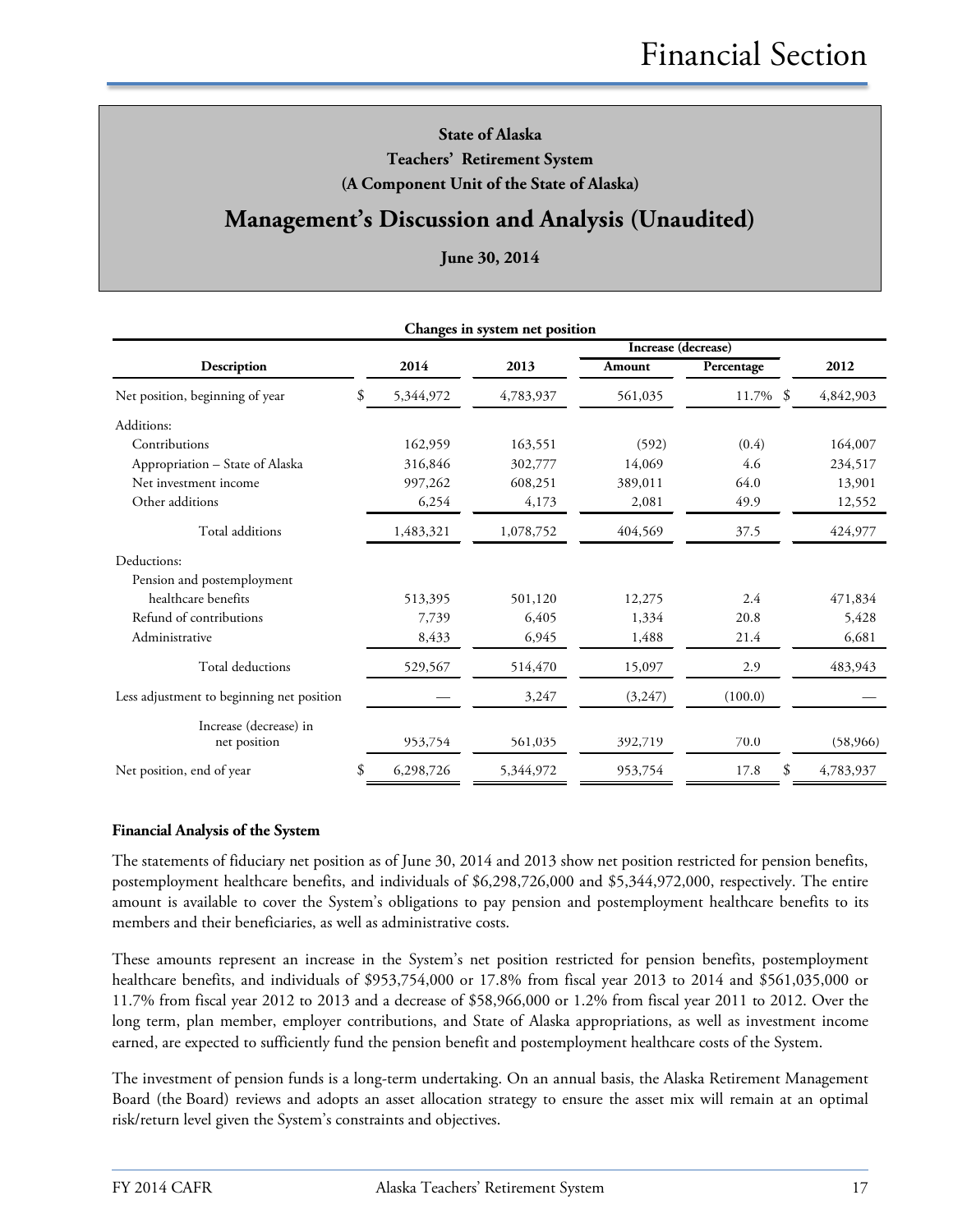# **Management's Discussion and Analysis (Unaudited)**

**June 30, 2014**

#### *System Asset Allocation*

During fiscal years 2014 and 2013, the Board adopted the following asset allocation for the Defined Benefit Pension Plan (DB Plan) and Defined Contribution Pension Plan's (DC Plan) retiree major medical insurance fund, health reimbursement, and occupational death and disability fund:

|                                          | 2014                                |        |  |
|------------------------------------------|-------------------------------------|--------|--|
|                                          | <b>Pension and Healthcare Trust</b> |        |  |
|                                          | <b>Allocation</b>                   | Range  |  |
| Broad domestic equity                    | 26.0%                               | ± 6%   |  |
| Global equity ex-U.S.                    | 25.0                                | ± 4    |  |
| Private equity                           | 9.0                                 | ± 5    |  |
| Real assets                              | 17.0                                | ± 8    |  |
| Absolute return                          | 5.0                                 | ± 4    |  |
| Fixed composite                          | 12.0                                | ± 5    |  |
| Alternative equity strategies            | 3.0                                 | ± 2    |  |
| Cash equivalents                         | 3.0                                 | $-3/1$ |  |
| Total                                    | 100.0%                              |        |  |
| Expected return five-year geometric mean | 7.16%                               |        |  |
| Projected standard deviation             | 14.81                               |        |  |

|                                          | 2013                                |         |  |  |
|------------------------------------------|-------------------------------------|---------|--|--|
|                                          | <b>Pension and Healthcare Trust</b> |         |  |  |
|                                          | <b>Allocation</b>                   | Range   |  |  |
| Broad domestic equity                    | 27.0%                               | $± 6\%$ |  |  |
| Global equity ex-U.S.                    | 23.0                                | ± 4     |  |  |
| Private equity                           | 8.0                                 | ± 5     |  |  |
| Real assets                              | 16.0                                | ± 8     |  |  |
| Absolute return                          | 6.0                                 | ± 4     |  |  |
| Fixed composite                          | 14.0                                | ± 5     |  |  |
| Short-term fixed income                  | 6.0                                 | $-6/1$  |  |  |
| Total                                    | 100.0%                              |         |  |  |
| Expected return five-year geometric mean | 7.11%                               |         |  |  |
| Projected standard deviation             | 14.20                               |         |  |  |

For fiscal years 2014 and 2013, the DB Plan's investments generated an 18.46% and 12.59% rate of return, respectively.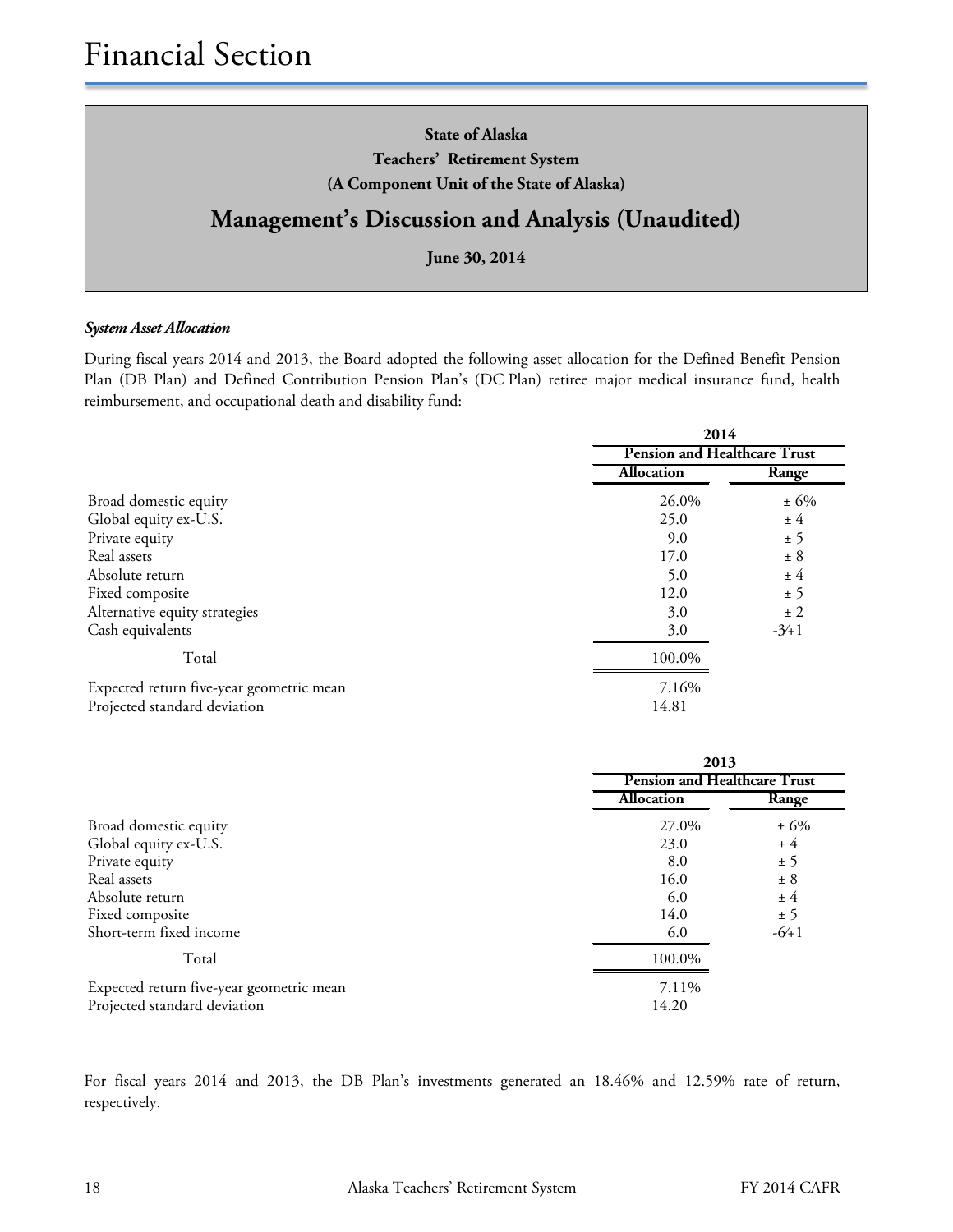# **Management's Discussion and Analysis (Unaudited)**

**June 30, 2014**

#### **Contributions, Investment Income, and Other Additions**

The additions required to fund retirement benefits are accumulated through a combination of employer and plan member contributions, State of Alaska appropriation, investment income, and other additions as follows:

|                                   | <b>Additions</b> (In thousands) |           |                     |            |         |  |  |
|-----------------------------------|---------------------------------|-----------|---------------------|------------|---------|--|--|
|                                   |                                 |           | Increase (decrease) |            |         |  |  |
|                                   | 2014                            | 2013      | Amount              | Percentage | 2012    |  |  |
| Plan member contributions         | \$<br>68,313                    | 68,495    | (182)               | (0.3)%     | 68,298  |  |  |
| <b>Employer contributions</b>     | 94,646                          | 95,056    | (410)               | (0.4)      | 95,709  |  |  |
| Nonemployer contributions - State |                                 |           |                     |            |         |  |  |
| of Alaska                         | 316,846                         | 302,777   | 14,069              | 4.6        | 234,517 |  |  |
| Net investment income             | 997,262                         | 608,251   | 389,011             | 64.0       | 13,901  |  |  |
| Other additions                   | 6,254                           | 4,173     | 2,081               | 49.9       | 12,552  |  |  |
| Total                             | 1,483,321                       | 1,078,752 | 404,569             | 37.5%      | 424,977 |  |  |

The System's employer contributions decreased from \$95,056,000 in fiscal year 2013 to \$94,646,000 in fiscal year 2014, a decrease of \$410,000 or 0.4%. The System's employer contributions decreased from \$95,709,000 in fiscal year 2012 to \$95,056,000 in fiscal year 2013, a decrease of \$653,000 or 0.7%. The decrease in employer contributions is attributable to a decrease in the DB plan membership.

The State of Alaska provided \$316,846,000 for fiscal year 2014 and \$302,777,000 for fiscal year 2013 in nonemployer contributions as required by Alaska Statute 14.25.085. The employer on-behalf amount is calculated by the System's actuary. It is based on projected payroll and the difference between the actuarially determined contribution rate and the statutory effective rate. The employer effective contribution rate of 12.56% is established in Alaska Statute 14.25.070(a).

The System's net investment income in fiscal year 2014 increased by \$389,011,000 or 64.0% from amounts recorded in fiscal year 2013. The System's net investment income in fiscal year 2013 increased by \$594,350,000 or 4,275.6% from amounts recorded in fiscal year 2012. Over the long term, investment income has been a major component of additions to System assets.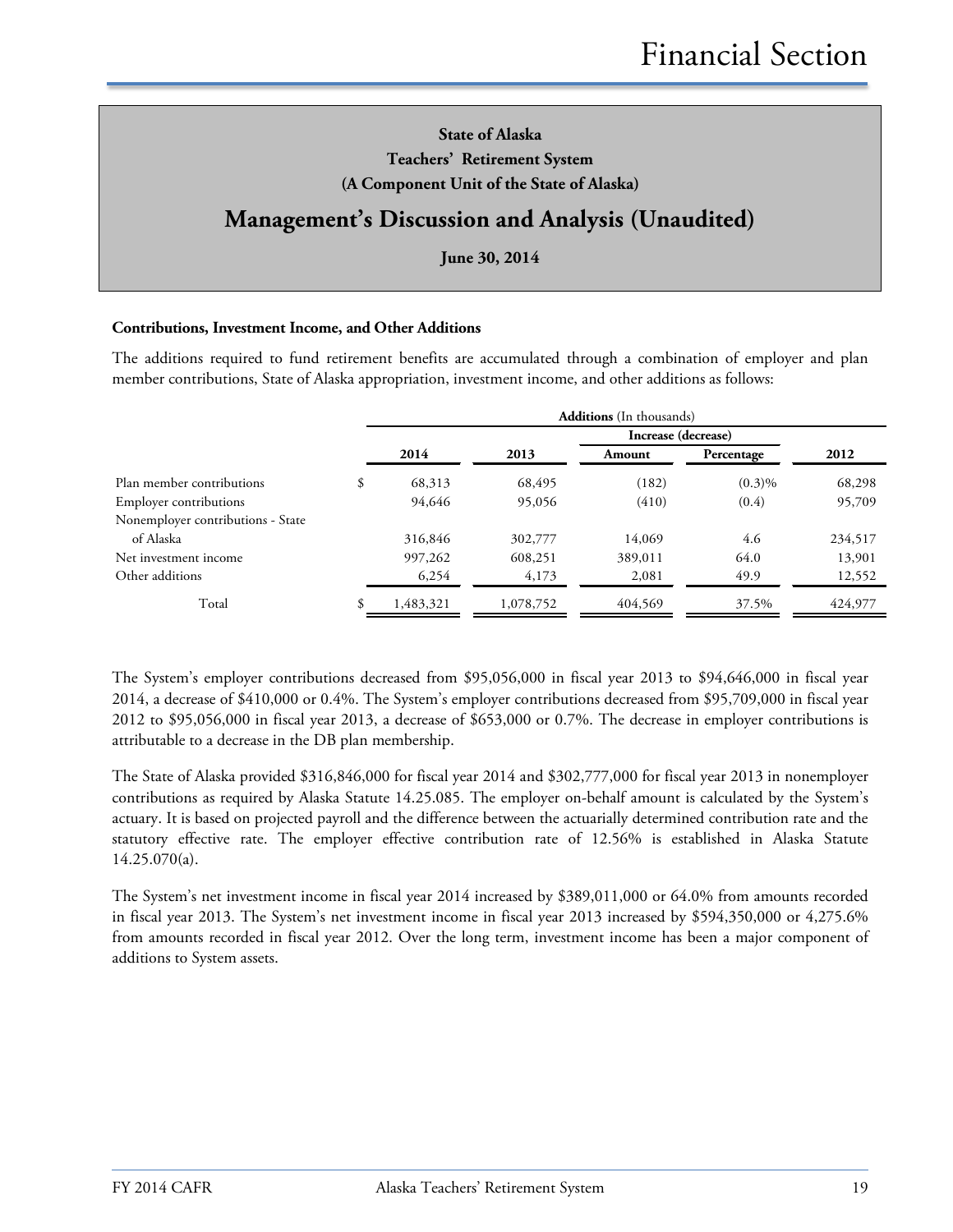# **Management's Discussion and Analysis (Unaudited)**

**June 30, 2014**

The System's investment rates of return at June 30 are as follows:

|                        | Year ended |        |         |  |  |
|------------------------|------------|--------|---------|--|--|
|                        | 2014       | 2013   | 2012    |  |  |
| System returns         | 18.46%     | 12.59% | 0.51%   |  |  |
| Domestic equities      | 25.45      | 21.24  | 1.83    |  |  |
| International equities | 23.41      | 15.03  | (13.66) |  |  |
| Fixed income           | 5.14       | 0.57   | 4.82    |  |  |
| Private equity         | 24.19      | 11.68  | 9.44    |  |  |
| Absolute return        | 6.51       | 8.41   | (2.05)  |  |  |
| Real assets            | 12.71      | 10.65  | 10.45   |  |  |
| Cash equivalents       | 0.26       | 0.25   | 0.42    |  |  |
| Alternative equity     | 24.55      |        |         |  |  |

#### **Benefits and Other Deductions**

The primary deduction of the DB Plan is the payment of pension and postemployment healthcare benefits. The primary deduction of the DC Plan is the refund of contributions. These benefit payments, healthcare claims paid, refunds of contributions, and the cost of administering the System comprise the cost of operations as follows:

|                                    |    | <b>Deductions</b> (In thousands) |         |                     |            |         |  |  |
|------------------------------------|----|----------------------------------|---------|---------------------|------------|---------|--|--|
|                                    |    |                                  |         | Increase (decrease) |            |         |  |  |
|                                    |    | 2014                             | 2013    | Amount              | Percentage | 2012    |  |  |
| Pension benefits                   | \$ | 396,614                          | 380,265 | 16,349              | $4.3\%$ \$ | 361,202 |  |  |
| Postemployment healthcare benefits |    | 116,781                          | 120,855 | (4,074)             | (3.4)      | 110,632 |  |  |
| Refund of contributions            |    | 7,739                            | 6,405   | 1,334               | 20.8       | 5,428   |  |  |
| Administrative                     |    | 8,433                            | 6,945   | 1,488               | 21.4       | 6,681   |  |  |
| Total                              | S  | 529,567                          | 514,470 | 15,097              | $2.9\%$ \$ | 483,943 |  |  |

The System's pension benefit payments in 2014 increased \$16,349,000 or 4.3% from fiscal year 2013 and increased \$19,063,000 or 5.3% from fiscal year 2012. The increase in pension benefits in fiscal year 2014 is the result of an increase in the number of retirees.

The System's postemployment healthcare benefit payments in fiscal year 2014 decreased \$4,074,000 or 3.4% from fiscal year 2013 and increased \$10,223,000 or 9.2% from fiscal year 2012. The decrease in healthcare cost in fiscal year 2014 is attributable to the decrease in health claims cost.

The System's administrative deductions in 2014 increased \$1,488,000 or 21.4% from fiscal year 2013 and increased \$264,000 or 4.0% from fiscal year 2012. The increase in administrative costs in fiscal year 2014 is related to an increase in contractual services related to data processing and the health insurance third-party administrator transition project member fees.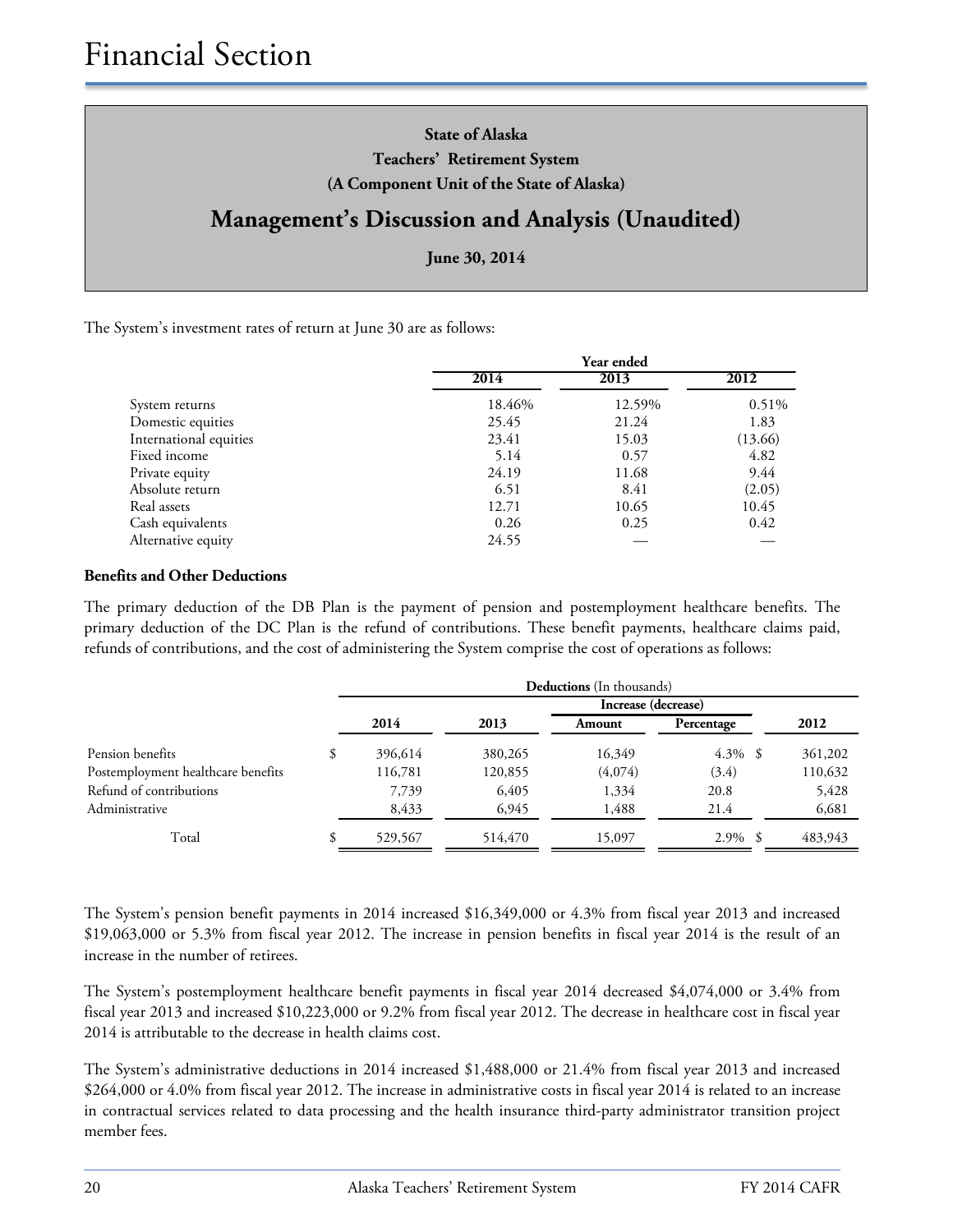# **Management's Discussion and Analysis (Unaudited)**

**June 30, 2014**

#### **Net Pension Liability**

In June 2012, the GASB released a new statement amending existing pension accounting standards for pension plans – GASB 67. The changes related to this new statement for the DB Plan is reflected in this year's notes, schedules, and required supplementary information. The new statement focuses on plan financial reporting and changes the System's DB Plan financial statements by requiring additional disclosure in the notes to the financial statements, actuarial calculations, and schedules. It also requires a different methodology to measure the liability of the DB Plan's pension benefits. The DB Plan is now required to report new pension items called the Total Pension Liability (TPL), Fiduciary Net Position (FNP), and Net Pension Liability (NPL).

The total pension liability (TPL) determines the total obligation for the DB Plan's pension benefits related to costs incurred as a result of years of service, changes in benefit terms, changes in actuarial assumptions, and any differences between the actuarial assumptions and actual experience. The DB Plan's fiduciary net position (FNP) determines the assets available to pay the DB Plan's future payment stream. The assets are derived from contributions received from participating employers, plan members, and nonemployer contributions, as well as investment earnings, less benefit payments during the year and the related costs to administer the DB Plan. The difference between the TPL and FNP is the Net Pension Liability (NPL), or the unfunded portion of the TPL. The components of the NPL of the participating employers as of June 30, 2014, were as follows (in thousands):

| Total pension liability                                                       | 6,770,201   |
|-------------------------------------------------------------------------------|-------------|
| Plan fiduciary net position                                                   | (3,771,139) |
| Employers' net pension<br>liability                                           | 2,999,062   |
| Plan fiduciary net position as a percentage<br>of the total pension liability | 55.70%      |

#### **Funding**

Retirement benefits are financed by accumulations from employers, plan members, State of Alaska appropriations, and income earned on System investments.

- The employer contribution rate is determined by the System's consulting actuary and considered for adoption by the Board annually. Alaska Statute 14.25.070(a) sets the employer effective contribution rate at 12.56%. The difference between actuarially determined Board adopted rate and the statutory employer effective rate is paid by the State of Alaska as a direct appropriation.
- Plan member contributions are established by Alaska Statute 14.25.050 for the DB Plan and Alaska Statute 14.25.340 for the DC Plan.
- Alaska Statute 14.25.085 requires that additional state contributions are made each July 1 or as soon after July 1 for the ensuing fiscal year that when combined with the total employer contributions are sufficient to pay the System's past service liability at the contribution rate adopted by the Board for that fiscal year.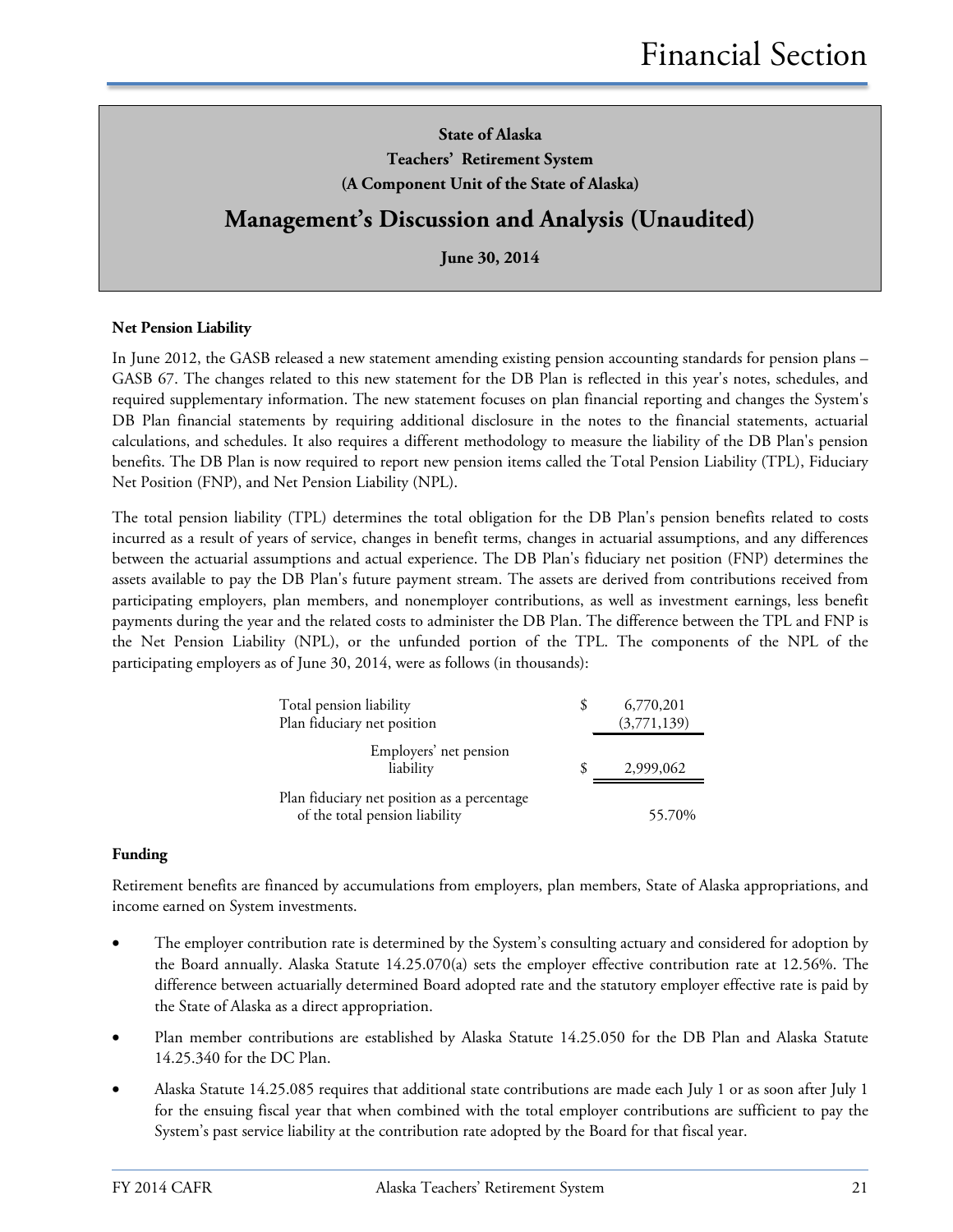# **Management's Discussion and Analysis (Unaudited)**

**June 30, 2014**

• The Board works with an external consultant to determine the proper asset allocation strategy.

#### **Legislation**

During fiscal year 2014, the Twenty-Eighth Alaska State Legislature enacted three laws that affect the System:

- Senate Bill 119 appropriates \$2 billion from the Constitutional Budget Reserve fund to the Department of Administration for deposit in the Defined Benefit Pension fund and the Alaska Retiree Healthcare Trust Funds. A majority of the funding will be directed to the System's defined benefit pension fund. Additionally, it is the intent of the legislature that the Board and the Department direct the System's actuary to eliminate the two-year rate-setting lag as well as to eliminate the asset value smoothing methodology in the System's annual actuarial valuation report.
- House Bill 385 specifically identifies that the level percent of pay methodology based on amortization of the past service liability for a closed term of 25 years will be used in the calculation of the appropriate contribution rate for liquidating the past service liability of the defined benefit plan. The bill also specifies that the Board shall, based on a level percent of pay methodology, reinitialize the amortization of the past service liability of the System's defined benefit plan for a term beginning July 1, 2014, and ending on June 30, 2039.
- Senate Bill 145 updates the definition of "veteran" for the System, as well as for the Public Employees' and Judicial retirement systems, by defining additional time frames of military service between August 2, 1990, and January 2, 1992, beginning September 11, 2001, and ending on the day prescribed by Presidential proclamation or by law as the last date of Operation Iraqi Freedom, or during any time period listed in 5 U.S.C. 2108(1).

For additional information on each item, please see the respective bill, Alaska statute, or plan document.

#### **Economic Conditions, Future Contribution Rates, and Status of Unfunded Liability**

Fiscal year 2014 was a year of positive investment returns. Net investment income increased from \$608,251,000 in fiscal year 2013 to \$997,262,000 in fiscal year 2014, an increase of \$389,011,000 or 64.0%. The Board continues to diversify the portfolio of the System to maintain an optimal risk/return ratio. The return on the System's investments exceeded the actuarially assumed return of 8.00% (based on the June 30, 2011 actuarial report, which established the fiscal year 2014 rate) with a system rate of return of 18.46% at June 30, 2014.

The consulting actuary recommended an increase from the System's actuarially determined contribution rate of 49.56% in fiscal year 2013 to 50.10% in fiscal year 2014. The Board adopted the actuarially determined contribution rate of 53.62% for fiscal year 2014, up 0.95% from fiscal year 2013 Board adopted actuarially determined contribution rate of 52.67%. The statutory employer effective contribution rate remained at 12.56% for fiscal years 2013 and 2014.

The June 30, 2013 actuarial valuation for the DB Plan reported a funding ratio based on valuation assets of 51.9% and an unfunded liability of \$4.6 billion.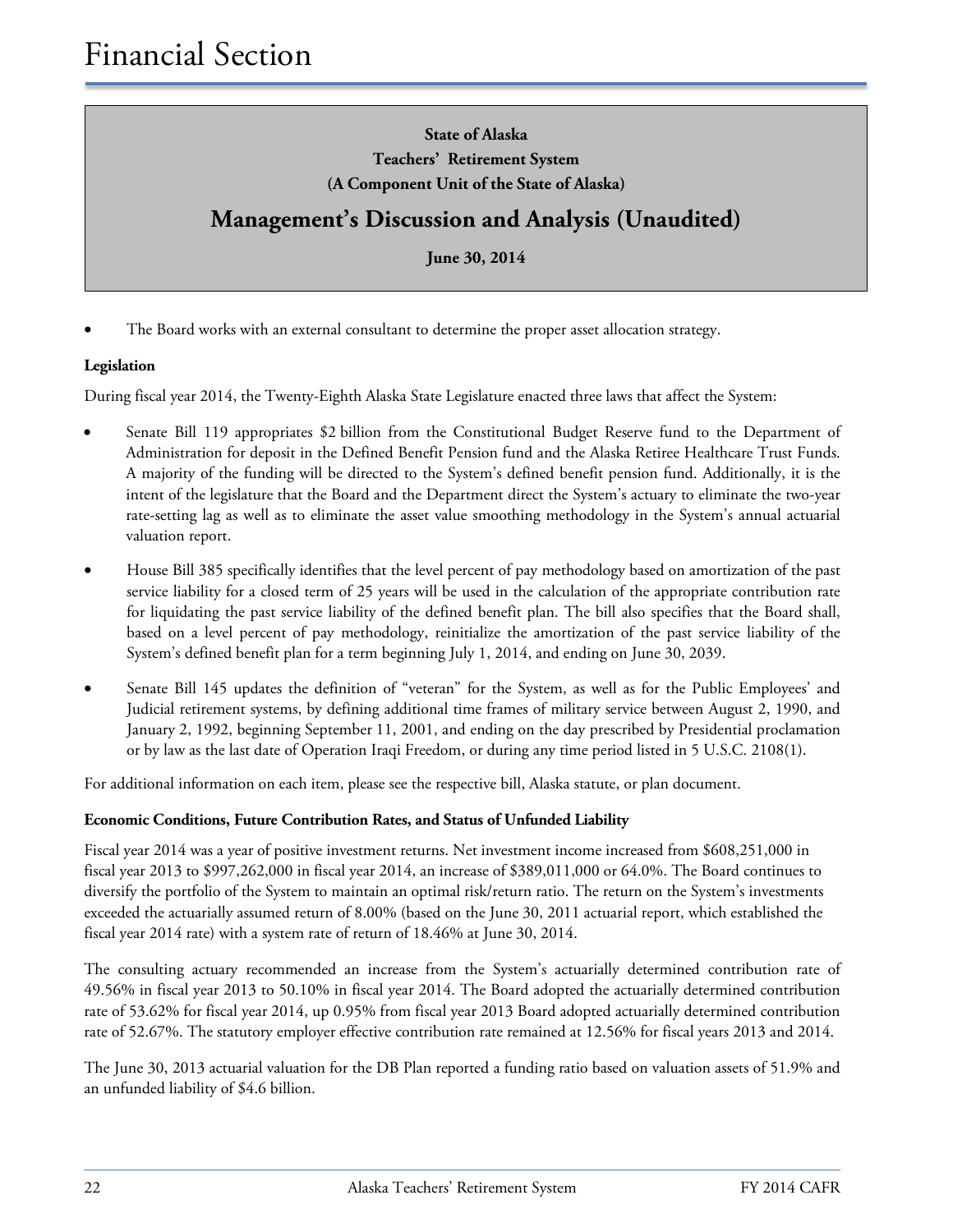# **Management's Discussion and Analysis (Unaudited)**

**June 30, 2014**

For fiscal years 2014 and 2013, the DC Plan's employer contribution rate was established at 12.56%. The DC Plan retiree medical plan actuarially determined contribution rate was adopted by the Board to be 0.47% and 0.49% for fiscal years 2014 and 2013, respectively. The DC Plan's actuarially determined occupational death and disability rate was adopted by the Board to be 0.00% for fiscal years 2014 and 2013.

#### **Requests for Information**

This financial report is designed to provide a general overview of the finances for all those with interest in the finances. Questions concerning any of the information provided in this report or requests for additional information should be addressed to:

> State of Alaska Teachers' Retirement System Division of Retirement and Benefits, Finance Section P.O. Box 110203 Juneau, Alaska 99811-0203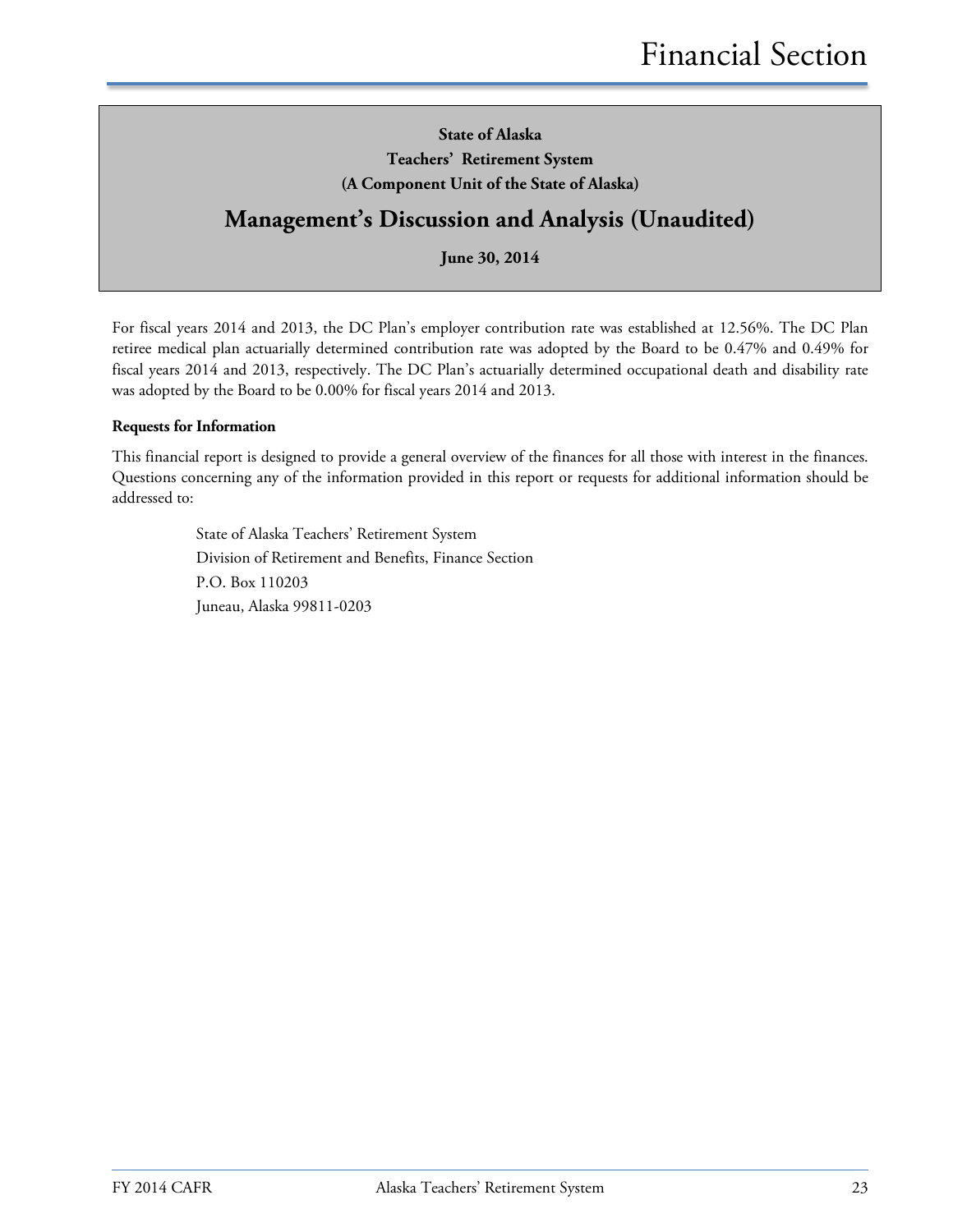# **Combining Statement of Fiduciary Net Position**

**June 30, 2014**

**(With summarized financial information for June 30, 2013)** 

**(in thousands)**

|                                                                                                                            |                                     |                                    | Other Postemployment Benefit Plans      |                                    |                          |                                        |                               |                               |
|----------------------------------------------------------------------------------------------------------------------------|-------------------------------------|------------------------------------|-----------------------------------------|------------------------------------|--------------------------|----------------------------------------|-------------------------------|-------------------------------|
|                                                                                                                            | Defined<br>Benefit<br>Pension       | Defined<br>Contribution<br>Pension | Occupational<br>death and<br>disability | Alaska retiree<br>healthcare trust | Retiree<br>medical       | Health<br>reimbursement<br>arrangement | System total<br>June 30, 2014 | System total<br>June 30, 2013 |
| Assets:                                                                                                                    |                                     |                                    |                                         |                                    |                          |                                        |                               |                               |
| Cash and cash equivalents (notes 3 and 4):<br>Short-term fixed income pool<br>s<br>Great West participant directed deposit | 123,198<br>$\overline{\phantom{a}}$ | 1,985<br>4,045                     | 101<br>$\overline{\phantom{a}}$         | 73,011<br>$\overline{\phantom{a}}$ | 379<br>$\sim$            | 1,611<br>$\overline{\phantom{a}}$      | 200,285<br>4,045              | 78,829<br>2,304               |
| Total cash and cash equivalents                                                                                            | 123,198                             | 6,030                              | 101                                     | 73,011                             | 379                      | 1,611                                  | 204,330                       | 81,133                        |
| Receivables:                                                                                                               |                                     |                                    |                                         |                                    |                          |                                        |                               |                               |
| Contributions<br>Due from State of Alaska General Fund                                                                     | 4.140                               | 67<br>2,245                        |                                         | 78<br>1,279                        | 3<br>69                  | 29<br>340                              | 4,317<br>3,933                | 5,711<br>4,177                |
| Due from retiree health fund<br>Other account receivable                                                                   | $\overline{\mathbf{3}}$             | $\overline{\phantom{0}}$           |                                         | $\overline{\phantom{0}}$           |                          | $\overline{\phantom{a}}$               | $\mathfrak{Z}$                | 1<br>5                        |
| Total receivables                                                                                                          | 4,143                               | 2,312                              |                                         | 1,357                              | 72                       | 369                                    | 8,253                         | 9,894                         |
| Investments (notes 3, 4, and 5), at fair value:                                                                            |                                     |                                    |                                         |                                    |                          |                                        |                               |                               |
| Fixed income securities:<br>Taxable municipal bond pool                                                                    | 39,594                              |                                    | 32                                      | 23,789                             | 121                      | 516                                    | 64,052                        |                               |
| U.S. Treasury fixed income pool                                                                                            | 219,575                             |                                    | 179                                     | 131,922                            | 673                      | 2,859                                  | 355,208                       | 395,056                       |
| High yield fixed income pool                                                                                               | 100,527                             |                                    | 82                                      | 60,397                             | 308                      | 1,309                                  | 162,623                       | 146,274                       |
| International fixed income pool                                                                                            | 67,319                              |                                    | 55                                      | 40,446                             | 207                      | 876                                    | 108,903                       | 102,290                       |
| Emerging markets debt pool                                                                                                 | 27,322                              |                                    | $2\sqrt{2}$                             | 16,415                             | 84                       | 356                                    | 44,199                        | 43,541                        |
| Total fixed income securities                                                                                              | 454,337                             |                                    | 370                                     | 272,969                            | 1,393                    | 5,916                                  | 734,985                       | 687,161                       |
| Broad domestic equity                                                                                                      | 1,183,608                           | $\overline{\phantom{0}}$           | 965                                     | 711,121                            | 3,630                    | 15,411                                 | 1,914,735                     | 1,694,695                     |
| Broad international equity                                                                                                 |                                     |                                    |                                         |                                    |                          |                                        |                               |                               |
| International equity pool                                                                                                  | 792,339                             |                                    | 646                                     | 476,044                            | 2,430                    | 10,316                                 | 1,281,775                     | 1,009,166                     |
| Frontier market pool                                                                                                       | 17,571                              |                                    | 15                                      | 10,557                             | 54                       | 229                                    | 28,426                        |                               |
| Emerging markets equity pool                                                                                               | 110,561                             |                                    | 90                                      | 66,426                             | 339                      | 1,440                                  | 178,856                       | 152,540                       |
| Total broad international equity                                                                                           | 920.471                             |                                    | 751                                     | 553,027                            | 2,823                    | 11,985                                 | 1,489,057                     | 1,161,706                     |
| Private equity pool                                                                                                        | 308,116                             | $\overline{\phantom{0}}$           | 251                                     | 185,118                            | 945                      | 4,012                                  | 498,442                       | 465,223                       |
| Absolute return pool                                                                                                       | 146,411                             | -                                  | 119                                     | 87,965                             | 449                      | 1,906                                  | 236,850                       | 229,128                       |
| Real assets:                                                                                                               |                                     |                                    |                                         |                                    |                          |                                        |                               |                               |
| Real estate equity pool                                                                                                    | 237,397                             |                                    | 193                                     | 142,570                            | 728                      | 3,090                                  | 383,978                       | 396,192                       |
| Real estate investment trust pool                                                                                          | 64,782                              |                                    | 53                                      | 38,921                             | 199                      | 843                                    | 104,798                       | 78,230                        |
| Master limited partnership pool                                                                                            | 87,102                              |                                    | 71                                      | 52,332                             | 267                      | 1,134                                  | 140,906                       | 104,763                       |
| Energy pool                                                                                                                | 19,073                              |                                    | 16<br>104                               | 11,459                             | 58<br>388                | 248                                    | 30,854                        | 31,110                        |
| Farmland pool<br>Farmland water pool                                                                                       | 126,637<br>$\overline{\phantom{a}}$ |                                    | $\overline{\phantom{a}}$                | 76,085                             | $\overline{\phantom{a}}$ | 1,649<br>$\overline{\phantom{a}}$      | 204,863                       | 188,848<br>17,794             |
| INFRA public pool                                                                                                          | 29,386                              |                                    | 24                                      | 17,655                             | 90                       | 382                                    | 47,537                        |                               |
| Timberland pool                                                                                                            | 64,165                              |                                    | 52                                      | 38,551                             | 197                      | 835                                    | 103,800                       | 75,390                        |
| Treasury inflation protected securities pool                                                                               | 6,236                               | $\equiv$                           | 5                                       | 3,747                              | 19                       | 81                                     | 10,088                        | 2,406                         |
| Total real assets                                                                                                          | 634,778                             |                                    | 518                                     | 381,320                            | 1,946                    | 8,262                                  | 1,026,824                     | 894,733                       |
| Other investment funds, at fair value:                                                                                     |                                     |                                    |                                         |                                    |                          |                                        |                               |                               |
| Pooled investment funds                                                                                                    |                                     | 107,675                            |                                         |                                    |                          |                                        | 107,675                       | 66,826                        |
| Collective investment funds                                                                                                | $\overline{\phantom{0}}$            | 105,417                            |                                         |                                    |                          |                                        | 105,417                       | 84,331                        |
| Total other investment funds                                                                                               | $\overline{\phantom{0}}$            | 213,092                            |                                         |                                    |                          | $\overline{\phantom{0}}$               | 213,092                       | 151,157                       |
| Total investments                                                                                                          | 3,647,721                           | 213,092                            | 2,974                                   | 2,191,520                          | 11,186                   | 47,492                                 | 6,113,985                     | 5,283,803                     |
| Other assets                                                                                                               |                                     | $\overline{\phantom{0}}$           |                                         | 1,497                              | $\overline{\phantom{0}}$ | $\overline{\phantom{0}}$               | 1,497                         | 1,179                         |
| Total assets                                                                                                               | 3,775,062                           | 221,434                            | 3,075                                   | 2,267,385                          | 11,637                   | 49,472                                 | 6,328,065                     | 5,376,009                     |
| Liabilities:                                                                                                               |                                     |                                    |                                         |                                    |                          |                                        |                               |                               |
| Accrued expenses                                                                                                           | 3,549                               | 169                                |                                         | 271                                |                          |                                        | 3,989                         | 4,639                         |
| Claims payable (note 8)                                                                                                    |                                     |                                    |                                         | 18,979                             |                          |                                        | 18,979                        | 20,062                        |
| Forfeitures payable to employers<br>Due to State of Alaska General Fund                                                    |                                     | 5,997                              | -                                       |                                    |                          |                                        | 5,997                         | 4,498                         |
|                                                                                                                            | 374                                 |                                    |                                         | -                                  |                          |                                        | 374                           | 1,838                         |
| Total liabilities                                                                                                          | 3,923                               | 6,166                              |                                         | 19,250                             |                          |                                        | 29,339                        | 31,037                        |
| Net position held in trust for pension benefits,<br>postemployment healthcare benefits, and individuals<br>s               | 3,771,139                           | 215,268                            | 3.075                                   | 2,248,135                          | 11.637                   | 49.472                                 | 6,298,726                     | 5.344.972                     |

See accompanying notes to financial statements.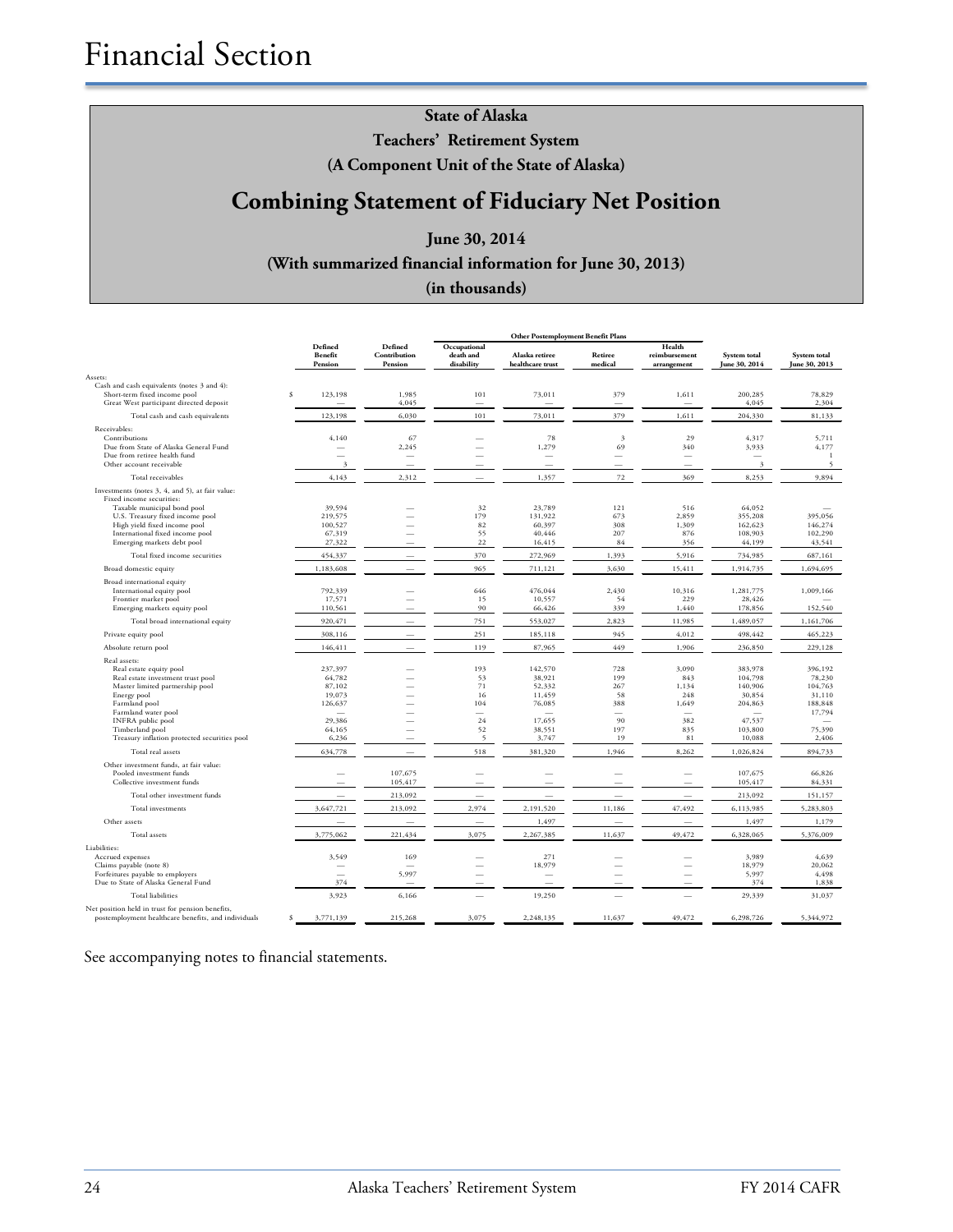**State of Alaska**

**Teachers' Retirement System**

**(A Component Unit of the State of Alaska)**

# **Combining Statement of Changes in Fiduciary Net Position**

**Year Ended June 30, 2014**

**(With summarized financial information for June 30, 2013)** 

**(In thousands)**

|                                                                                                                                       | Other Postemployment Benefit Plans   |                                    |                                         |                                    |                    |                                        |                               |                               |
|---------------------------------------------------------------------------------------------------------------------------------------|--------------------------------------|------------------------------------|-----------------------------------------|------------------------------------|--------------------|----------------------------------------|-------------------------------|-------------------------------|
|                                                                                                                                       | Defined<br><b>Benefit</b><br>Pension | Defined<br>Contribution<br>Pension | Occupational<br>death and<br>disability | Alaska retiree<br>healthcare trust | Retiree<br>medical | Health<br>reimbursement<br>arrangement | System total<br>June 30, 2014 | System total<br>June 30, 2013 |
| Additions:<br>Contributions:<br>Employers                                                                                             | \$<br>37,571                         | 16,098                             |                                         | 31,980                             | 1,181              | 7.816                                  | 94,646                        | 95,056                        |
| Plan members<br>Nonemployer State of Alaska                                                                                           | 47,724<br>208,890                    | 20,326                             |                                         | 263<br>107,956                     | -                  | -<br>$\overline{\phantom{0}}$          | 68,313<br>316,846             | 68,495<br>302,777             |
| Total contributions                                                                                                                   | 294,185                              | 36,424                             |                                         | 140,199                            | 1.181              | 7,816                                  | 479,805                       | 466,328                       |
| Investment income:<br>Net appreciation in fair value (note 2)<br>Interest<br>Dividends                                                | 547,138<br>14,255<br>51,247          | 32,360<br>6                        | 428<br>11<br>41                         | 317,964<br>8,332<br>30,126         | 1.498<br>39<br>143 | 6,102<br>160<br>584                    | 905,490<br>22,803<br>82,141   | 526,252<br>23,667<br>69,329   |
| Total investment income                                                                                                               | 612,640                              | 32,366                             | 480                                     | 356,422                            | 1.680              | 6.846                                  | 1,010,434                     | 619,248                       |
| Less investment expense                                                                                                               | 12,682                               | 479                                |                                         | 11                                 |                    |                                        | 13,172                        | 10,997                        |
| Net investment income                                                                                                                 | 599,958                              | 31,887                             | 480                                     | 356,411                            | 1.680              | 6,846                                  | 997,262                       | 608,251                       |
| Other:<br>Other                                                                                                                       | 27                                   | 4                                  |                                         | 6,223                              |                    |                                        | 6,254                         | 4,173                         |
| Total additions                                                                                                                       | 894,170                              | 68,315                             | 480                                     | 502,833                            | 2,861              | 14,662                                 | 1,483,321                     | 1,078,752                     |
| Deductions:<br>Pension and postemployment benefits<br>Refunds of contributions<br>Administrative                                      | 396,614<br>2,387<br>3,160            | 5,352<br>929                       |                                         | 116,781<br>4,338                   | 3                  | 3                                      | 513,395<br>7,739<br>8,433     | 501,120<br>6,405<br>6,945     |
| Total deductions                                                                                                                      | 402.161                              | 6.281                              |                                         | 121,119                            | $\overline{3}$     | 3                                      | 529,567                       | 514,470                       |
| Adjustment to beginning net assets for prior year<br>forfeitures payable                                                              |                                      |                                    |                                         |                                    |                    |                                        |                               | 3,247                         |
| Net increase                                                                                                                          | 492,009                              | 62,034                             | 480                                     | 381,714                            | 2,858              | 14,659                                 | 953,754                       | 561,035                       |
| Net position held in trust for pension benefits,<br>postemployment healthcare benefits, and individuals<br>Balance, beginning of year | 3,279,130                            | 153,234                            | 2,595                                   | 1,866,421                          | 8,779              | 34,813                                 | 5,344,972                     | 4,783,937                     |
| Balance, end of year                                                                                                                  | 3,771,139                            | 215,268                            | 3,075                                   | 2,248,135                          | 11,637             | 49,472                                 | 6,298,726                     | 5,344,972                     |

See accompanying notes to financial statements.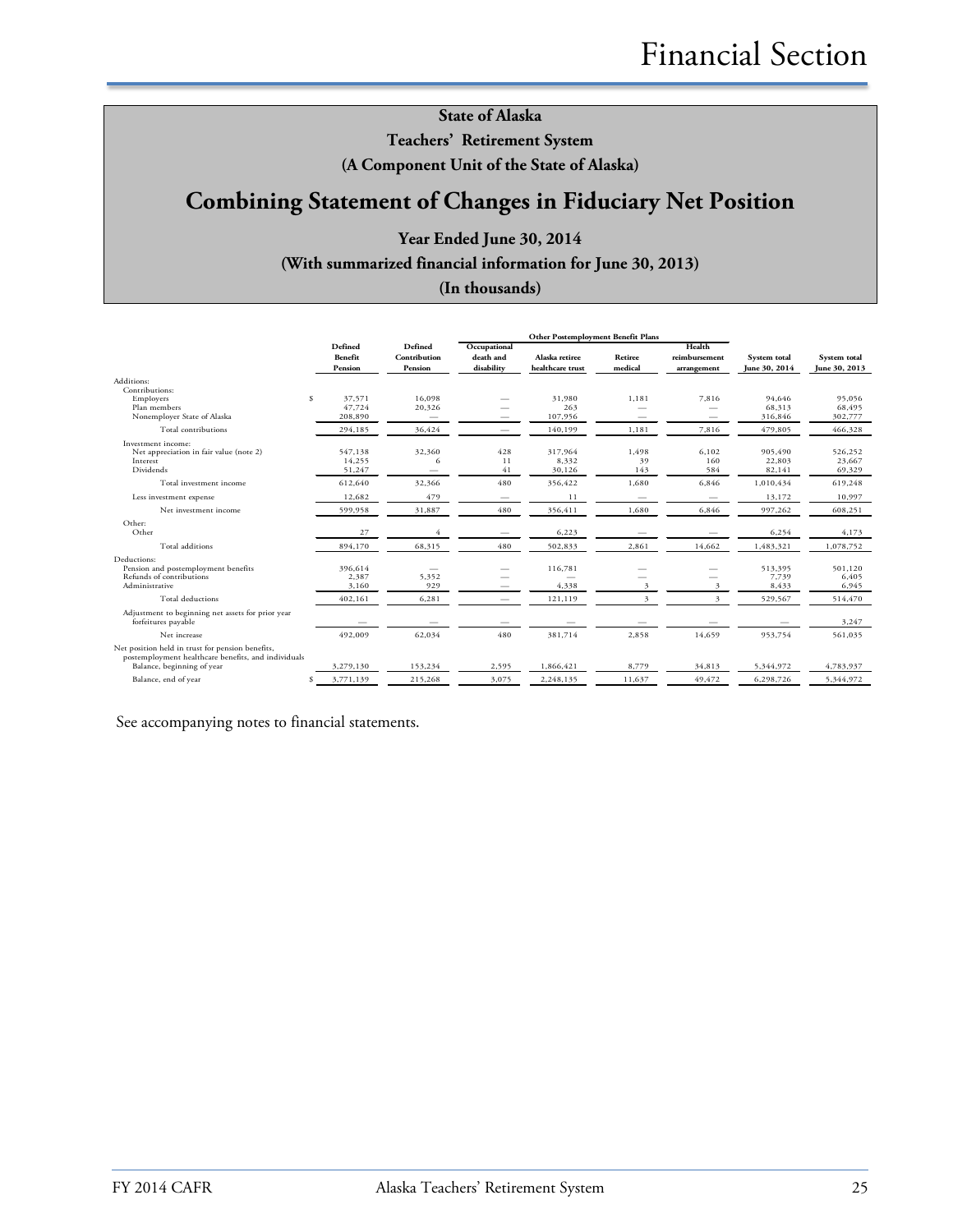# **Notes to Financial Statements**

**June 30, 2014 (With summarized financial information for June 30, 2013)**

#### **(1) Description**

The State of Alaska Teachers' Retirement System (TRS or the System) is a component unit of the State of Alaska (the State). The System is governed by the Alaska Retirement Management Board (Board), which consists of nine trustees, as follows: Two members, consisting of the commissioner of administration and the commissioner of revenue; two trustees who are members of the general public; one trustee who is employed as a finance officer for a political subdivision participating in either the Public Employees' Retirement System (PERS) or TRS; two trustees who are members of PERS; and two trustees who are members of TRS.

TRS acts as the common investment and administrative agency for the following multiple-employer plans:

| Plan name                                          | Type of plan                          |
|----------------------------------------------------|---------------------------------------|
| Defined Benefit Pension                            | Cost-sharing, Defined Benefit Pension |
| Defined Contribution Retirement Pension            | Defined Contribution Pension          |
| Defined Benefit Other Postemployment Benefits      |                                       |
| Occupational Death and Disability Plan             | Cost-sharing, Defined Benefit OPEB    |
| Alaska Retiree Healthcare Trust Plan               | Cost-sharing, Defined Benefit OPEB    |
| Retiree Medical Plan                               | Cost-sharing, Defined Benefit OPEB    |
| Defined Contribution Other Postemployment Benefits |                                       |
| Healthcare Reimbursement Arrangement Plan          | Defined Contribution OPEB             |
|                                                    |                                       |

At June 30, 2014 and 2013, the number of participating local government employers and public organizations including the State was as follows:

| State of Alaska  |  |
|------------------|--|
| School districts |  |
| Other            |  |
| Total employers  |  |

Inclusion in the Defined Benefit Pension (DB Plan) and Defined Contribution Pension Plan (DC Plan) is a condition of employment for permanent school district, University of Alaska, and State Department of Education employees who meet the eligibility requirements for participation.

#### **Defined Benefit Pension Plan**

#### *General*

The Defined Benefit Pension Plan (DB Plan) provides pension benefits for teachers and other eligible members. Benefit and contribution provisions are established by State law and may be amended only by the State Legislature. With the passage of Senate Bill (SB) 141, the DB Plan is closed to all new members effective July 1, 2006.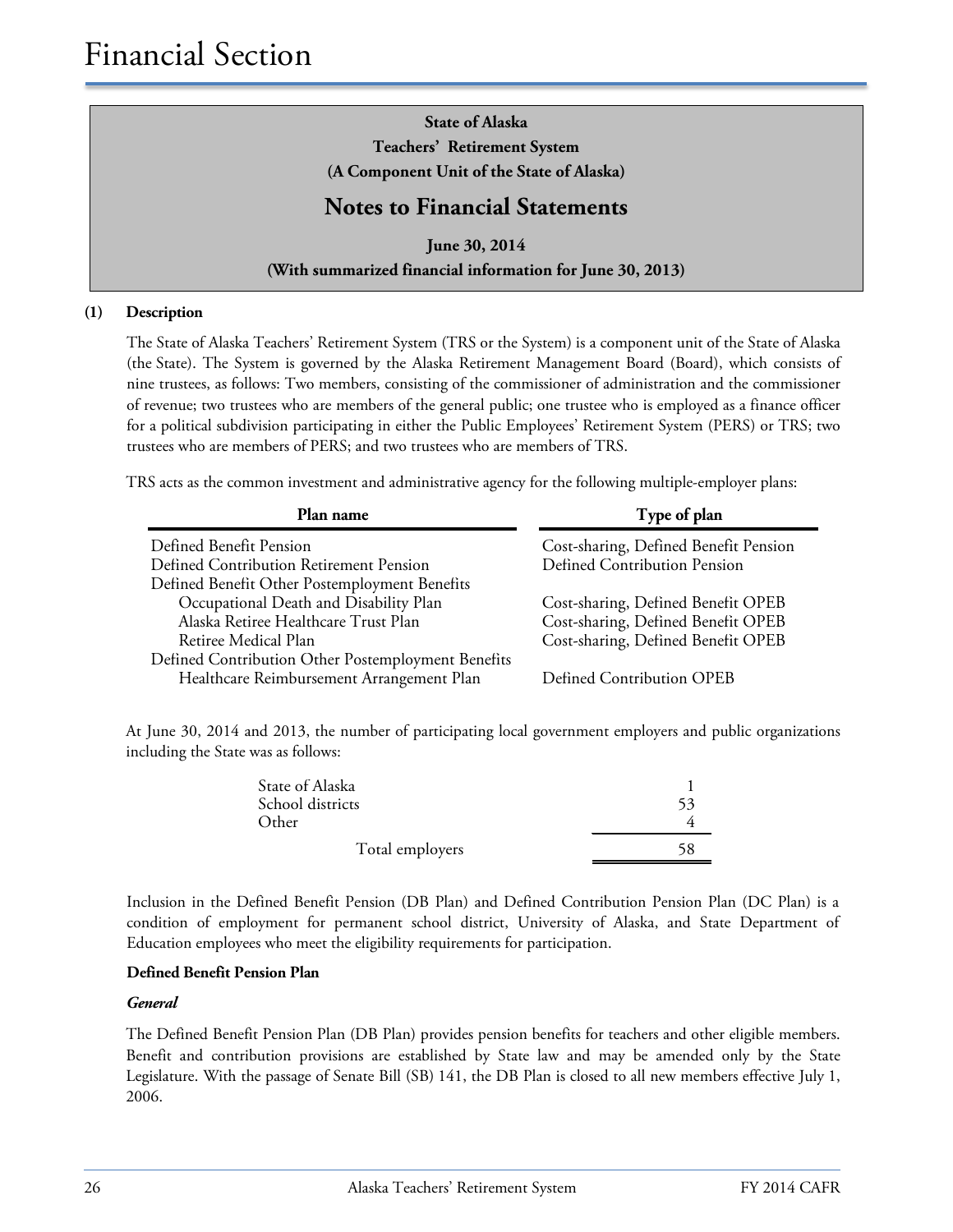**State of Alaska**

**Teachers' Retirement System**

**(A Component Unit of the State of Alaska)**

### **Notes to Financial Statements**

**June 30, 2014**

**(With summarized financial information for June 30, 2013)**

#### **(1) Description (cont.)**

The DB Plan's membership consisted of the following at June 30, 2014:

| Inactive plan members or beneficiaries currently receiving benefits | 11,726 |
|---------------------------------------------------------------------|--------|
| Inactive plan members entitled to but not yet receiving benefits    | 3162   |
| Active plan members                                                 | 5,995  |
|                                                                     | 20,883 |

#### *Pension Benefits*

Vested members hired prior to July 1, 1990 are entitled to pension benefits beginning at normal retirement age, 55, or early retirement age, 50. For members hired after June 30, 1990, the normal and early retirement ages are 60 and 55, respectively. Members may also retire at any age and receive a normal benefit when they accumulate the required credited service.

The normal annual pension benefit is based on years of service and average base salary. The average base salary is based upon the members' three highest contract years' salaries.

The benefit related to all years of credited service prior to July 1, 1990 and for years of service through a total of 20 years is equal to 2% of the employee's average base salary. The benefit for each year over 20 years of service subsequent to June 30, 1990 is equal to 2.5% of the employee's base salary.

Minimum benefits for members eligible for retirement are \$25 per month for each year of credited service.

Married members must receive their benefits in the form of a joint and survivor annuity unless their spouse consents to another form of benefit or benefits are payable under the 1% supplemental contributions provision.

The DB Plan has two types of postretirement pension adjustments (PRPA). The automatic PRPA is issued annually to all eligible benefit recipients when the cost of living increases in the previous calendar year. The automatic PRPA increase is paid beginning July 1 of each year. The discretionary PRPA may be granted to eligible recipients by the DB Plan's administrator if the cost of living in the previous calendar year rises and the financial condition of the DB Plan's permits. If both an automatic and discretionary PRPA are granted, and a retiree is eligible for both adjustments, the one that provides the retiree the greater increase will be paid.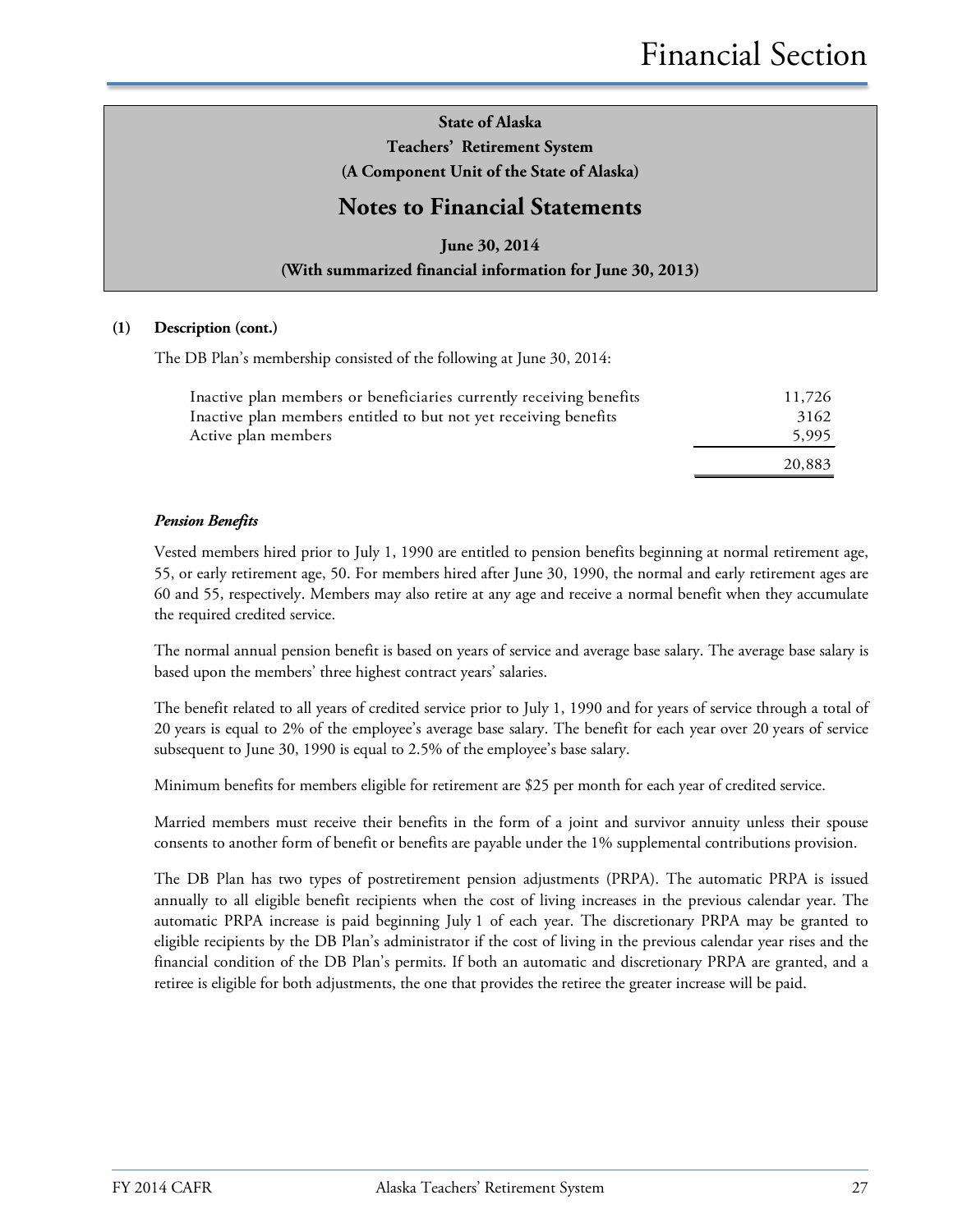# **Notes to Financial Statements**

**June 30, 2014 (With summarized financial information for June 30, 2013)**

#### **(1) Description (cont.)**

#### *Contributions*

Contributions requirements of the active plan members and the participating employers are actuarially determined and approved by the Board as an amount that, when combined, is expected to finance the costs of benefits earned by plan members during the year, with an additional amount to finance any unfunded accrued liability. The DB Plan members contribute 8.65% of their base salary as required by statute. Employer effective contribution rates are 12.56% of annual payroll. Alaska Statute 14.25.085 requires that additional state contributions made each July 1, or as soon after July 1, for the ensuing fiscal year that when combined with the total employer contributions is sufficient to pay the System's past service liability at the actuarially determined contribution rate adopted by the Board for that fiscal year. Additionally, there is a Defined Benefit Unfunded Liability (DBUL) amount levied against the DCR Plan payroll. The DBUL amount is computed as the difference between:

(A) the amount calculated for the statutory employer contribution rate of 12.56% on eligible salary

less

- (B) the total of the employer contributions for
	- (1) the defined contribution employer matching amount;
	- (2) major medical;
	- (3) occupational death & disability; and
	- (4) health reimbursement arrangement.

The difference is deposited based on an actuarial allocation into the DB Plan's pension and healthcare funds.

#### *Refunds*

DB Plan member contributions may be voluntarily or, under certain circumstances, involuntarily refunded to the employee or a garnishing agency 60 days after termination of employment. Voluntary refund rights are forfeited on July 1 following the member's 75th birthday or within 50 years of the member's last termination date. Members who have had contributions refunded forfeit all retirement benefits, including postemployment healthcare benefits. Members are allowed to reinstate refunded service due to involuntary refunds by repaying the total involuntary refunded balance and accrued interest. Members are allowed to reinstate voluntarily refunded service by repaying the voluntarily refunded balance and accrued interest, as long as they reestablish an employee relationship with a participating DB Plan employer before July 1, 2010. Members who have not reestablished an employee relationship with a participating DB Plan employer by June 30, 2010 will not be eligible to reinstate voluntarily refunded service and will forfeit any claim to DB Plan membership rights. Balances refunded to members accrue interest at the rate of 7.0% per annum, compounded semiannually.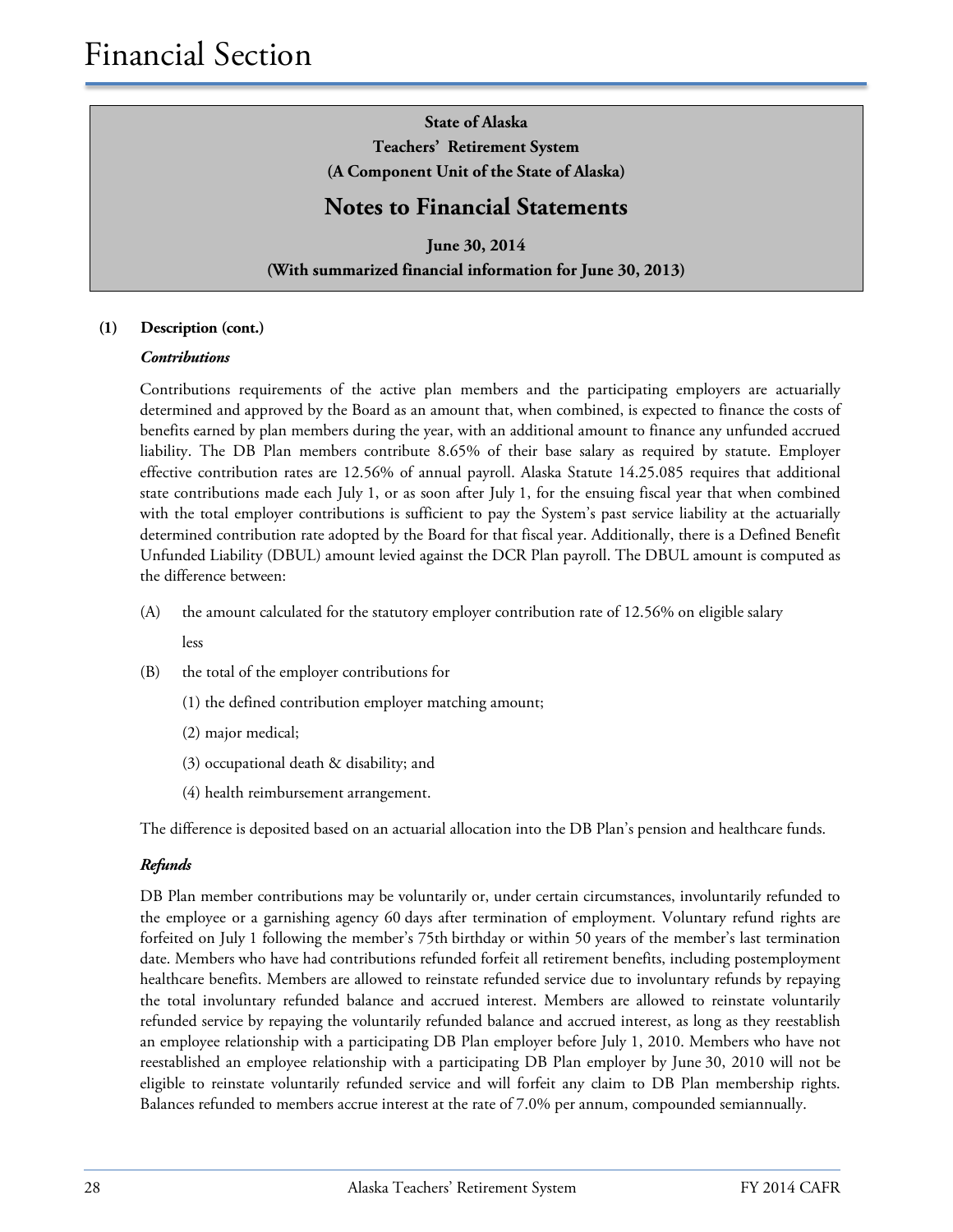**State of Alaska**

**Teachers' Retirement System**

### **(A Component Unit of the State of Alaska)**

### **Notes to Financial Statements**

**June 30, 2014 (With summarized financial information for June 30, 2013)**

#### **(1) Description (cont.)**

#### **Defined Contribution Retirement Plan**

#### *General*

The Defined Contribution Pension Plan (DC Plan) provides benefits for eligible employees hired after July 1, 2006. Benefit and contribution provisions are established by State law and may be amended only by the State Legislature.

At June 30, 2014, membership in the DC Plan consisted of 3,650 members.

#### *Pension Benefits*

A participating member is immediately and fully vested in that member's contributions and related earnings (losses). A member shall be fully vested in the employer contributions made on that member's behalf, and related earnings (losses), after five years of service. A member is partially vested in the employer contributions made on that member's behalf, and the related earnings, in the ratio of (a) 25% with two years of service; (b) 50% with three years of service; (c) 75% with four years of service; and (d) 100% with five years of service.

#### *Contributions*

Alaska statutes require an 8.00% contribution rate for DC Plan members. Employers are required to contribute 7.00% of the member's compensation.

#### *Refunds*

A member is eligible to elect distribution of their account 60 days after termination of employment.

#### *Participant Accounts*

Participant accounts under the DC Plan are self-directed with respect to investment options. Investment options are disclosed in note 3.

Each participant designates how contributions are to be allocated among the investment options. Each participant's account is credited with the participant's contributions and the appreciation or depreciation in unit value for the investment funds.

Record-keeping/administrative fees consisting of a fixed amount, applied in a lump sum each calendar year, and a variable amount, applied monthly, are deducted from each participant's account, applied pro rata to all the funds in which the employee participates. This fee is for all costs incurred by the record keeper and by the State. The investment management fees are netted out of the funds' performance.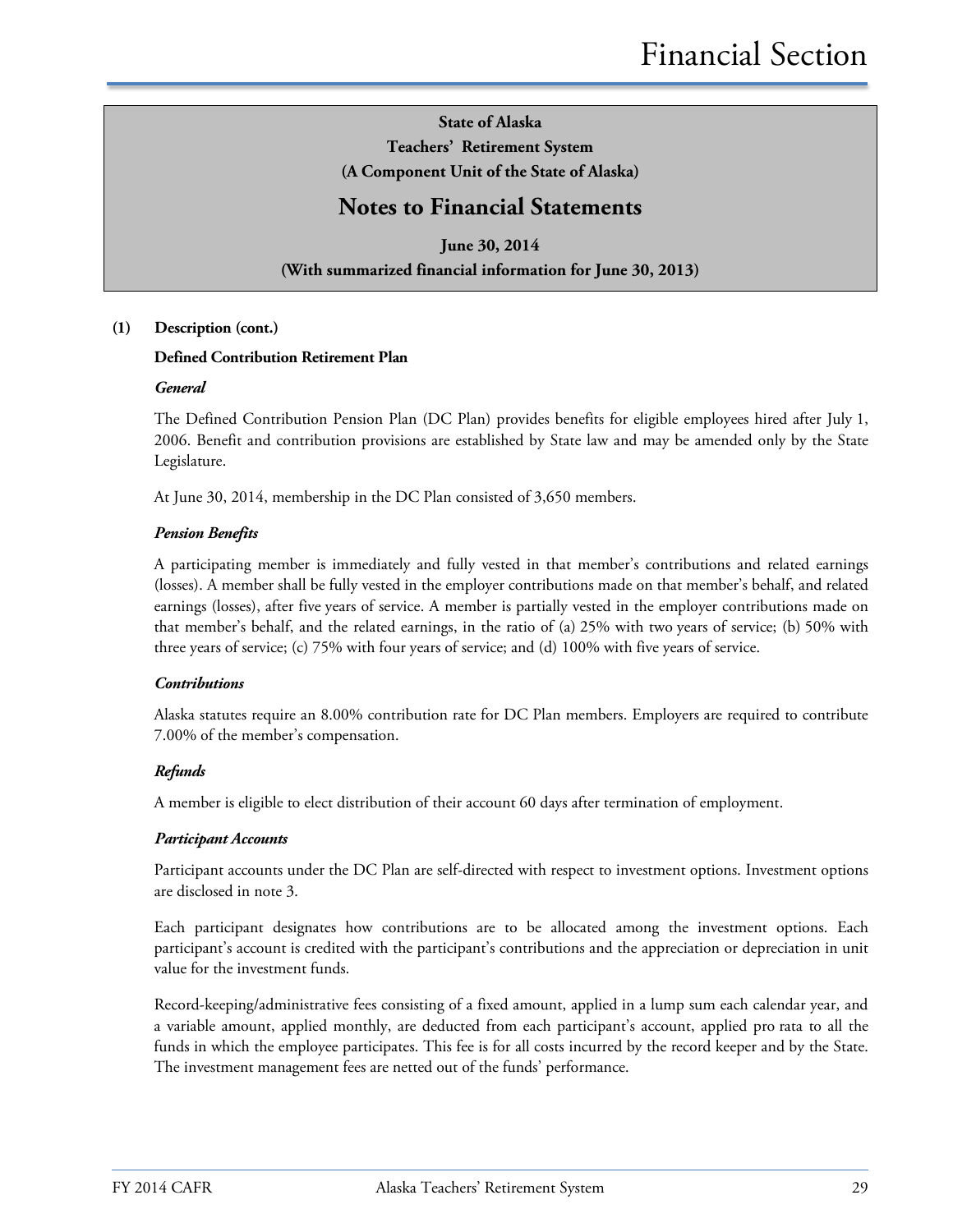# **Notes to Financial Statements**

**June 30, 2014**

#### **(With summarized financial information for June 30, 2013)**

#### **(1) Description (cont.)**

#### **Defined Benefit Other Postemployment Benefit Plans**

#### *Occupational Death and Disability Plan*

The Occupational Death and Disability Plan provides death benefits for beneficiaries of plan participants and long-term disability benefits to all active members with the System. Members in the Death and Disability Plan consisted of the following at June 30, 2014:

| Active plan members     | 3,560 |
|-------------------------|-------|
| Participating employers | 58    |
| Open claims             |       |

#### **Death Benefits**

If (1) the death of an employee occurs before the employee's retirement and before the employee's normal retirement date, (2) the proximate cause of death is a bodily injury sustained or a hazard undergone while in the performance and within the scope of the employee's duties, and (3) the injury or hazard is not the proximate result of willful negligence of the employee, a monthly survivor's pension shall be paid to the surviving spouse. If there is no surviving spouse or if the spouse later dies, the monthly survivor's pension shall be paid in equal parts to the dependent children of the employee.

When benefits are payable under the 1% supplemental contribution provision, the DB Plan member's spouse is eligible for a spouse's pension if there is/are no dependent child(ren). If there is/are dependent child(ren), a survivor's allowance may be payable to the DB Plan member's spouse, or guardian of the dependent child(ren). The amount of the pension or allowance is determined by the DB Plan member's base salary. DB Plan members first hired after June 30, 1982 are not eligible to participate in this provision.

If an active DB Plan member dies from occupational causes, the spouse may receive a monthly pension from the DB Plan. When death is due to occupational causes and there is no surviving spouse, the DB Plan member's dependent child(ren) may receive a monthly pension until the child(ren) is/are no longer dependents. If the member does not have a spouse or dependent children at the time of death, a lump-sum death benefit is payable to the named beneficiary(ies). The amount of the occupational death pension is 40% of the member's base salary at the time of death. The amount of the occupational death pension changes on the date the DB Plan member's normal retirement would have occurred if the DB Plan member had lived. The new benefit is based on the DB Plan member's average base salary at the time of death and the credited service that would have accrued had the DB Plan member lived and continued to work until normal retirement. If benefits are payable under the 1% supplemental contribution provision, benefits are not payable under this provision. If the death was from nonoccupational causes, and the DB Plan member was vested, the spouse may receive a monthly 50% joint and survivor option benefit based on the member's credited service and average base salary at the time of death. If the DB Plan member is not married or vested, a lump-sum death benefit is payable to the named beneficiary(ies).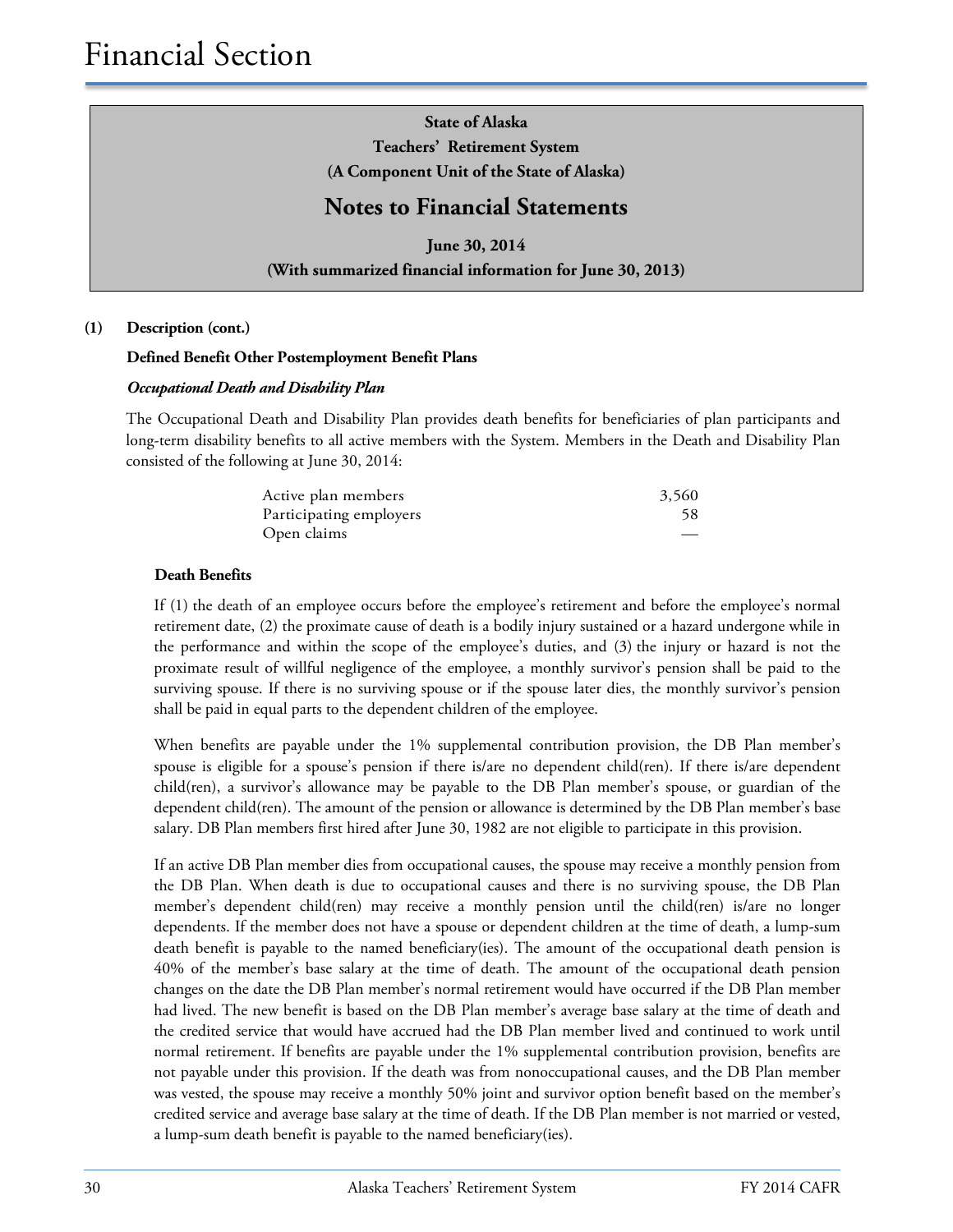## **Notes to Financial Statements**

**June 30, 2014 (With summarized financial information for June 30, 2013)**

#### **(1) Description (cont.)**

The monthly survivor's pension section for survivors of DC Plan employees is 40% of the employee's monthly compensation in the month in which the employee dies. While the monthly survivor's pension is being paid, the employer shall make contributions on behalf of the employee's beneficiaries based on the deceased employee's gross monthly compensation at the time of occupational death.

#### **Disability Benefits**

If a DB Plan member has been in membership service for five or more years for which contributions have been made, is not eligible for normal retirement benefits, and becomes permanently disabled, the DB Plan member is entitled to a monthly benefit. The annual disability benefit is equal to 50% of the base salary at the time of the disability plus an additional 10% of his/her base salary for each dependent child up to a maximum of four children. At normal retirement age, a disabled System member receives normal retirement benefits.

A DC Plan member is eligible for an occupational disability benefit if employment is terminated because of a total and apparently permanent occupational disability before the employee's normal retirement date. The occupational disability benefits accrue beginning the first day of the month following termination of employment as a result of the disability and are payable the last day of the month. If a final determination granting the benefit is not made in time to pay the benefit when due, a retroactive payment shall be made to cover the period of deferment.

#### **Contributions**

An employer shall contribute to each member's account based on the member's compensation. For fiscal year 2014, the rate is 0.47%.

#### *Alaska Retiree Healthcare Trust*

Beginning July 1, 2007, the Alaska Retiree Healthcare Trust Plan (ARHCT), a healthcare trust fund of the State, was established. The ARHCT is self-funded and provides major medical coverage to retirees of the System. The System retains the risk of loss of allowable claims for eligible members. The ARHCT began paying member healthcare claims on March 1, 2008. Prior to that, healthcare claims were paid for by the Retiree Health Fund (RHF).

Membership in the plan was as follows as of June 30, 2014:

| Inactive plan members entitled to but not vet receiving benefits | 5.076  |
|------------------------------------------------------------------|--------|
| Active plan members                                              | 9.645  |
|                                                                  | 26.447 |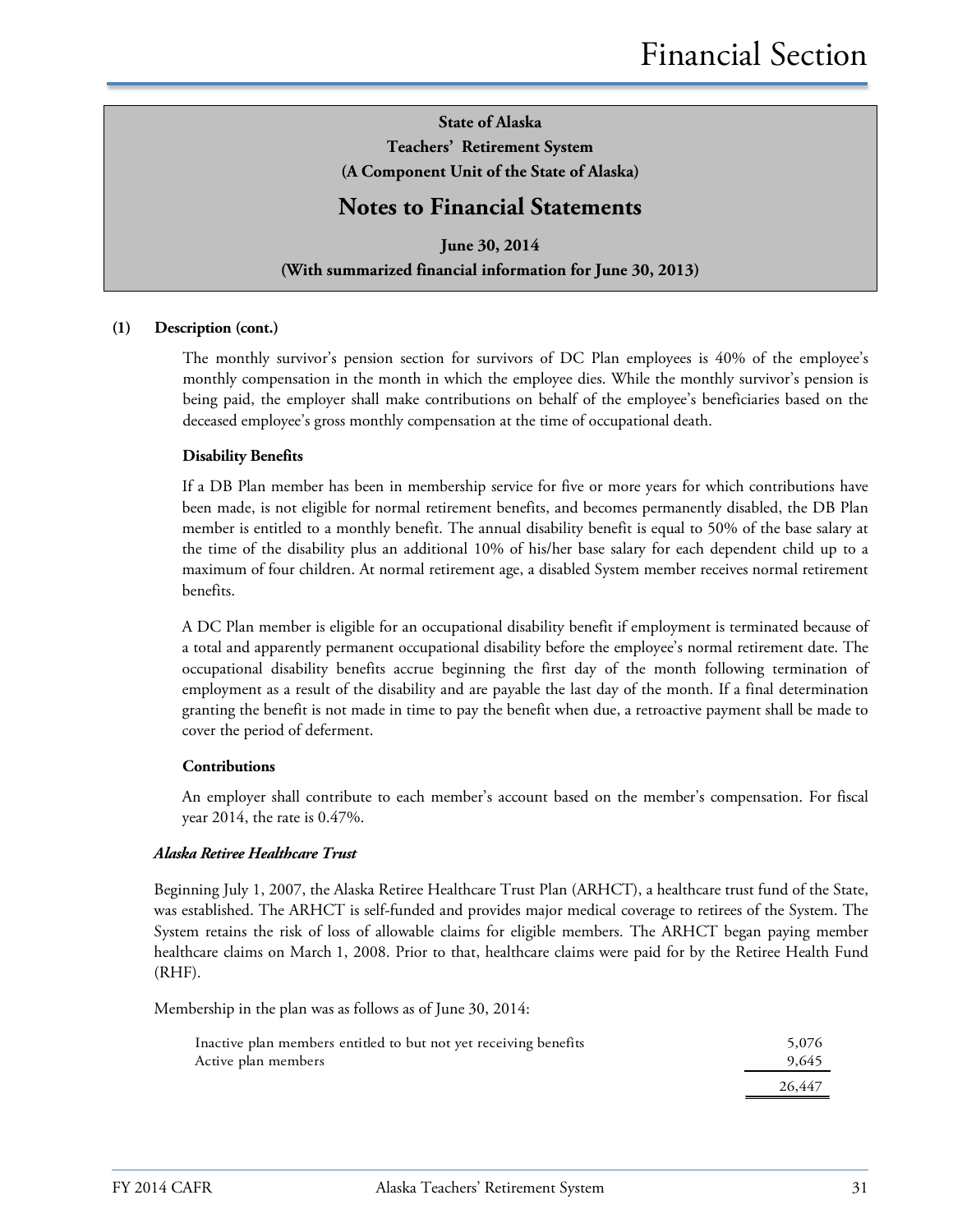# **Notes to Financial Statements**

**June 30, 2014 (With summarized financial information for June 30, 2013)**

#### **(1) Description (cont.)**

#### **OPEB Benefits**

When pension benefits begin, major medical benefits are provided without cost to (1) all members first hired before July 1, 1990, (2) members hired after July 1, 1990 with 25 years of membership service, and (3) members who are disabled or age 60 or older, regardless of their initial hire dates. Members first hired after June 30, 1990 may receive major medical benefits prior to age 60 by paying premiums.

#### **Contributions**

Employer contribution rates are actuarially determined and adopted by the Board. The 2014 employer effective contribution rate is 12.56% of member's compensation.

#### **Defined Contribution Other Postemployment Benefit Plan**

The Healthcare Reimbursement Arrangement Plan was established to allow medical expenses to be reimbursed from individual savings accounts established for eligible participants. For each member of the plan, an employer shall contribute an amount equal to 3.0% of the average annual compensation of all employees of all employers in the System. As of June 30, 2014, there were 5,564 members.

#### **(2) Summary of Significant Accounting Policies**

#### *Basis of Accounting*

The accompanying financial statements have been prepared using the economic resources measurement focus and on the accrual basis of accounting in conformity with U.S. generally accepted accounting principles (GAAP), as prescribed by the Governmental Accounting Standards Board (GASB). Contributions are due to the System when employee services have been performed and paid. Contributions are recognized as revenues when due pursuant to statutory requirements. Benefits and refunds are recognized when due and payable and expenses are recorded when the corresponding liabilities are incurred, regardless of when contributions are received or payment is made.

#### *Use of Estimates*

The preparation of financial statements in conformity with U.S. generally accepted accounting principles requires management to make estimates and assumptions that affect the reported amounts of assets and liabilities and disclosure of contingent assets and liabilities at the date of the financial statements and the reported amounts of additions and deductions during the reporting period. Actual results could differ from those estimates.

#### *Defined Benefit Pension and OPEB Investments*

The System owns shares in various investment pools that are administered by the State of Alaska Department of Revenue, Division of Treasury (Treasury). The System's investment in the pools, except for the Short-Term Fixed Income Pool is reported at fair value based on the net asset value reported by the Treasury.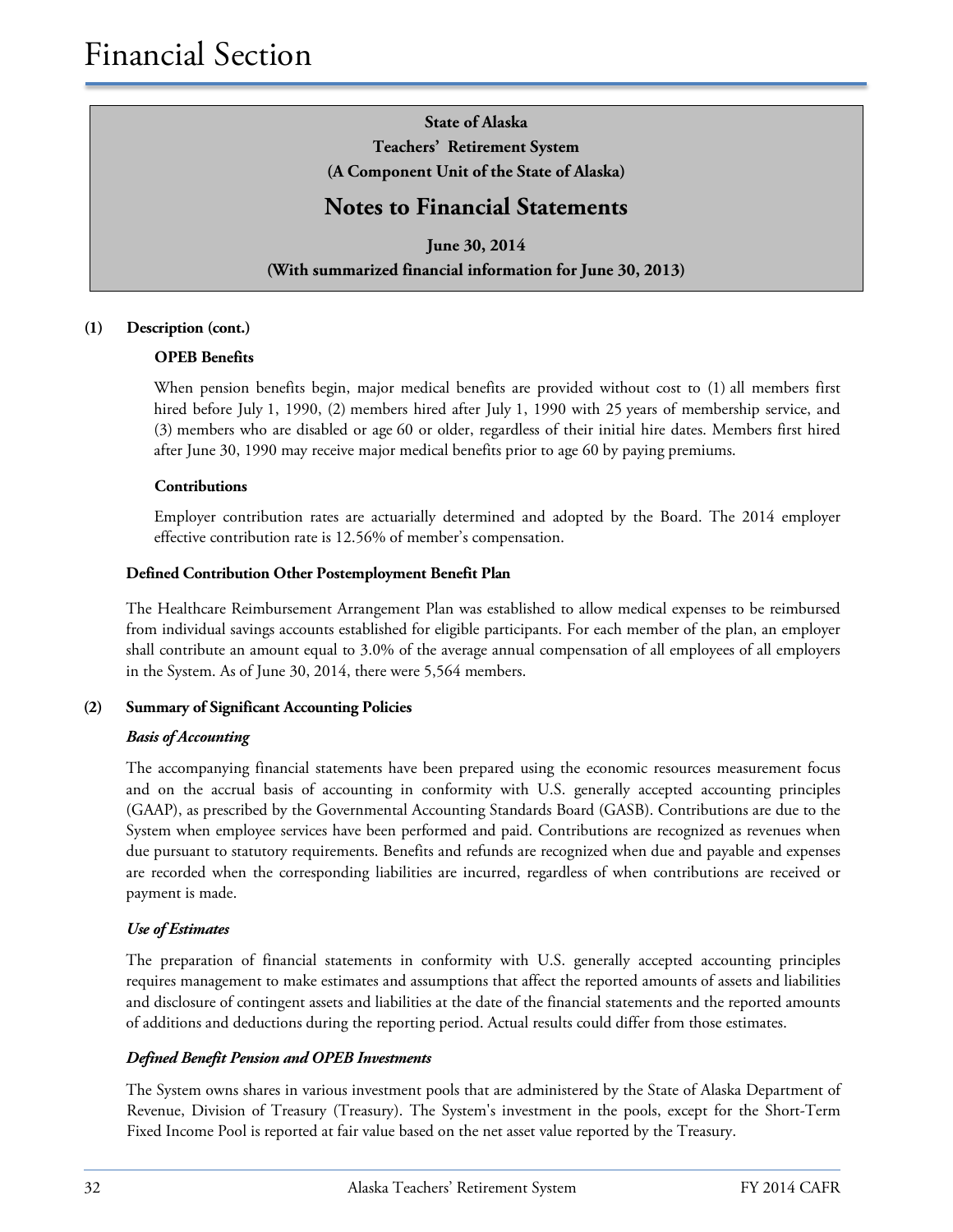# **Notes to Financial Statements**

**June 30, 2014 (With summarized financial information for June 30, 2013)**

#### **(2) Summary of Significant Accounting Policies (cont.)**

The Short-Term Fixed Income Pool maintains a share price of \$1. Each participant owns shares in the pool, the number of which fluctuates daily with contributions and withdrawals.

#### *Defined Contribution Participant Directed Investments*

The Board contracts with an external investment manager who is given the authority to invest in a wholly owned pooled environment to accommodate 13 participant-directed funds. Additionally, the Board contracts with external managers who manage a mix of collective investment funds. Income for the Pooled Investment and Collective Investment Funds is credited to the fund's net asset value on a daily basis and allocated to pool participants daily on a pro rata basis.

Pooled Participant Directed Investment Funds, held in trust, are stated at fair value based on the unit value as reported by the Trustees multiplied by the number of units held by the Plan. The unit value is determined by the Trustees based on fair value of the underlying assets. Purchases and sales of securities are recorded on a tradedate basis. Underlying assets comprise domestic and international stocks, investment grade bonds, federally guaranteed mortgages, money market instruments, and other cash equivalent instruments with maturities of less than one year, which include but are not limited to commercial paper, asset-backed securities, banker acceptances, certificates of deposit with ratings of A1/P1 or better as well as obligations of the U.S. government and its agencies, and repurchase agreements collateralized by U.S. Treasury instruments.

Collective Investment Funds, held in trust, are stated at fair value based on the unit value as reported by the Trustees multiplied by the number of units held by the Plan. The unit value is determined by the Trustees based on fair value of the underlying assets. Purchases and sales of securities are recorded on a trade-date basis. Underlying assets are comprised commingled investment funds, alongside other investors, through ownership of equity shares.

#### *Contributions Receivable*

Contributions from the System's members and employers for service through June 30 are accrued. These contributions are considered fully collectible, and accordingly, no allowance for uncollectible receivables is reflected in the financial statements.

#### *Administrative Costs*

Administrative costs are paid from investment earnings.

#### *Due from (to) State of Alaska General Fund*

Amounts due from (to) the State of Alaska General Fund represent the net difference between amounts paid by the System on behalf of others and amounts paid by others on behalf of the System.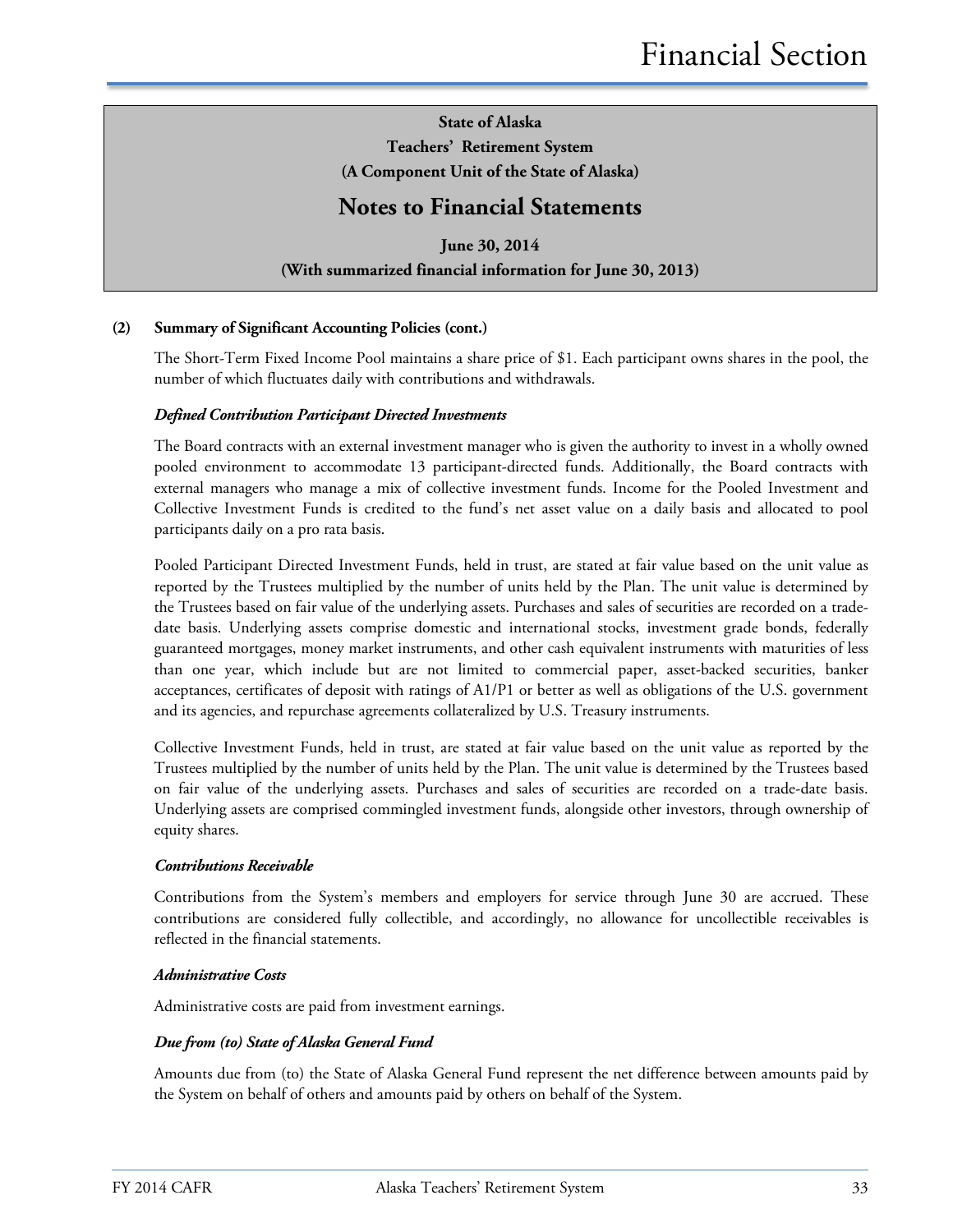# **Notes to Financial Statements**

**June 30, 2014 (With summarized financial information for June 30, 2013)**

#### **(2) Summary of Significant Accounting Policies (cont.)**

#### *Federal Income Tax Status*

The DB Plan and DC Plan are qualified plans under Section  $401(a)$  and  $414(d)$  of the Internal Revenue Code and are exempt from federal income taxes under Section 501(a).

#### *New Accounting Pronouncements*

The System implemented the provisions of Governmental Accounting Standards Board (GASB) Statement No. 67, *Financial Reporting for Pension Plans* (GASB 67), during the year ended June 30, 2014. GASB 67 replaces the requirements of GASB Statement No. 25, *Financial Reporting for Defined Benefit Pension Plans and Note Disclosures for Defined Contribution Plans* (GASB 25), and GASB Statement No. 50, *Pension Disclosures*. GASB 67 requires the disclosures of the total pension liability, fiduciary net position, and net pension liability for single-employer and cost-sharing multiple-employer defined benefit pension plans. GASB 67 also requires certain additional note disclosures for defined benefit pension plans including the annual money-weighted rate of return on plan investments. GASB 67 revised the reporting requirements for required supplementary information to include schedules which provide trend information related to (1) changes in the net pension liability (2) the actuarially and contractually determined contributions of employer contributing entities, and (3) the annual money-weighted rate of return on plan investments.

#### **(3) Investments**

The Board is the investment oversight authority of the System's investments. As the fiduciary, the Board has the statutory authority to invest the assets under the Prudent Investor Rule. Fiduciary responsibility for the Board's Invested Assets is pursuant to Alaska Statutes 37.10.210-390.

Alaska Statute 37.10.071 provides that investments shall be made with the judgment and care under circumstances then prevailing that an institutional investor of ordinary professional prudence, discretion, and intelligence exercises in managing large investment portfolios.

Treasury provides staff for the Board. Treasury has created a pooled environment by which it manages investments of the Board. Additionally, Treasury manages a mix of Pooled Investment Funds and Collective Investment Funds for the DC Participant Directed Pension Plans under the Board's fiduciary responsibility.

Actual investing is performed by investment officers in Treasury or by contracted external investment managers. The Board has developed investment guidelines, policies, and procedures for Treasury staff and external investment managers to adhere to when managing investments. Treasury manages the U.S. Treasury Fixed Income Pool, Dow Jones Dividend 100 Index Fund in the Alternative Equity Strategies Pool, Real Estate Investment Trust Pool, Treasury Inflation Protected Securities (TIPS) Pool, and cash holdings of certain external managers in addition to acting as oversight manager for all externally managed investments. All other investments are managed by external management companies.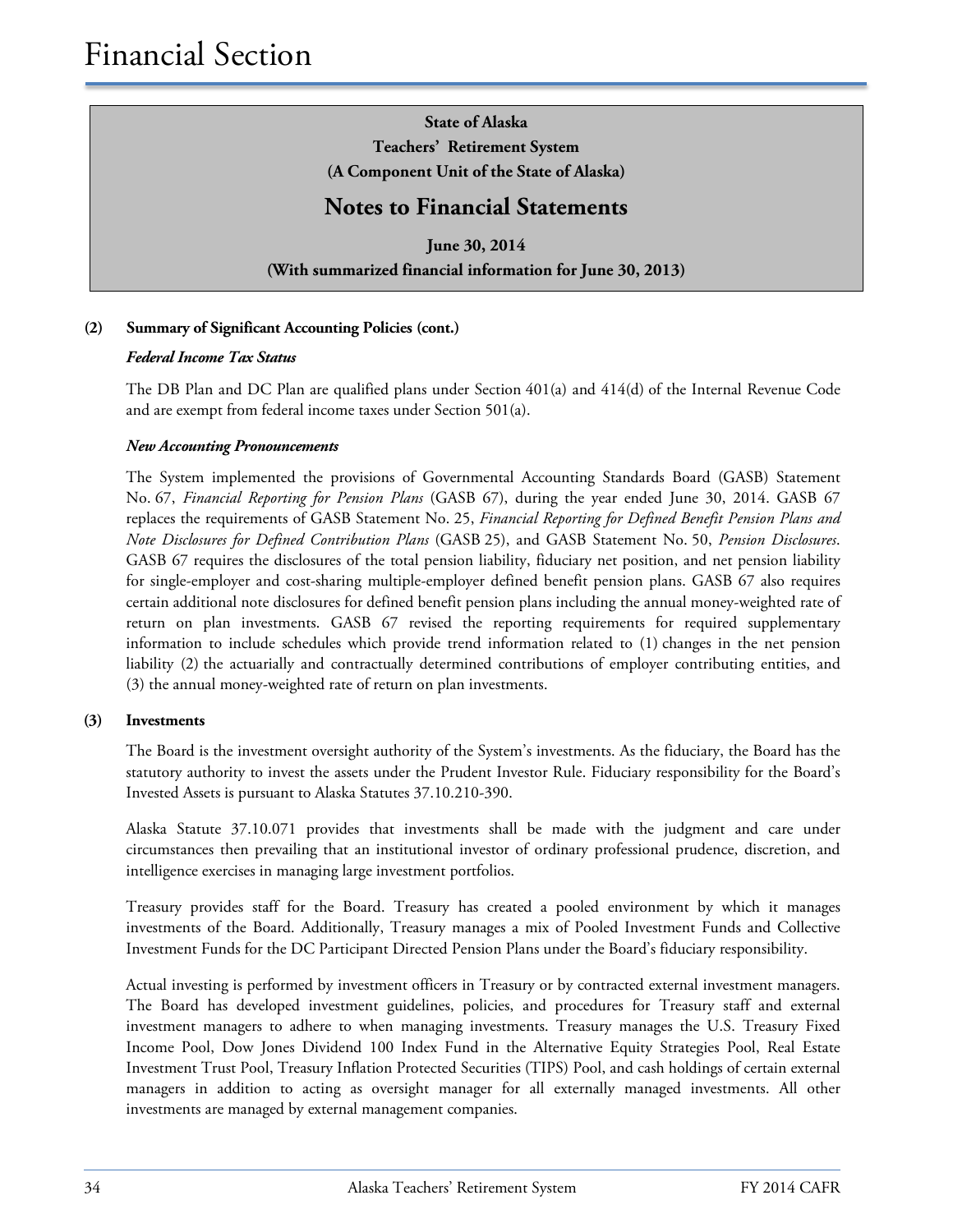**State of Alaska**

**Teachers' Retirement System**

**(A Component Unit of the State of Alaska)**

## **Notes to Financial Statements**

**June 30, 2014 (With summarized financial information for June 30, 2013)**

#### **(3) Investments (cont.)**

The Short-Term Fixed Income Pool is a State pool managed by Treasury that holds investments on behalf of the Board as well as other state funds.

#### *Rate of Return*

The money-weighted rate of return expresses investment performance, net of investment expense, adjusted for the changing amounts actually invested. The annual money-weighted rate of return, net of investment expense, for the year ended June 30, 2014 for the defined benefit pension plan is 18.41%.

#### **(4) Deposit and Investment Risk**

#### **Interest Rate Risk**

Interest rate risk is the risk that changes in interest rates will adversely affect the fair value of an investment.

#### *Short-Term Fixed Income Pool*

As a means of limiting its exposure to fair value losses arising from increasing interest rates, Treasury's investment policy limits individual fixed rate securities to 14 months to maturity or 14 months expected average life upon purchase. Floating rate securities are limited to three years to maturity or three years expected average life upon purchase. These constraints apply to trade date, except for securities bought at new issue, for which settlement date applies. At June 30, 2014, the expected average life of individual fixed rate securities ranged from 1 day to 2.2 years and the expected average life of floating rate securities ranged from 8 days to 3.2 years.

#### *Other Defined Benefit Fixed Income Pools*

Duration is a measure of interest rate risk. It measures a security's sensitivity to a 100-basis point change in interest rates. The duration of a pool is the average fair value weighted duration of each security in the pool taking into account all related cash flows. Treasury uses industry standard analytical software developed by The Yield Book Inc. to calculate effective duration. The software takes into account various possible future interest rates, historical and estimated prepayment rates, options, and other variable cash flows to calculate effective duration.

Through the Board's investment policy, Treasury manages the exposure to fair value losses arising from increasing interest rates by limiting the effective duration of the U.S. Treasury Fixed Income portfolio to ± 20% of the Barclays Capital U.S. Treasury Intermediate Index. The effective duration for the Barclays Capital U.S. Treasury Intermediate Index at June 30, 2014 was 3.63 years.

Through the Board's investment policy, Treasury managed the exposure to fair value losses arising from increasing interest rates by limiting the effective duration of the Taxable Municipal Bond portfolios to  $\pm 20\%$  of the Barclays Capital Aggregate Eligible Taxable Municipal Bond Index. The effective duration for the Barclays Capital Aggregate Eligible Taxable Municipal Bond Index at June 30, 2014 was 11.74 years.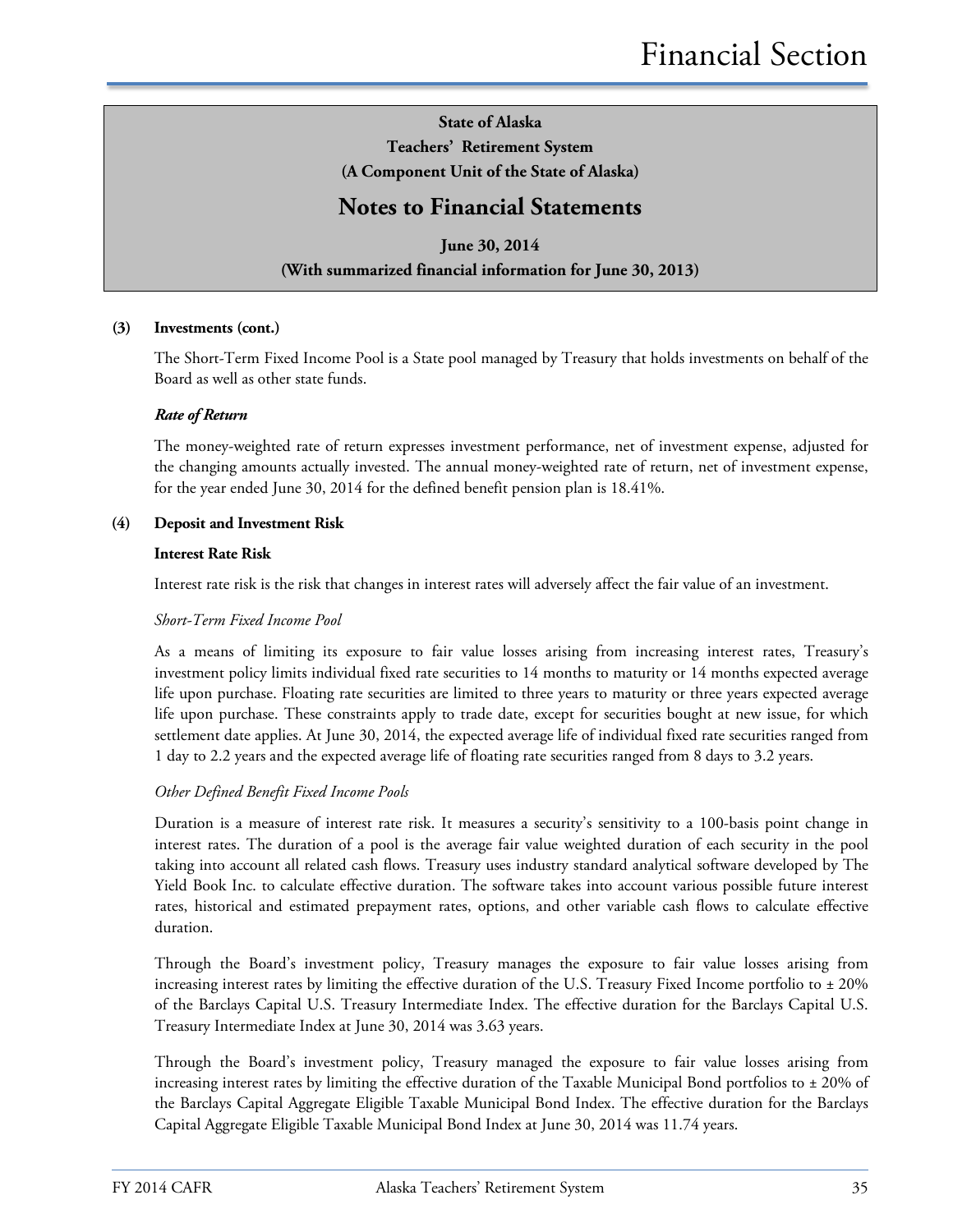# **Notes to Financial Statements**

**June 30, 2014 (With summarized financial information for June 30, 2013)**

#### **(4) Deposit and Investment Risk (cont.)**

Through the Board's investment policy, Treasury manages the exposure to fair value losses arising from increasing interest rates by limiting the effective duration of the High Yield Fixed Income portfolio to ± 20% of the Bank of America Merrill Lynch U.S. High Yield Master II Constrained Index. The effective duration for the Bank of America Merrill Lynch U.S. High Yield Master II Constrained Index at June 30, 2014 was 4.21 years.

Through the Board's investment policy, Treasury manages the exposure to fair value losses arising from increasing interest rates by limiting the effective duration of the International Fixed Income portfolio to ± 25% of the blended benchmark of 70% Citigroup Non-USD World Government Bond Index and 30% JP Morgan Global Bond Emerging Markets Broad Diversified Index. The effective duration for the Citigroup Non-USD World Government Bond Index at June 30, 2014 was 7.54 years and the effective duration of the JP Morgan Global Bond Index at June 30, 2014 was 4.87, for a blended duration of 6.74 at June 30, 2014.

Through the Board's investment policy, Treasury manages the exposure to fair value losses arising from increasing interest rates by limiting the effective duration of the TIPS portfolio to ± 20% of the Barclays Capital U.S. TIPS Index, or a reasonable proxy thereof. The average life of the proxy index at June 30, 2014 was 8.21 years.

The Board does not have a policy to limit interest rate risk for the Emerging Debt or Convertible Bond portfolios.

At June 30, 2014, the effective duration of the DB Plan's fixed income pools was as follows (in years):

| U.S. Treasury   | 3.50  |
|-----------------|-------|
| Municipal bonds | 10.81 |
| High yield      | 3.75  |
| International   | 5.82  |
| <b>TIPS</b>     | 6.62  |

#### *Defined Contribution Pooled Investment Funds*

The Board contracts with an external investment manager, who is given the authority to invest funds in a wholly owned pooled environment to accommodate 13 participant directed funds. Through the Board's investment policy, exposure to fair value losses arising from increasing interest rates is managed by limiting the duration as follows: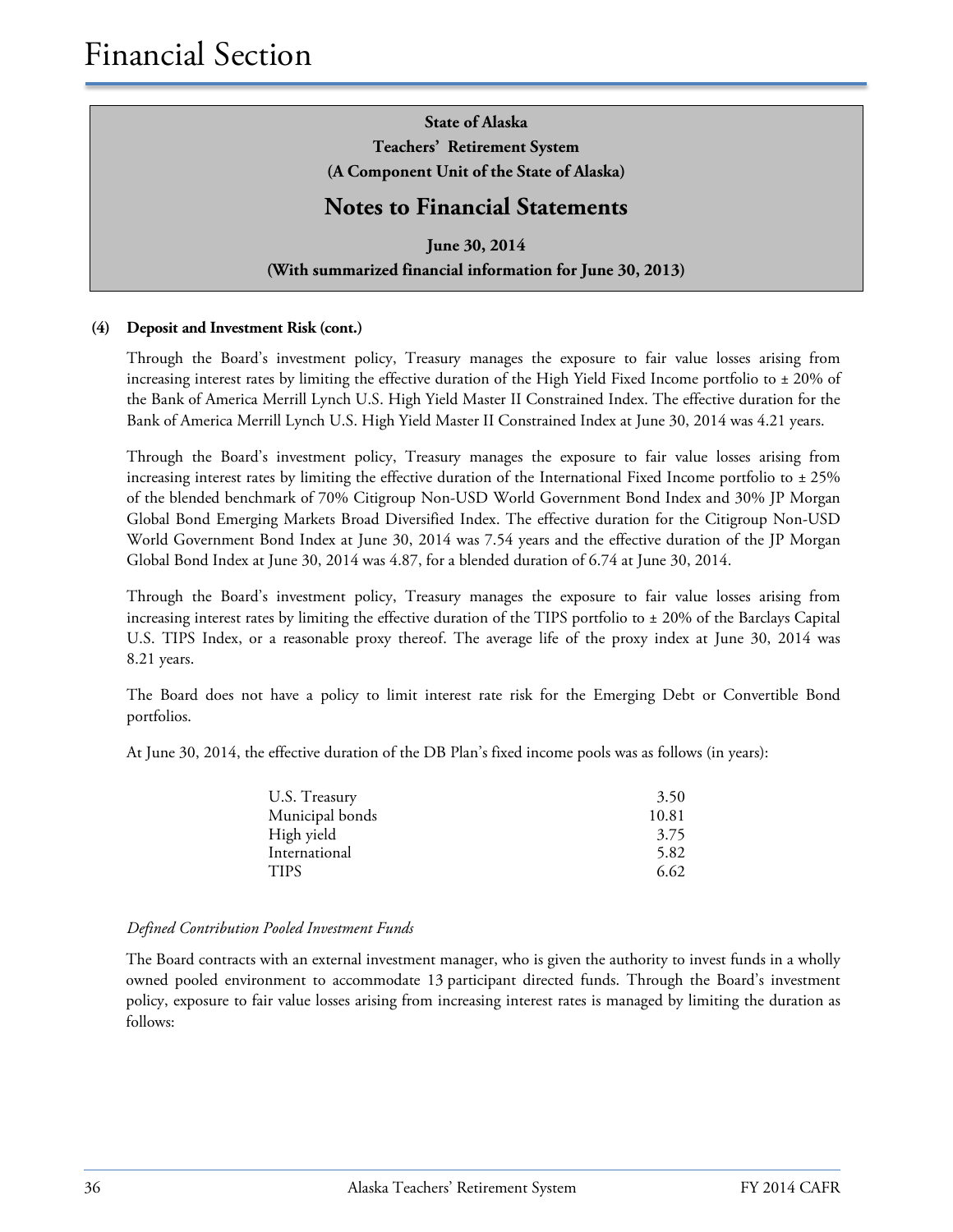# **Notes to Financial Statements**

**June 30, 2014 (With summarized financial information for June 30, 2013)**

#### **(4) Deposit and Investment Risk (cont.)**

Under normal conditions, the Trust will invest in cash equivalent instruments with maturities of less than one year. Additionally, under normal conditions, for government debt, corporate debt, and mortgagebacked securities, duration is limited to ± 0.2 years of the blended benchmark of 70% Barclays U.S. Intermediate Aggregate Bond Index, 15% Barclays U.S. Floating Rate Note Index, 10% Barclays TIPS Index, and 5% Barclays Long U.S. Treasury Bond Index. Further deviations are acceptable if they do not contribute significantly to the overall risk of the portfolio. In no event at time of purchase shall effective duration exceed  $\pm$  0.4 years relative to the index.

At June 30, 2014, the duration of the government corporate debt, and mortgage-backed securities was 3.93 years and the duration of the blended Barclays Bond Index was 3.98 years.

#### *Defined Contribution Collective Investment Funds*

The Board does not have a policy to limit interest rate risk for its collective investment funds. At June 30, 2014, the modified duration of collective investment funds that consisted solely of debt securities were as follows: SSgA Money Market Trust, 45 days; SSgA World Government Bond Ex-U.S. Index, 7.68 years; SSgA Long U.S. Treasury Bond Index, 16.68 years; SSgA TIPS Index, 7.28 years; Barclays Government Credit Bond Fund, 8.18 years; and the Barclays Intermediate Government Bond Fund, 3.82 years.

#### **Credit Risk**

Credit risk is the risk that an issuer or other counter party to an investment will not fulfill its obligations.

Treasury's investment policy has the following limitations with regard to credit risk:

Short-Term Fixed Income Pool investments are limited to instruments with a long-term credit rating of at least A3 or equivalent and instruments with a short-term credit rating of at least P1 or equivalent. Asset backed and nonagency mortgage securities must be rated A3 or equivalent. The A3 rating is defined as the median rating of the following three rating agencies: Standard and Poor's Corporation, Moody's, and Fitch. Asset-backed and nonagency mortgage securities may be purchased if rated by only one of these agencies if they are rated AAA.

The Board's investment policy has the following limitations with regard to credit risk:

#### **U.S. Intermediate Treasury Fixed Income**

No more than 30% of the portfolio's assets may be invested in securities that are not nominal, U.S. Treasury obligations, or the internally managed short-term or substantially similar portfolio at the time of purchase.

Corporate, asset backed, and nonagency mortgage securities must be investment grade. Investment grade is defined as the median rating of Standard and Poor's, Moody's, and Fitch. Asset backed and nonagency mortgage securities may be purchased if only rated by one of these agencies if they are rated AAA. Corporate bonds may be purchased if rated by two of these agencies.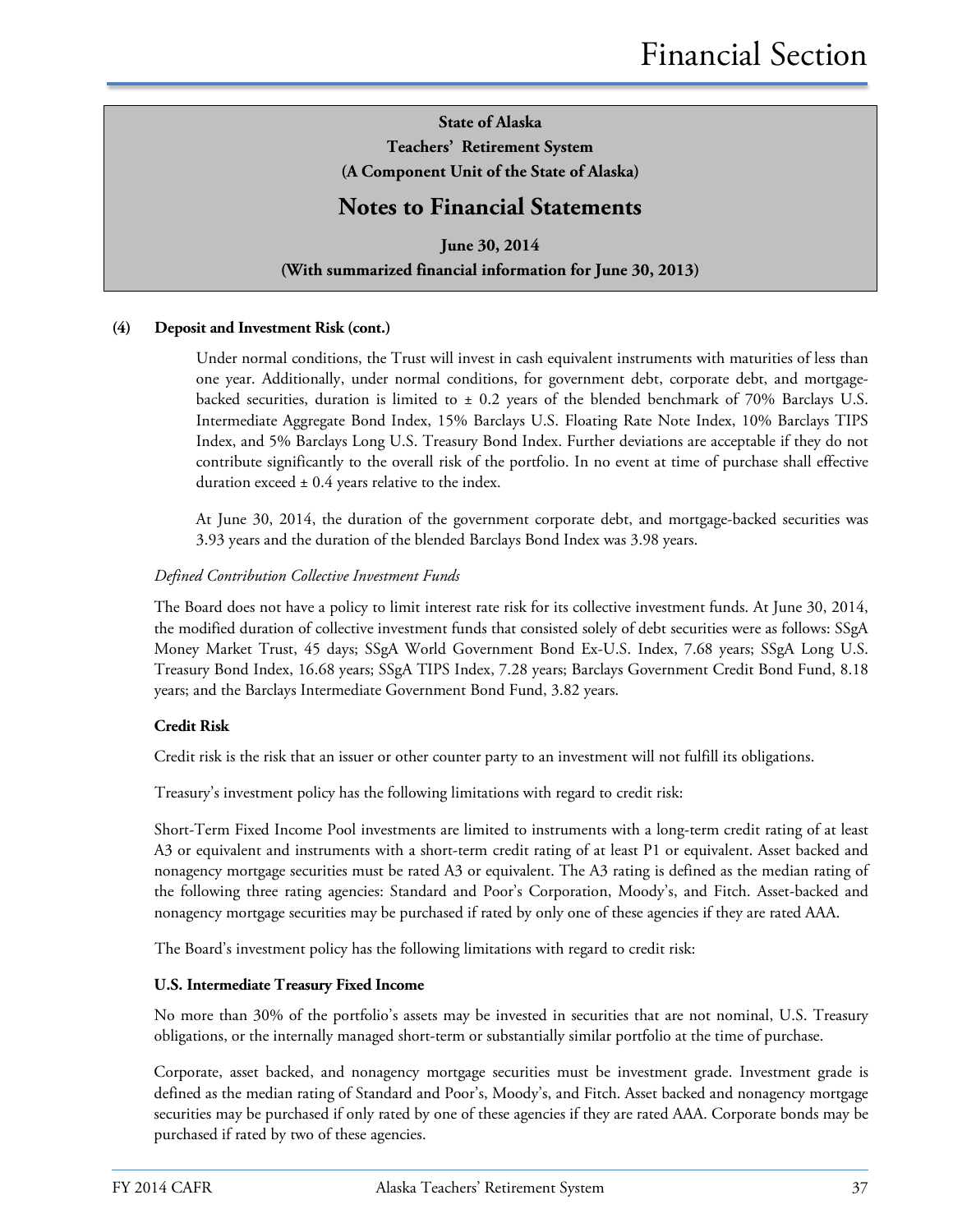# **Notes to Financial Statements**

**June 30, 2014 (With summarized financial information for June 30, 2013)**

#### **(4) Deposit and Investment Risk (cont.)**

#### **Taxable Municipal Bond Pool**

Commercial paper must carry a rating of at least P-1 by Moody's and A-1 by Standard and Poor's.

At the time of purchase, short-term securities must be rated at least A-2 or equivalent by a Nationally Recognized Statistical Rating Organization (NRSRO) or by the Contractor, if unrated. At the time of purchase, long-term securities must be rated investment grade by an NRSRO or by the Contractor, if unrated. Only one rating is necessary, and the median rating will apply for securities rated by more than one NRSRO.

No more than 20% of the portfolio's assets may be invested in securities that are not rated by an NRSRO.

#### **High Yield Fixed Income**

No more than 10% of the portfolio's assets may be invested in securities rated A3 or higher by any rating agency (including government instruments). Cash held in the portfolio will be included in this limitation.

No more than 25% of the portfolio's assets may be invested in securities rated below B3.

No more than 5% of the portfolio's assets may be invested in unrated securities.

The lower of any Standard and Poor's, Moody's, or Fitch rating will be used for limits on securities rated below B3 and the higher rating will be used for limits on securities rated A3 or higher. Only one rating is necessary.

#### **International Fixed Income**

Corporate debt and asset backed obligations must be rated investment grade or better by a recognized credit rating agency. In the event of a split rating, the lower of the ratings shall apply for evaluating credit quality.

Commercial paper and Euro commercial paper must be rated A-1 by Standard and Poor's or P-1 by Moody's or the equivalent of a comparable rating agency. In the event a split rating exists, the lower of the ratings shall apply for evaluating credit quality.

#### **Convertible Bond**

Non-rated convertible securities are permitted provided the Manager is able to assign an appropriate credit rating consistent with the criteria used by Standard and Poor's, Moody's, or Fitch. Non-rated securities are limited to 35% of the total market value of the portfolio. Non-rated securities to which the Manager assigns a noninvestment grade rating are subject to the below investment grade limitation.

The weighted-average rating of the portfolio shall not fall below the Standard and Poor's equivalent of B.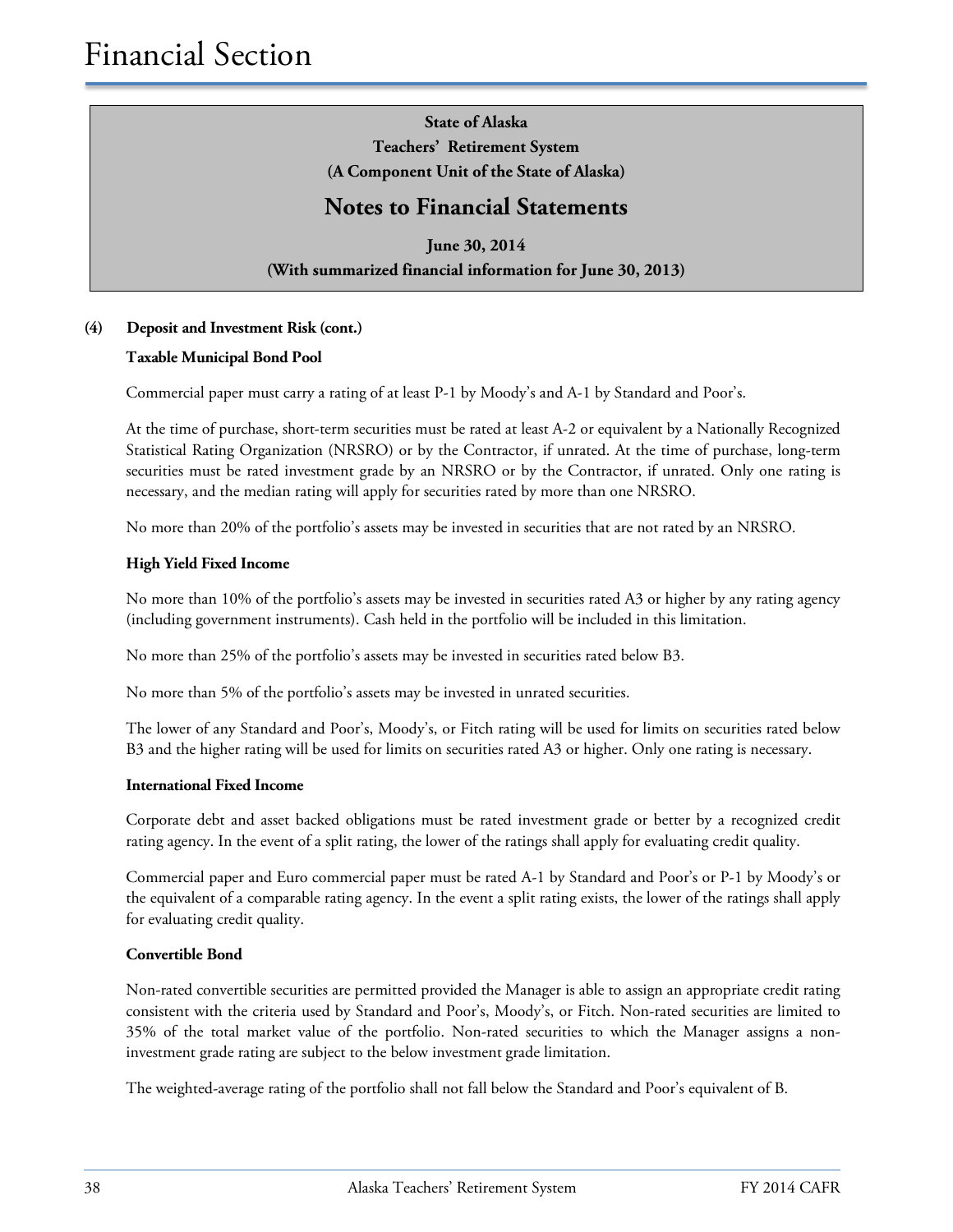# **Notes to Financial Statements**

**June 30, 2014 (With summarized financial information for June 30, 2013)**

#### **(4) Deposit and Investment Risk (cont.)**

The Manager shall not purchase any security with a credit rating at or below CCC- by Standard and Poor's and C3 by Moody's. However, the manager may continue to hold securities downgraded below CCC- by Standard and Poor's and C3 by Moody's if such an investment is considered appropriate given the Board's investment objective.

#### **TIPS**

Commercial paper must be rated at least P-1 by Moody's and A-1 by Standard and Poor's.

No more than 5% of the portfolio's assets may be invested in investment grade corporate debt.

No more than 5% of the portfolio's assets may be invested in BBB+ to BBB- rated debt by Standard and Poor's or the equivalents by Moody's or Fitch.

Non-U.S. Treasury-issued securities must be rated investment grade. The investment grade rating is defined as the median rating of the following three rating agencies: Standard and Poor's, Moody's, and Fitch. Asset backed and nonagency mortgage securities may be purchased if only rated by one of these agencies if they are rated AAA. Corporate bonds may be purchased if rated by two of these agencies.

Domestic Equity (Large Cap and Small Cap) and Broad International Equity:

Corporate debt obligations must carry a rating of at least A or better by Moody's, Standard and Poor's, or Fitch rating services.

Commercial paper must bear the highest rating assigned by Moody's, Standard and Poor's, or Fitch rating services.

The Board does not have a policy to limit the concentration of credit risk for the Emerging Markets Debt Pool or the Collective Investment Funds.

The System's ownership held in the investment pools are not separately rated. See the separately issued report on the State of Alaska Retirement and Benefits Plan Invested Assets for credit ratings of investments within the pools.

#### *Custodial Credit Risk – Deposits*

Custodial credit risk is the risk that deposits may not be returned in the event of a bank failure. The Board does not have a policy in relation to custodial credit risk for deposits; however, Treasury investment policy requires the State's depository banks to collateralize State deposits to the extent they exceed insurance coverage provided by the Federal Deposit Insurance Corporation, which provides \$250,000 of coverage. In accordance with Treasury policy, they are required to retain collateral equal to 110% of uninsured deposits.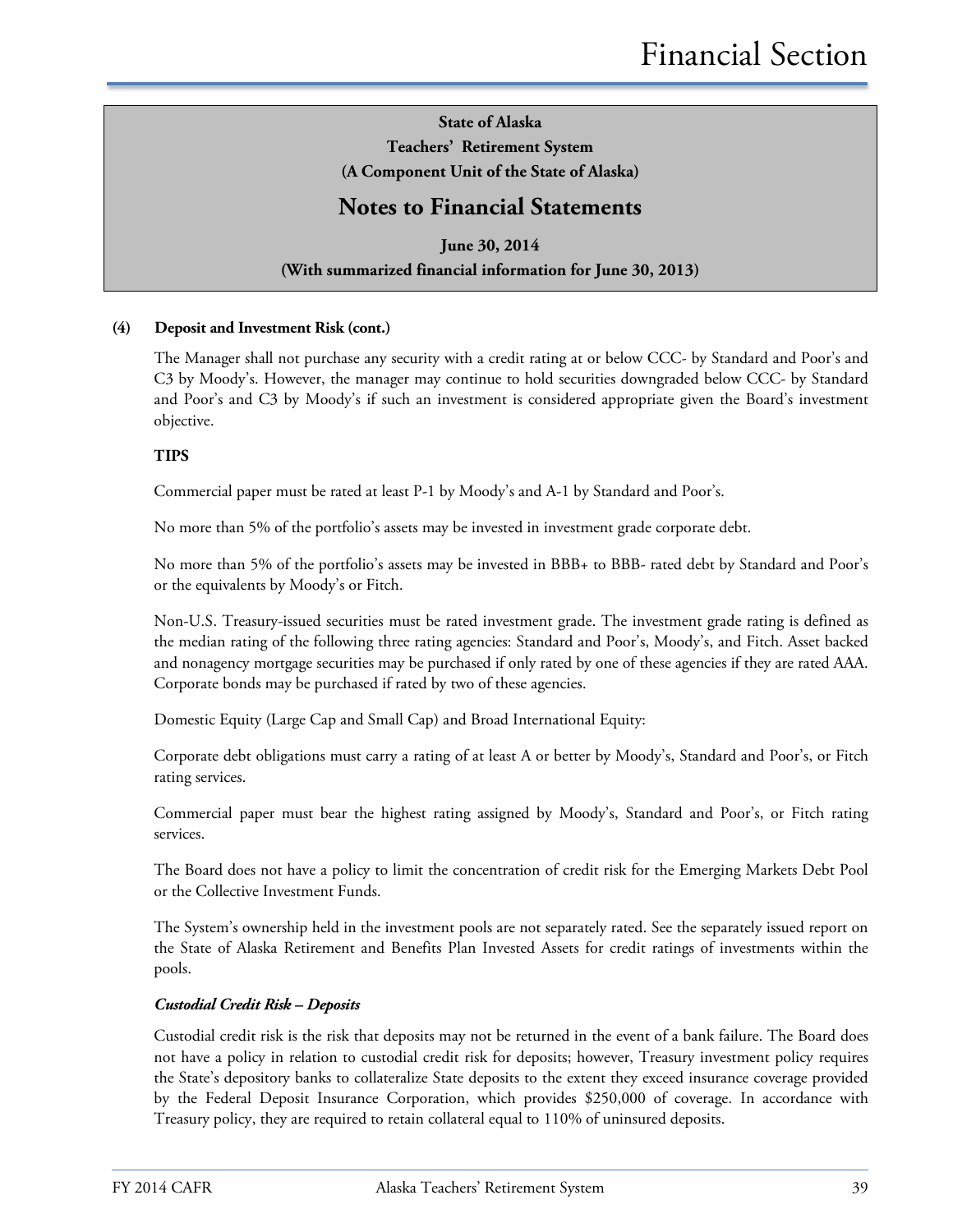# **Notes to Financial Statements**

**June 30, 2014 (With summarized financial information for June 30, 2013)**

#### **(4) Deposit and Investment Risk (cont.)**

#### *Foreign Currency Risk*

Foreign Currency Risk is the risk that changes in exchange rates will adversely impact the fair value of an investment. The Board's policy with regard to foreign currency risk in the International Fixed Income Pool is to restrict obligations to those issued in the currencies of these countries: Argentina, Australia, Brazil, Canada, Chile, China, Colombia, Czech Republic, Denmark, Egypt, Eurozone sovereign issuers in the aggregate, Hungary, India, Indonesia, Israel, Japan, Malaysia, Mexico, New Zealand, Norway, Peru, Poland, Romania, Russia, Singapore, South Africa, South Korea, Sweden, Switzerland, Thailand, Turkey, United Kingdom, and United States. The Board has no specific policy with regard to foreign currency risk relating to international or private equity. The Board has no policy regarding foreign currency risk in the Defined Contribution Pooled Investment Funds and Collective Investment Funds. However, through its asset allocation policy, the Board limits total investments in international fixed income, global equity ex-U.S., and private equity to the following:

| <b>Fixed income</b> | Global equity ex-U.S. | Private equity pool |
|---------------------|-----------------------|---------------------|
| 17%                 | 29%                   | 14%                 |

At June 30, 2014, the System had exposure to foreign currency risk within its ownership of the pools. See the separately issued report on the State of Alaska Retirement and Benefits Plan Invested Assets for more detail of foreign currency risk within the pools.

At June 30, 2014, the Board also had exposure to foreign currency risk in the Emerging Markets Equity Pool and the Emerging Markets Debt Pool. These pools consist of investments in commingled funds; therefore, no disclosure of specific currencies is made.

#### *Concentration of Credit Risk*

Treasury's policy with regard to concentration of credit risk for the Short-Term Fixed Income Pool is to prohibit the purchase of more than 5% of the portfolio's assets in corporate bonds of any one company or affiliated group. This provision does not apply to securities backed by the full faith and credit of the U.S. government.

The Board's policy with regard to concentration of credit risk for the Retirement Fixed Income, U.S. Treasury Fixed Income, High Yield Fixed Income, International Fixed Income, and Convertible Bond Pools is to prohibit the purchase of more than 5% of the portfolio's assets in corporate bonds of any one company or affiliated group. The Board does not have a policy with regard to concentration of credit for the Emerging Markets Debt, Taxable Municipal Bond Pool, or TIPS Pools.

At June 30, 2014, the Board's Invested Assets did not have exposure to any one issuer greater than 5% of total invested assets.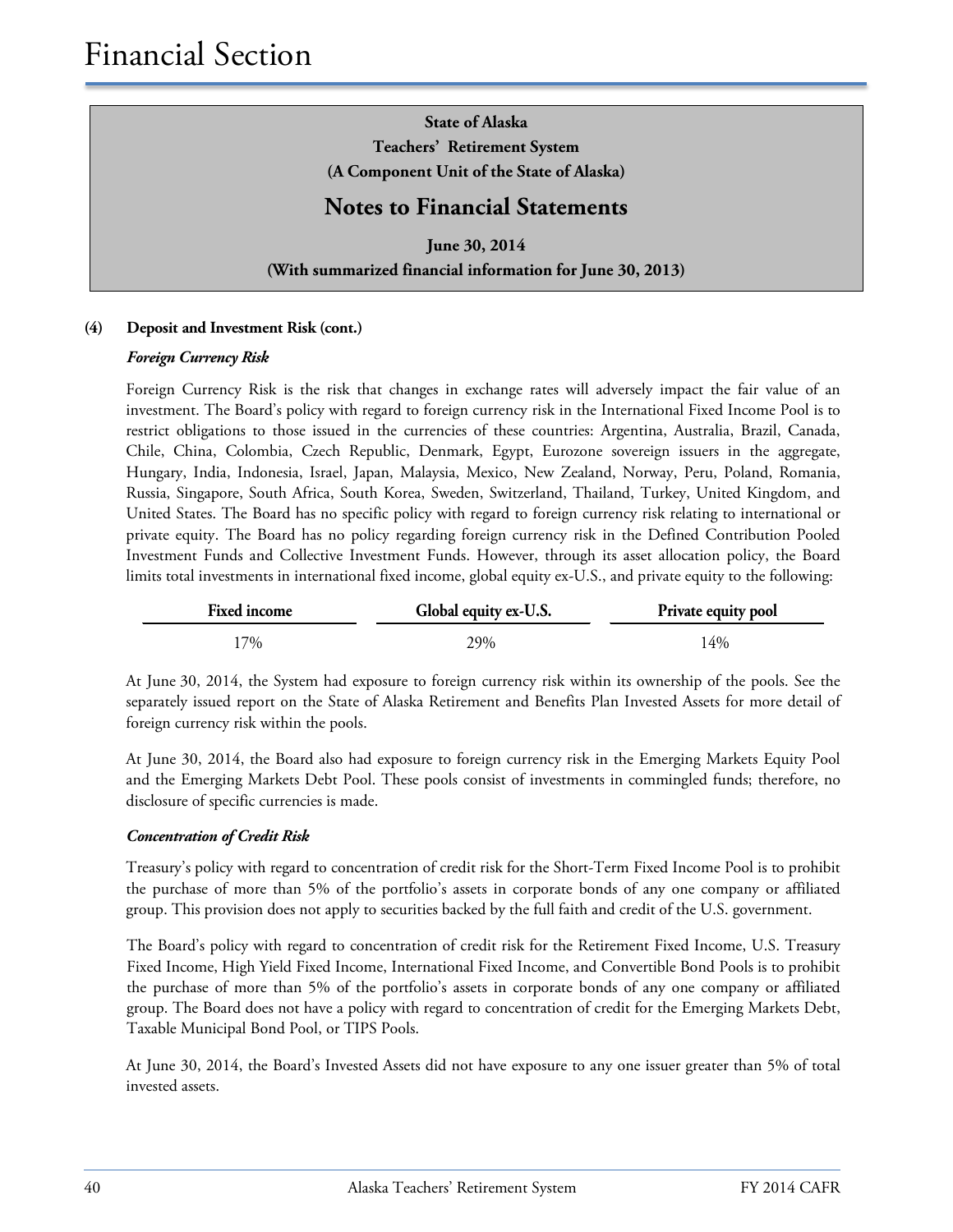### **Notes to Financial Statements**

**June 30, 2014 (With summarized financial information for June 30, 2013)**

#### **(5) Foreign Exchange, Derivative, and Counterparty Credit Risk**

The investment pools for which the Plan is a part, are exposed to credit risk on underlying investment derivative instruments that are in asset positions. The International Equity Pool includes foreign currency forward contracts to buy and sell specified amounts of foreign currencies at specified rates on specified future dates. The counterparties to the foreign currency forward contracts consist of a diversified group of financial institutions. For additional information on foreign exchange, derivatives and counterparty credit risk see the separately issued report on the State of Alaska Retirement and Benefits Invested Assets.

#### **(6) Net Pension Liability – Defined Benefit Pension Plan**

The components of the net pension liability of the participating employers at June 30, 2014, were as follows (in thousands):

| Total pension liability<br>Plan fiduciary net position                        | S | 6,770,201<br>(3,771,139) |
|-------------------------------------------------------------------------------|---|--------------------------|
| Employers' net pension<br>liability                                           | S | 2,999,062                |
| Plan fiduciary net position as a percentage<br>of the total pension liability |   | 55.70%                   |

#### *Actuarial Assumptions*

The total pension liability was determined by an actuarial valuation as of June 30, 2013, using the following actuarial assumptions, applied to all periods included in the measurement, and rolled forward to the measurement date of June 30, 2014:

| Inflation        | 3.12%                                                                                                                                          |
|------------------|------------------------------------------------------------------------------------------------------------------------------------------------|
| Salary increases | Graded by service, from 6.11% to 3.62%                                                                                                         |
| Rate of return   | 8.00 %, net of pension plan investment expenses.<br>This is based on an average inflation rate of<br>3.12% and a real rate of return of 4.88%. |

Mortality rates were based on the 1994 Group Annuity Mortality (GAM) Table, sex distinct, 1994 Base Year without margin projected to 2013 using Projection Scale AA, adjusted 55% for females and 45% for males for pre-termination mortality and the 1994 GAM Sex-distinct Table 1994 Base Year without margin projected to 2013 using Projection Scale AA, with a 3-year setback for females and a 4-year setback for males for post-termination mortality.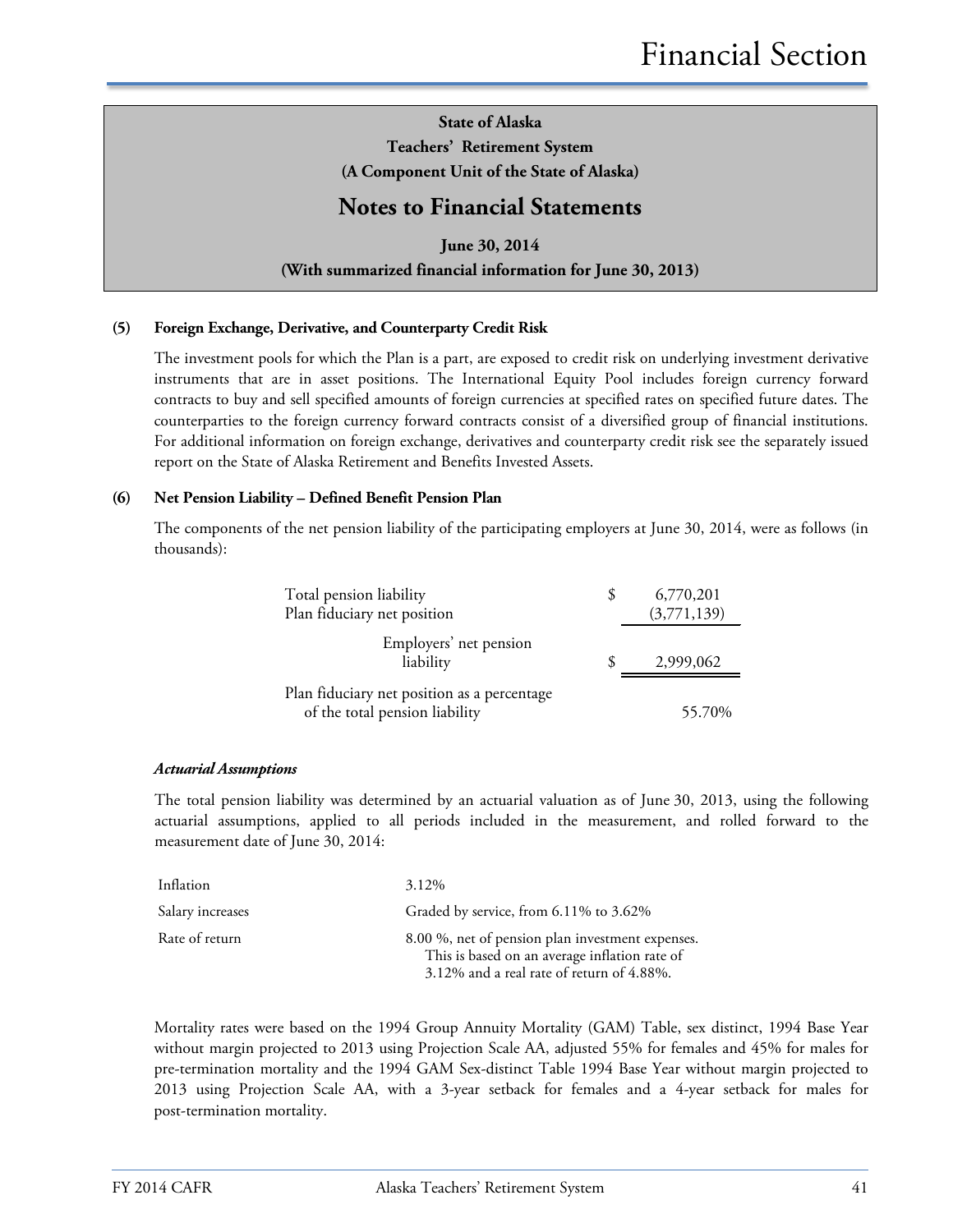# **Notes to Financial Statements**

**June 30, 2014 (With summarized financial information for June 30, 2013)**

#### **(6) Net Pension Liability – Defined Benefit Pension Plan (cont.)**

The actuarial assumptions used in the June 30, 2013 actuarial valuation were based on the results of an actuarial experience study for the period July 1, 2005 to June 30, 2009, resulting in changes in actuarial assumptions adopted by the Alaska Retirement Management Board to better reflect expected future experience.

The long-term expected rate of return on pension plan investments was determined using a building-block method in which best-estimate ranges of expected future real rates of return (expected returns, net of pension plan investment expense and inflation) are developed for each major asset class. These ranges are combined to produce the long-term expected rate of return by weighting the expected future real rates of return by the target asset allocation percentage and by adding expected inflation. Best estimates of arithmetic real rates of return for each major asset class included in the pension plan's target asset allocation as of June 30, 2014 (see the discussion of the pension plan's investment policy) are summarized in the following table:

| Asset class             | Long-term<br>expected real<br>rate of return |
|-------------------------|----------------------------------------------|
| Equities:               |                                              |
| Broad domestic equity   | 5.40%                                        |
| Large cap               | 5.25                                         |
| Small/mid cap           | 5.60                                         |
| International equity    | 5.25                                         |
| Emerging markets equity | 5.65                                         |
| Global ex-U.S. equity   | 5.55                                         |
| Fixed income:           |                                              |
| Domestic fixed          | 0.75                                         |
| TIPS                    | 0.75                                         |
| Other:                  |                                              |
| Real estate             | 3.95                                         |
| Private equity          | 6.40                                         |
| Hedge funds             | 2.85                                         |
| Cash equivalents        | (0.25)                                       |

#### *Discount Rate*

The discount rate used to measure the total pension liability was 8%. The projection of cash flows used to determine the discount rate assumed that employer and nonemployer State contributions will continue to follow the current funding policy, which meets State statutes. Based on those assumptions, the pension plan's fiduciary net position was projected to be available to make all projected future benefit payments of current plan members. Therefore, the long-term expected rate of return on pension plan investments was applied to all periods of projected benefit payments to determine the total pension liability.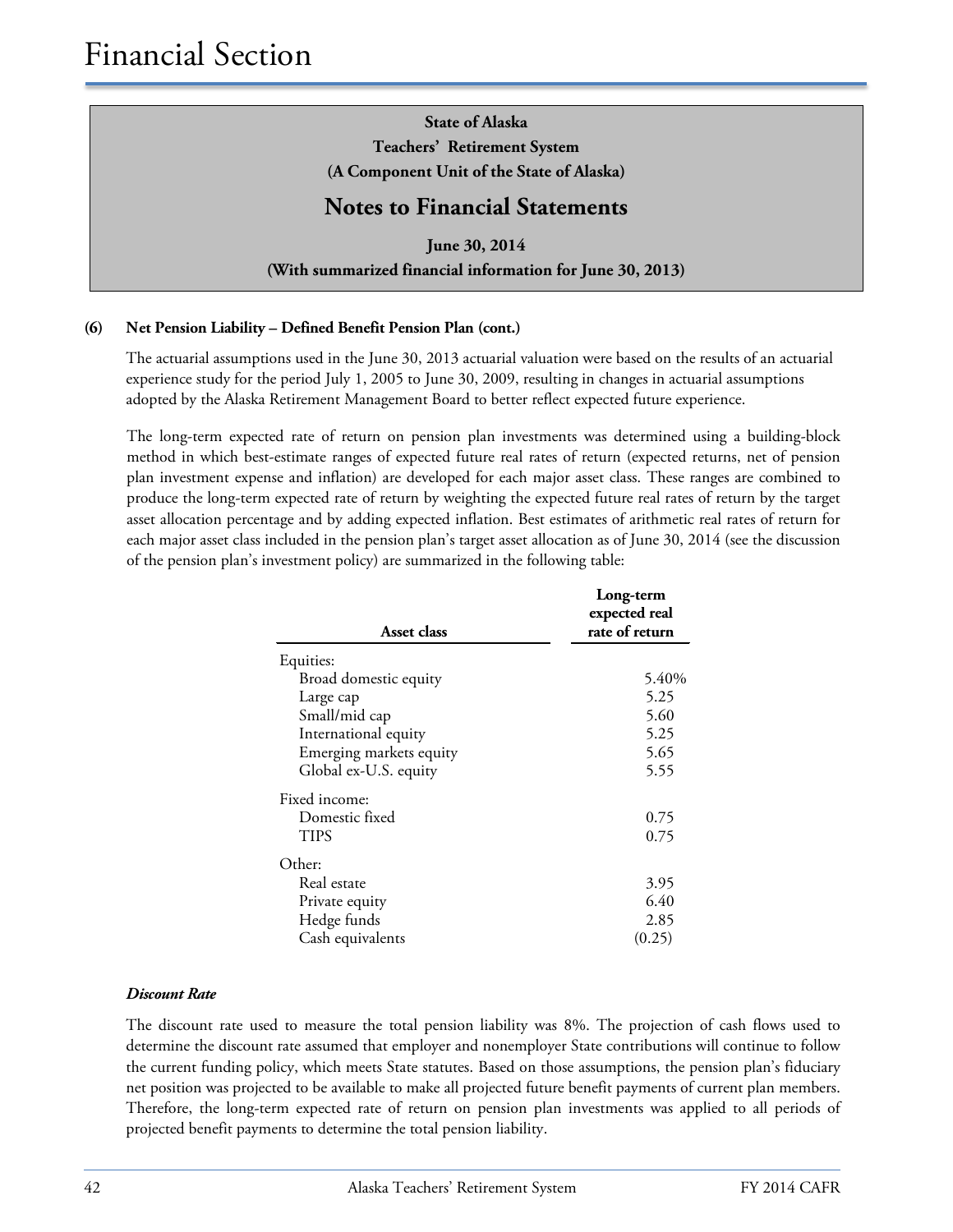**State of Alaska**

**Teachers' Retirement System**

**(A Component Unit of the State of Alaska)**

### **Notes to Financial Statements**

**June 30, 2014**

#### **(With summarized financial information for June 30, 2013)**

#### **(6) Net Pension Liability – Defined Benefit Pension Plan (cont.)**

#### *Sensitivity of the Net Pension Liability to Changes in the Discount Rate*

The following presents the net pension liability of the System calculated using the discount rate of 8%, as well as what the Systems' net pension liability would be if it were calculated using a discount rate that is one-percentage-point lower (7%) or one-percentage-point higher (9%) than the current rate:

|                       | Current                |                          |                        |
|-----------------------|------------------------|--------------------------|------------------------|
|                       | 1% Decrease<br>$(7\%)$ | discount rate<br>$(8\%)$ | 1% Increase<br>$(9\%)$ |
| Net pension liability | 3,776,983              | 2,999,062                | 2,346,163              |

#### **(7) Defined Benefit OPEB Funding Status**

The funded status of the occupational death and disability plan, retiree healthcare trust, and retiree medical benefits is as follows (in thousands):

|                      | <b>Actuarial</b><br>valuation<br>date | Actuarial<br>accrued<br>liability<br>(AAL)<br>entry age | Actuarial<br>valuation<br>assets | Funded<br>ratio | Unfunded<br>actuarial<br>accrued<br>liability<br>(UAAL) | Covered<br>payroll | <b>UAAL</b><br>as a<br>percentage<br>of covered<br>payroll |
|----------------------|---------------------------------------|---------------------------------------------------------|----------------------------------|-----------------|---------------------------------------------------------|--------------------|------------------------------------------------------------|
| Death and disability |                                       |                                                         |                                  |                 |                                                         |                    |                                                            |
| plan                 | June $30, 2013$ \$                    | 80                                                      | 2.532                            | 3,165.0%        | (2, 452)                                                | 206,771            | $(1.2)\%$                                                  |
| Healthcare trust     | June 30, 2013                         | 5,002,345                                               | 1,803,763                        | 36.1            | 3,198,582                                               | 550,044            | 581.5                                                      |
| Retiree medical      | June 30, 2013                         | 25,152                                                  | 8.614                            | 34.2            | 16,538                                                  | 206,771            | 8.0                                                        |

The funding ratio as of June 30, 2013 has decreased. The decrease in funding ratio is primarily due to the asset smoothing method, which recognizes 20% of gains/losses over a 5-year period. The asset return based on actuarial values was 3.7%, well below the expected return of 8%. This decrease was combined with a positive experiences in demographic experience and retiree medical costs, which when factored in with other factors resulted in the slight decrease.

Actuarial valuations of an ongoing plan involve estimates of the value of reported amounts and assumptions about the probability of occurrence of events far into the future. Examples include assumptions about future employment, mortality, and healthcare cost trend. Actuarially determined amounts are subject to continual revisions as actual results are compared with past expectations and new estimates are made about the future. The schedules of funding progress, presented as required supplementary information following the notes to the financial statements, present multiyear trend information about whether the actuarial values of plan assets are increasing or decreasing over time relative to the actuarial accrued liabilities for benefits.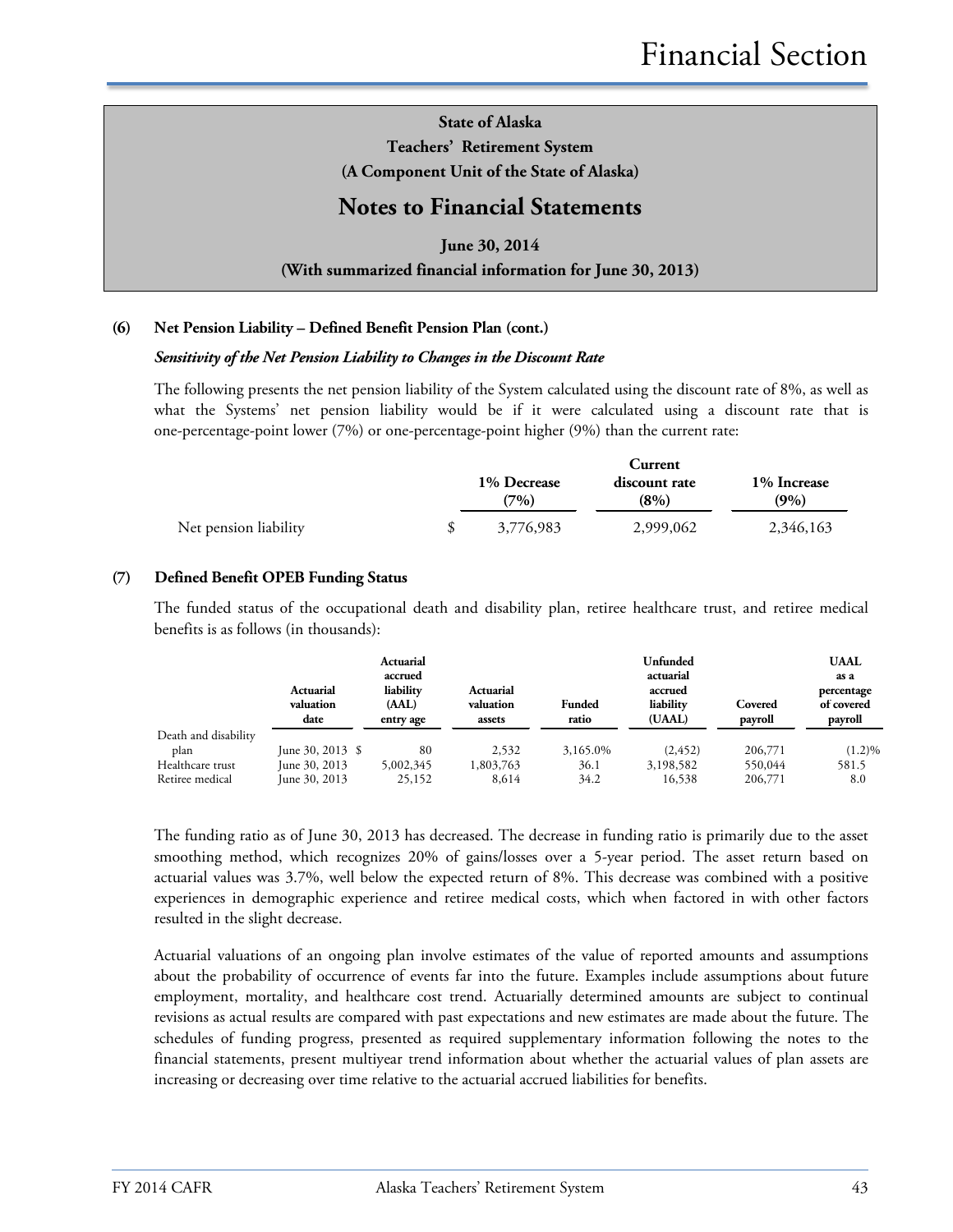# **Notes to Financial Statements**

**June 30, 2014 (With summarized financial information for June 30, 2013)**

#### **(7) Defined Benefit OPEB Funding Status (cont.)**

The accompanying schedules of contributions (unaudited) from employers present trend information about the amounts contributed to the plan by employers in comparison to the actuarially required contribution (ARC), an amount that is actuarially determined in accordance with the parameters of GASB 43. The ARC represents a level of funding that, if paid on an ongoing basis, is projected to cover normal cost for each year and amortize any unfunded actuarial liabilities (or funding excess) over a period not to exceed 30 years.

Projections of benefits for financial reporting purposes are based on the substantive plan (the plan as understood by the employer and plan members) and include the types of benefits provided at the time of each valuation and the historical pattern of sharing benefit costs between the employer and the plan members to that point. The actuarial method and assumptions used include techniques that are designed to reduce the effects of short-term volatility in actuarial accrued liabilities and the actuarial value of assets, consistent with the long-term perspective of the calculations. Additional information as of the latest actuarial valuation is as follows:

|                                                     | <b>Defined Benefit</b>                                                                                                    |
|-----------------------------------------------------|---------------------------------------------------------------------------------------------------------------------------|
| Actuarial cost method                               | Entry age normal; level percentage of pay normal cost basis for pension;<br>level dollar normal cost basis for healthcare |
| Amortization method                                 | Level dollar, closed                                                                                                      |
| Equivalent single amortization period               | 17 years                                                                                                                  |
| Asset valuation method                              | 5-year smoothed fair value                                                                                                |
| Actuarial assumptions:<br>Investment rate of return | 8.00% for pension, 5.08% for healthcare; includes price inflation at 3.12%                                                |
| Projected salary increases                          | 6.11% for first 5 years of service grading down to 3.62% after 20 years                                                   |
| Cost-of-living adjustment                           | Postretirement pension adjustment                                                                                         |

**June 30, 2013**

| 100, 2013                                                                                                                                                |  |  |  |
|----------------------------------------------------------------------------------------------------------------------------------------------------------|--|--|--|
| <b>ODD</b> and Retiree Medical                                                                                                                           |  |  |  |
| Entry age normal; level percentage of pay normal cost basis for occupational<br>death and disability; level dollar normal cost basis for retiree medical |  |  |  |
| Level percent of pay, closed with bases established annually                                                                                             |  |  |  |
| 26 years                                                                                                                                                 |  |  |  |
| 5-year smoothed market 80%/120% of fair value corridor                                                                                                   |  |  |  |
| 8.00%; includes inflation at 3.12%                                                                                                                       |  |  |  |
| 6.11% for first 5 years of service grading down to 3.62% after 20 years;<br>inflation at 3.12% per year                                                  |  |  |  |
|                                                                                                                                                          |  |  |  |

**June 30, 2013**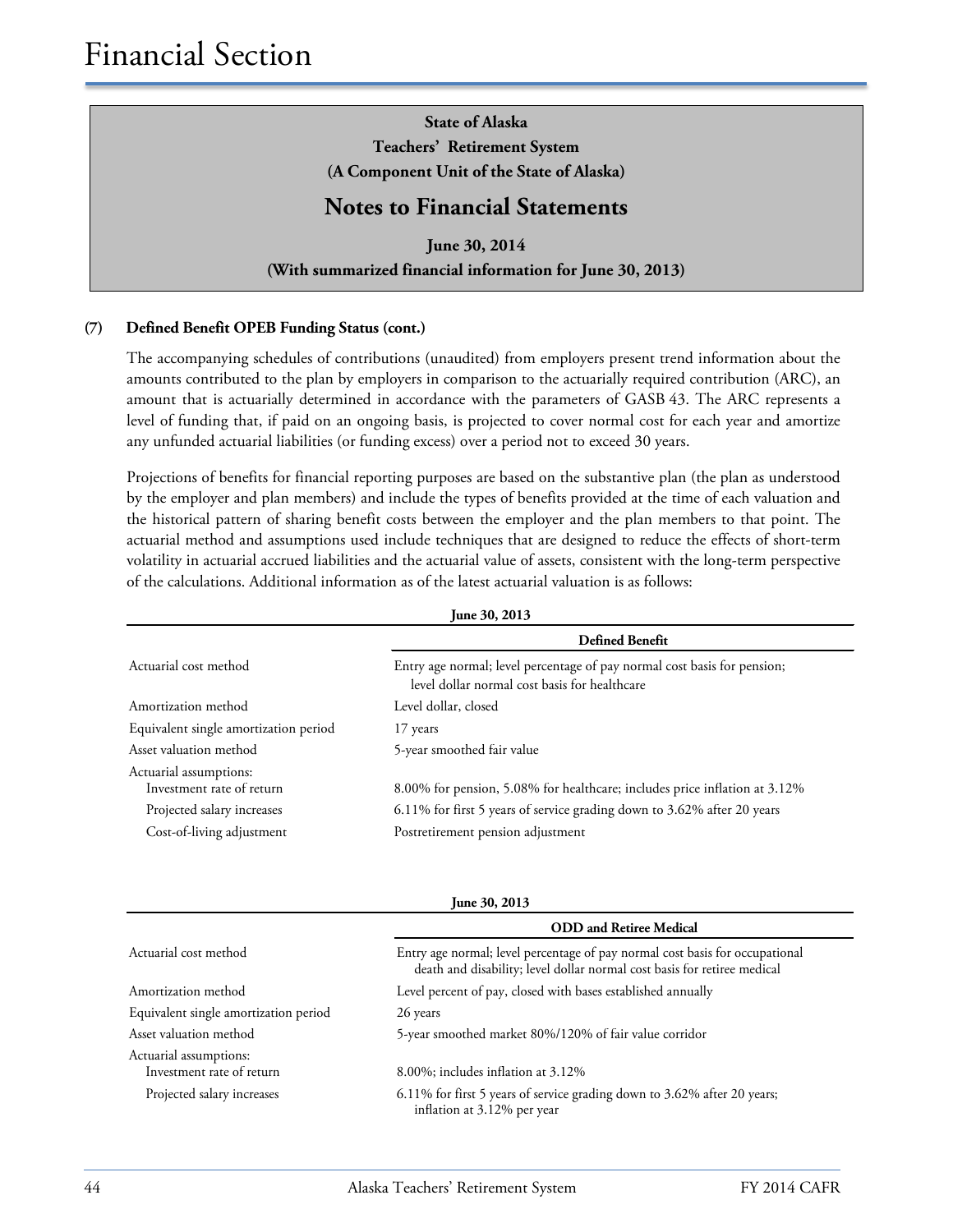**State of Alaska**

**Teachers' Retirement System**

**(A Component Unit of the State of Alaska)**

### **Notes to Financial Statements**

**June 30, 2014**

#### **(With summarized financial information for June 30, 2013)**

#### **(7) Defined Benefit OPEB Funding Status (cont.)**

**Medical Medical Prescription Fiscal year pre-65 post-65 drugs** 8.7% 6.4% 6.3% 8.5 6.3 6.2 8.0 6.3 6.2 7.5 6.2 6.1 7.0 6.1 6.0 6.6 6.1 5.8 6.4 6.0 5.8 6.0 6.0 5.8 5.0 5.0 5.0 4.5 4.5 4.5 2017 2025 2050 2100 2014 2015 2016 2019 2018 2020

Health cost trend for occupational death and disability, and retiree medical plans is as follows:

GASB 43 requires that the discount rate used in the valuation be the estimated long-term yield on investments that are expected to finance postemployment benefits. Depending on the method by which a plan is financed, the relevant investments could be plan assets, employer assets, or a combination of plan and employer assets. The investment return should reflect the nature and the mix of both current and expected investments and the basis used to determine the actuarial value of assets.

The System's retiree healthcare benefits are partially funded. GASB outlines two reasonable methods of developing a blended discount rate when a plan is partially funded. These methods base the proportion of assumed plan and employer asset returns on (1) the funded ratio and (2) the percentage of the ARC actually being contributed to the plan. The State has utilized the second methodology to develop a discount rate of 5.08% as of June 30, 2011, to be used for fiscal 2014 disclosure.

The System's retiree medical benefits are fully funded. Therefore, the 8.00% discount rate used for GASB 25 reporting is also applied herein for GASB 43 reporting.

Based on GASB accounting rules, the retiree drug subsidy (RDS) the State receives under Medicare Part D has not been recognized for GASB 43 disclosure purposes.

Disregarding future Medicare Part D payments, the fiscal 2016 employer ARC for accounting purposes is 2.36% of pay for retiree medical benefits and 2.36% of pay for retiree medical and death and disability benefits combined.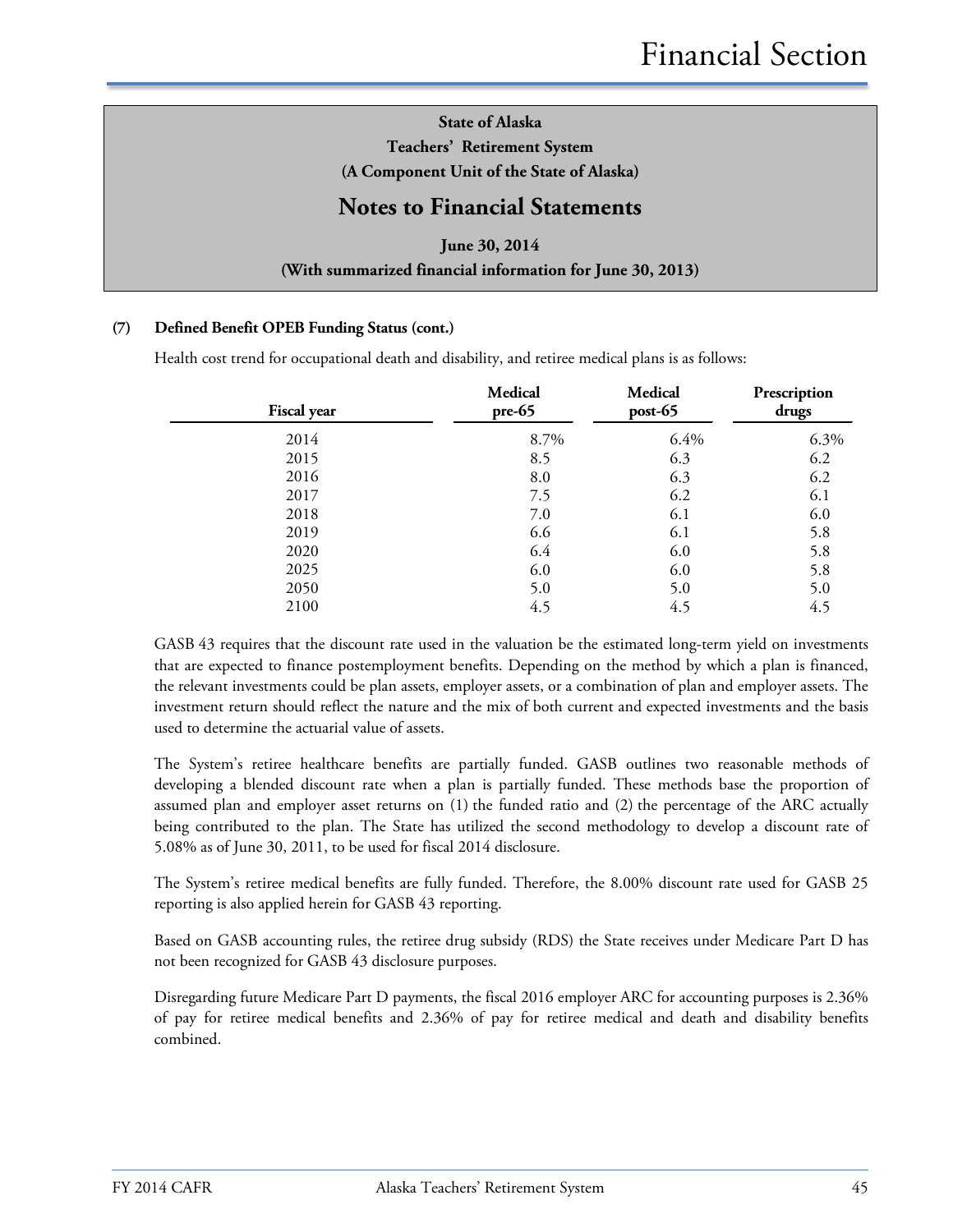# **Notes to Financial Statements**

**June 30, 2014 (With summarized financial information for June 30, 2013)**

#### **(8) Claims Payable**

The liability for claims incurred but not reported represents the estimated amounts necessary to settle all outstanding claims, incurred but not reported, as of the balance sheet date. The ARHT and Retiree Medical Plan's reserve estimates are based primarily on historical development patterns adjusted for current trends that would modify past experience. Claims are reevaluated periodically to consider the effects of inflation, claims settlement trends, and other economic factors. The process of establishing loss reserves is subject to uncertainties that are normal, recurring, and inherent in the healthcare business.

Changes in the balances of claims liabilities are as follows (in thousands):

|                                                     | 2014         | 2013      |
|-----------------------------------------------------|--------------|-----------|
| Beginning of year:                                  |              |           |
| Due to State of Alaska General Fund for outstanding |              |           |
| warrants                                            | \$           |           |
| Incurred but not reported                           | 20,062       | 14,813    |
| Total, beginning of year                            | 20,062       | 14,813    |
| Benefit deductions                                  | 116,781      | 120,855   |
| Benefits paid                                       | (117, 864)   | (115,606) |
| Total, end of year                                  | 18,979       | 20,062    |
| End of year:                                        |              |           |
| Due to State of Alaska General Fund for outstanding |              |           |
| warrants                                            | \$           |           |
| Incurred but not reported                           | 18,979       | 20,062    |
| Total, end of year                                  | \$<br>18,979 | 20,062    |
|                                                     |              |           |

#### **(9) Commitments and Contingencies**

#### *Commitments*

The Board entered into an agreement through external managers to provide capital funding for limited partnerships in the domestic equity, private equity, energy, and real estate portfolios. At June 30, 2014, the Board's unfunded commitments were as follows (in thousands):

| Portfolio       |   | <b>Unfunded</b><br>commitment | Estimated to be paid through                              |
|-----------------|---|-------------------------------|-----------------------------------------------------------|
| Domestic equity |   | 4,123                         | May be canceled annually in December with 90 day's notice |
| Private equity  |   | 284,783                       | Fiscal year 2022                                          |
| Energy          |   | 29,557                        | Fiscal year 2023                                          |
| Real estate     |   | 123,748                       | Fiscal year 2024                                          |
|                 | S | 442,211                       |                                                           |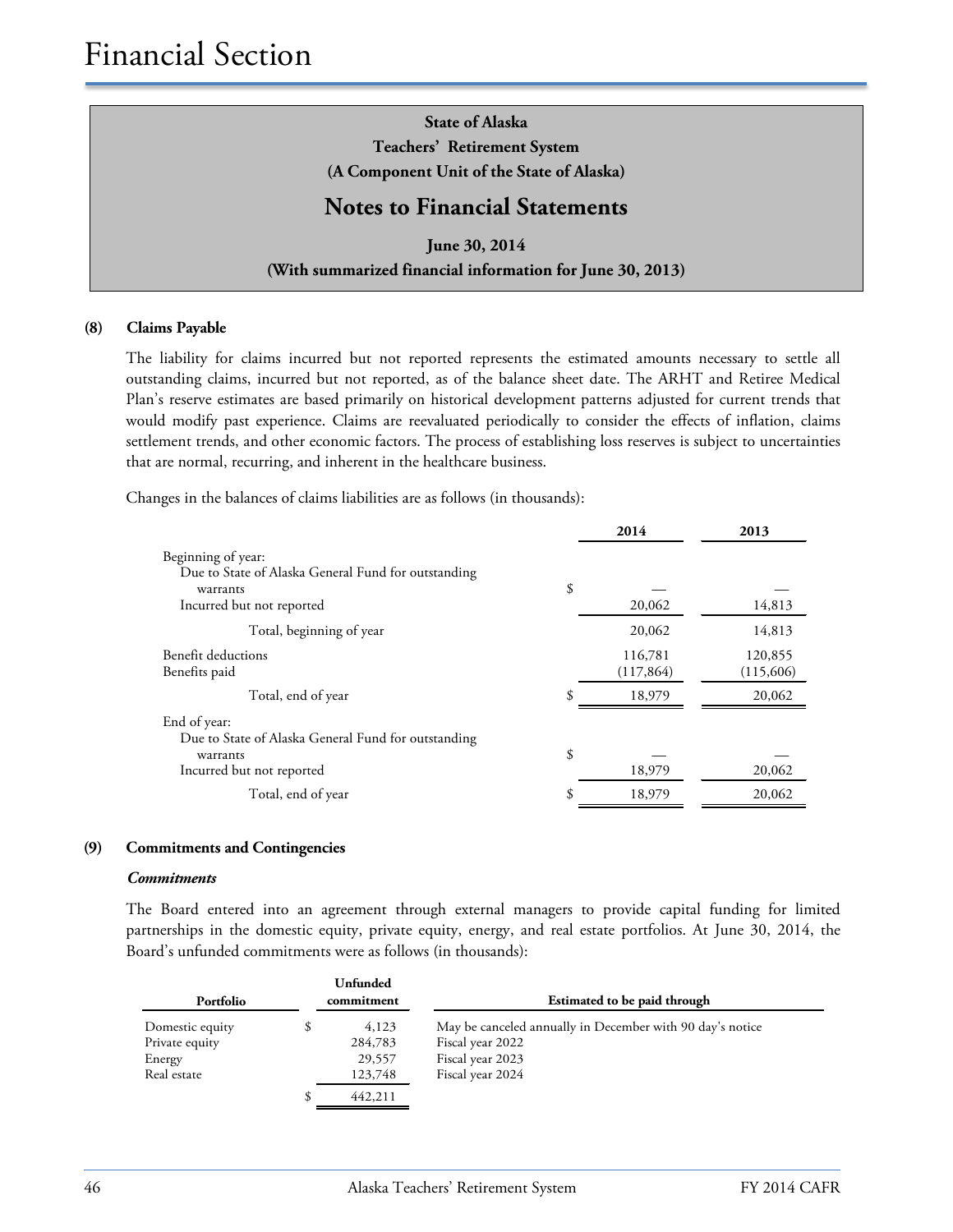**State of Alaska**

**Teachers' Retirement System**

### **(A Component Unit of the State of Alaska)**

### **Notes to Financial Statements**

**June 30, 2014 (With summarized financial information for June 30, 2013)**

#### **(9) Commitments and Contingencies (cont.)**

#### *Contingencies*

The Division of Retirement and Benefits (the Division) is a defendant in various lawsuits. Although the outcome of these lawsuits is not presently determinable, in the opinion of the Division's counsel, the resolution of these matters will not have a material adverse effect on the financial condition of the Division.

#### **(10) Medicare Part D Retiree Drug Subsidy**

One of the provisions of Medicare Part D provides sponsors of pension healthcare plans the opportunity to receive a RDS payment if the sponsor's plan provides a prescription drug benefit that is actuarially equivalent to the Medicare Part D benefit. The RDS is equal to 28% of the amount of eligible prescription drug benefit costs of retirees who are eligible for, but not enrolled in, Medicare Part D, by virtue of continuing to be covered by the sponsor's plan. The ARHT Plan was approved for participation in the Medicare Part D program beginning calendar year 2006.

#### **(11) Early Retiree Reinsurance Program**

The Early Retiree Reinsurance Program (ERRP) was a temporary program that provided reimbursement to participating employment-based plans for a portion of the costs of health benefits for retirees age 55 and older who are not eligible for Medicare, and their spouses and surviving spouses and dependents. The amount of the reimbursement to the plan was up to 80% of claims cost for health benefits between \$15,000 and \$90,000. The program was authorized by the Affordable Care Act as part of the U.S. government health reform package. The plan started participation in the ERRP program beginning calendar year 2011. The program ended on January 1, 2014.

#### **(12) Subsequent Events**

In 2014 as part of the State's Fiscal Year 2015 Capital Budget, Senate Bill 119 appropriates \$2 billion from the Constitutional Budget Reserve Fund to the Department of Administration for deposit in the Defined Benefit Pension and the Alaska Retiree Healthcare Trust funds. In addition, House Bill 385 specifies that the level percent of pay methodology based on amortization of the past service liability for a closed term of 25 years will be used in the calculation of the appropriate contribution rate for liquidating the past service liability of the Defined Benefit Pension plan.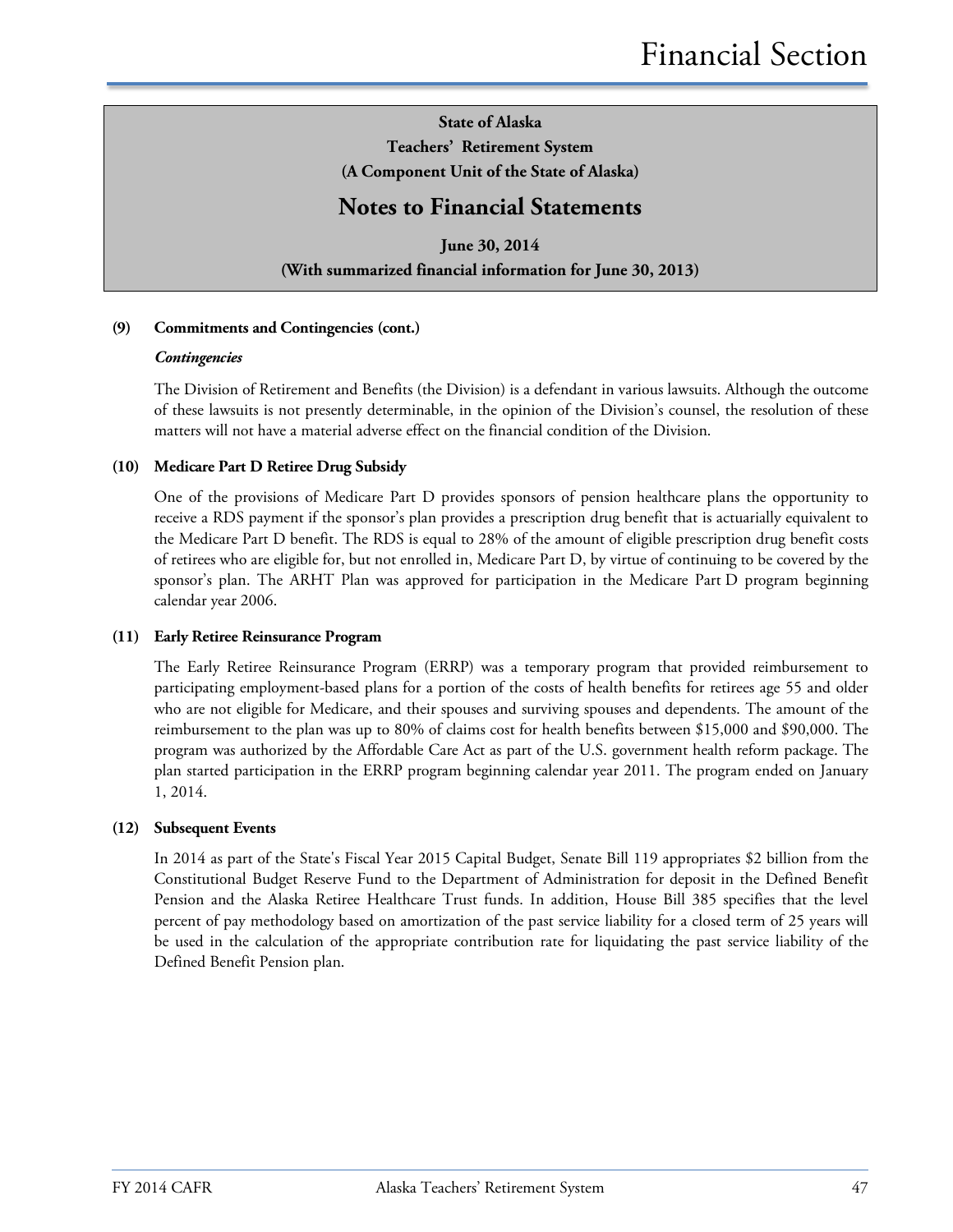# **REQUIRED SUPPLEMENTARY INFORMATION (Unaudited)**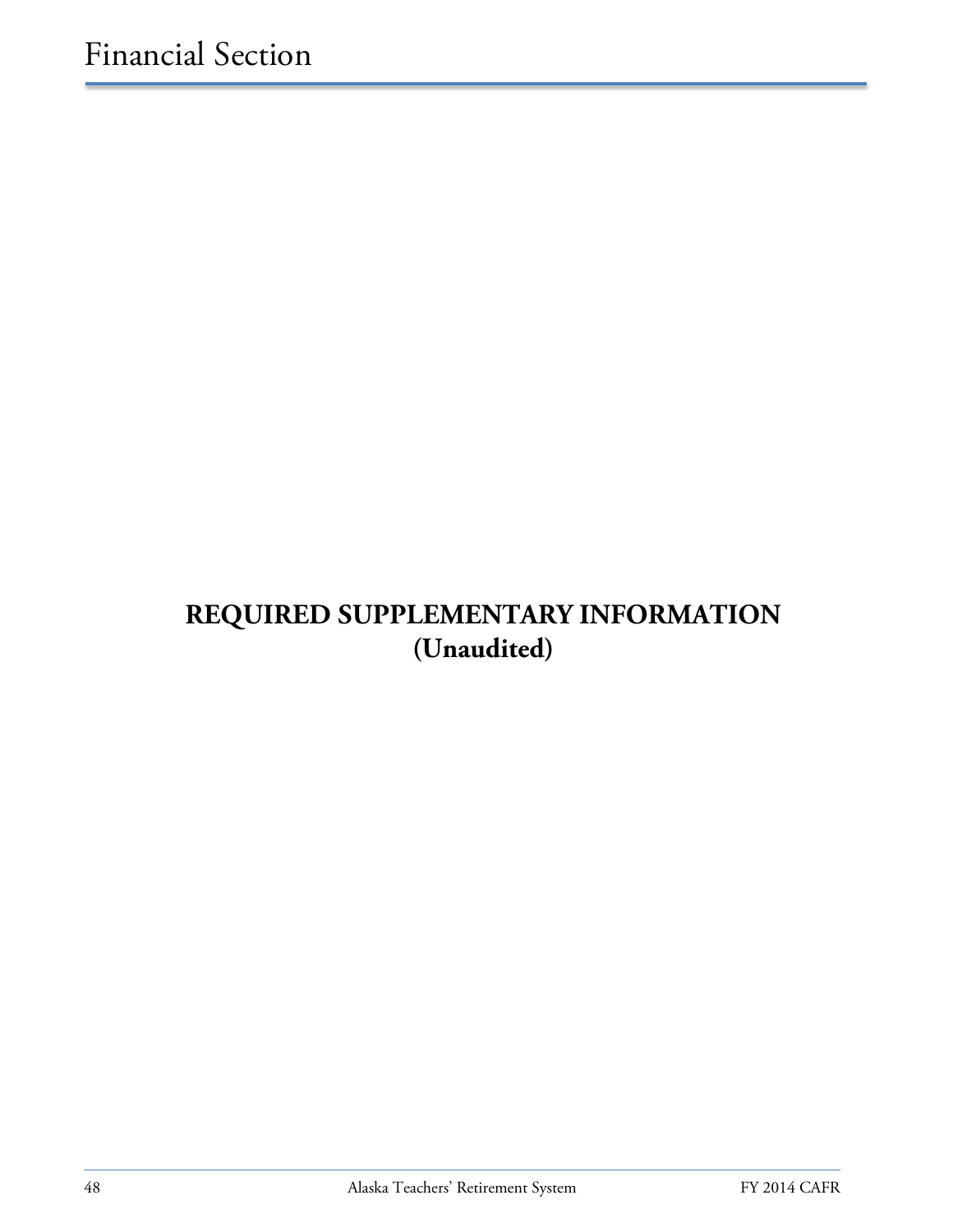# **Required Supplementary Information (Unaudited)**

# **Schedule of Changes in Employer Net Pension Liability and Related Ratios - Defined Benefit Pension Plan**

**June 30, 2014 (In thousands)**

|                                                                                 | 2014            | 2013       | 2012       |
|---------------------------------------------------------------------------------|-----------------|------------|------------|
| Total pension liability:                                                        |                 |            |            |
| Service cost                                                                    | \$<br>64,324    | 69,113     | 69,548     |
| Interest                                                                        | 515,325         | 517,511    | 501,252    |
| Changes of benefit terms                                                        |                 |            |            |
| Differences between expected and actual<br>experience<br>Changes of assumptions |                 | 1,108      | 10,986     |
| Benefit payments, including refunds of                                          |                 |            |            |
| member contributions                                                            | (399,001)       | (397, 956) | (378, 113) |
| Net change in total pension liability                                           | 180,648         | 189,776    | 203,673    |
| Total pension liability - beginning                                             | 6,589,553       | 6,399,777  | 6,196,104  |
| Total pension liability - ending (a)                                            | 6,770,201       | 6,589,553  | 6,399,777  |
| Plan fiduciary net position:                                                    |                 |            |            |
| Contributions - employer                                                        | 37,571          | 37,372     | 38,189     |
| Contributions - member                                                          | 47,724          | 50,201     | 52,020     |
| Contributions - nonemployer entity (State)                                      | 208,890         | 196,945    | 157,387    |
| Total net investment income                                                     | 599,958         | 373,868    | 2,190      |
| Other miscellaneous income                                                      | 27              | 19         | 17         |
| Benefit payments, including refunds of member                                   |                 |            |            |
| contributions                                                                   | (399,001)       | (382, 933) | (363, 839) |
| Administrative expenses                                                         | (3,160)         | (2,989)    | (2, 847)   |
| Net change in plan fiduciary net position                                       | 492,009         | 272,483    | (116, 883) |
| Plan fiduciary net position - beginning                                         | 3,279,130       | 3,006,647  | 3,123,530  |
| Plan fiduciary net position $-$ ending (b)                                      | 3,771,139       | 3,279,130  | 3,006,647  |
| Plan's net pension liability $(a) - (b)$                                        | \$<br>2,999,062 | 3,310,423  | 3,393,130  |
| Plan fiduciary net position as a percentage<br>of the total pension liability   | 55.70%          | 49.76%     | 46.98%     |
| Covered-employee payroll                                                        | \$<br>514,035   | 550,044    | 561,971    |
| Net pension liability as a percentage of<br>covered-employee payroll            | 583.44%         | 601.85%    | 603.79%    |

This schedule is intended to present information for 10 years. Additional years will be displayed as they become available.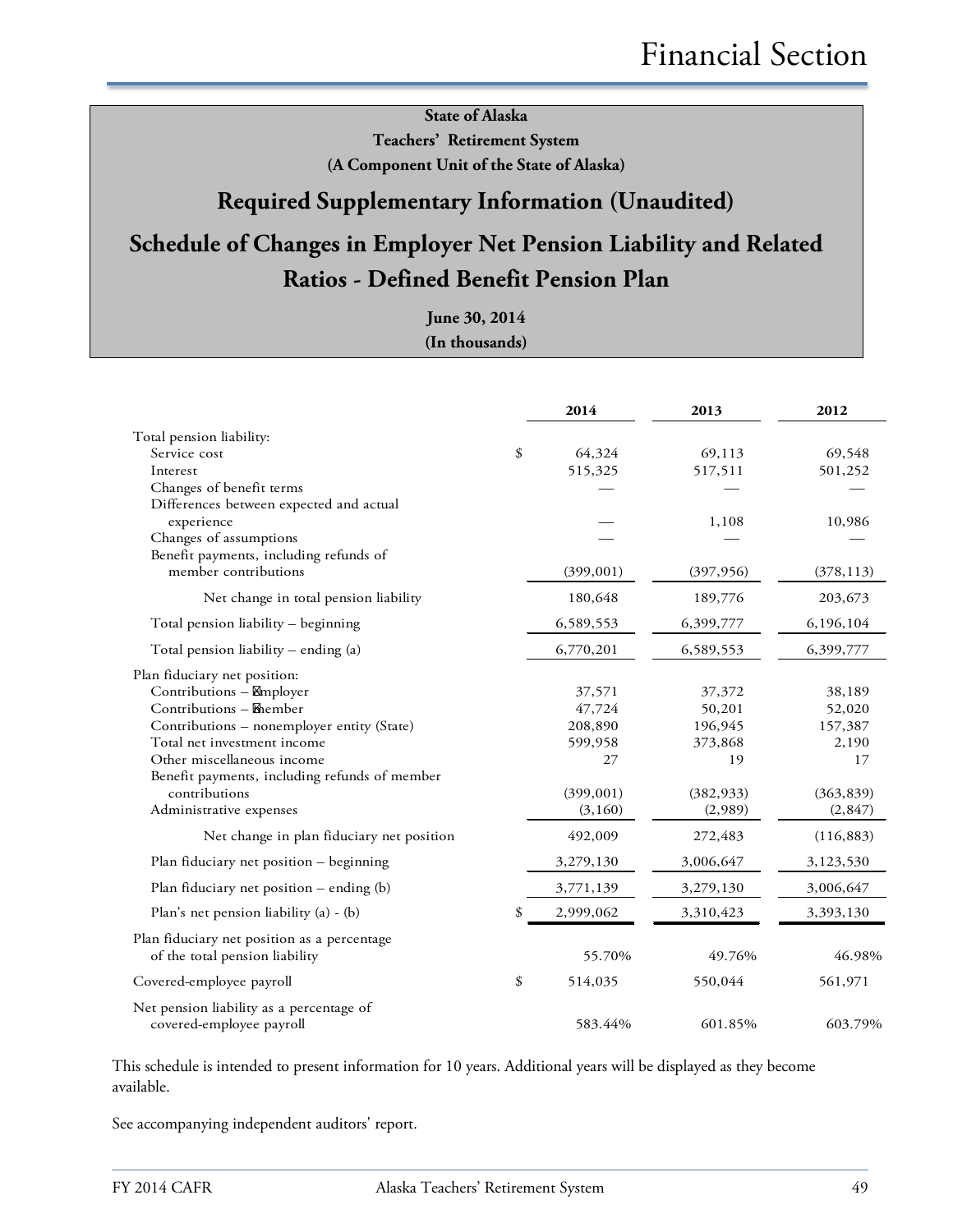# **Required Supplementary Information (Unaudited)**

# **Schedule of Employer and Nonemployer Contributions**

# **Defined Benefit Pension Plan**

# **Last 10 Fiscal Years**

**June 30, 2014 (In thousands)**

|                                                                         | 2014          | 2013    | 2012    | 2011    |
|-------------------------------------------------------------------------|---------------|---------|---------|---------|
| Actuarially determined contribution                                     | \$<br>240,366 | 259,786 | 229,509 | 167,978 |
| Contributions in relation to the<br>actuarially determined contribution | 246,461       | 234,317 | 195,576 | 142,147 |
| Contribution deficiency (excess)                                        | (6,095)       | 25,469  | 33,933  | 25,831  |
| Covered-employee payroll                                                | \$<br>514,035 | 550,044 | 561,971 | 584,068 |
| Contributions as a percentage of<br>covered-employee payroll            | 47.95%        | 42.60%  | 34.80%  | 24.34%  |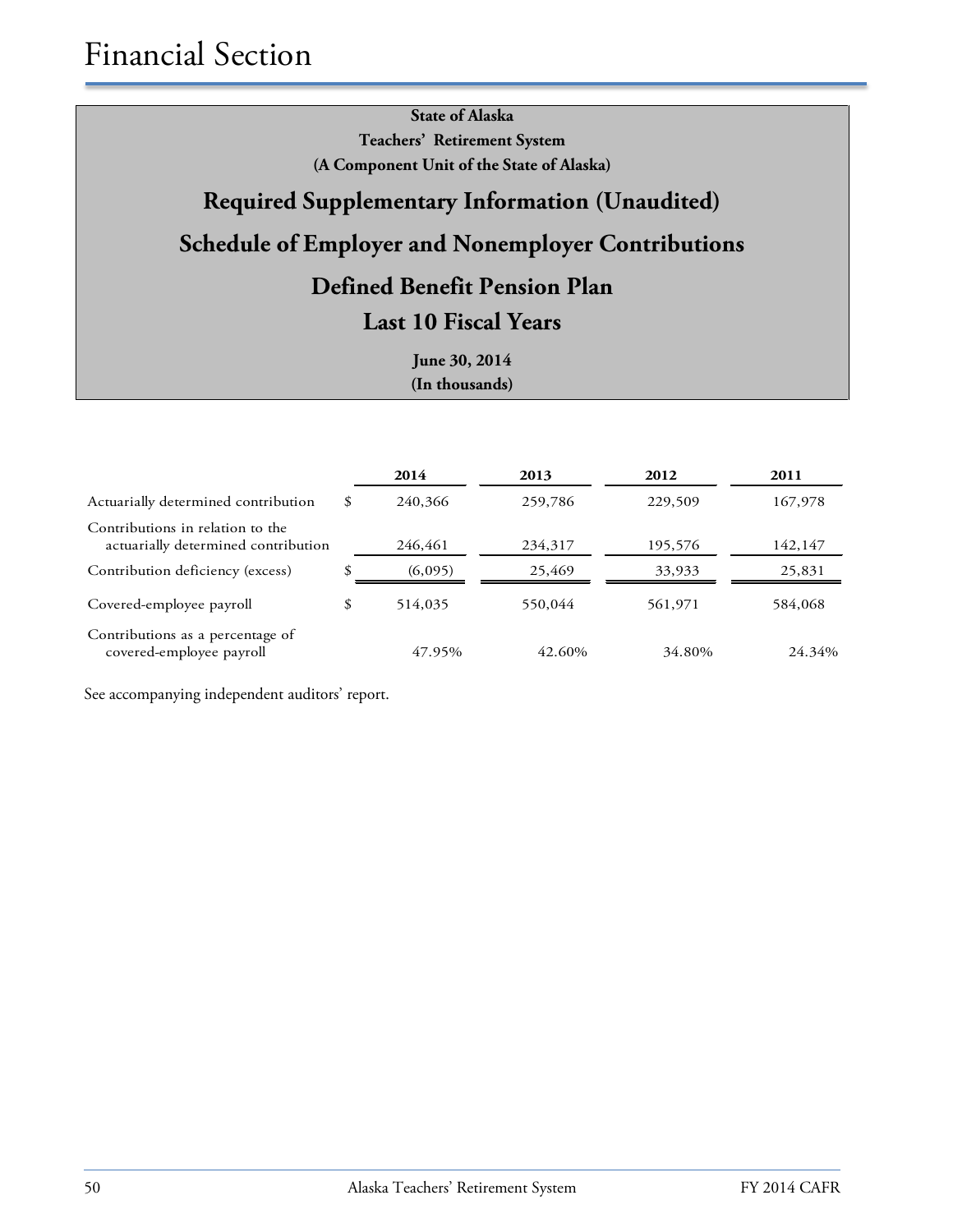| <b>State of Alaska</b>                                    |  |
|-----------------------------------------------------------|--|
| Teachers' Retirement System                               |  |
| (A Component Unit of the State of Alaska)                 |  |
| <b>Required Supplementary Information (Unaudited)</b>     |  |
| <b>Schedule of Employer and Nonemployer Contributions</b> |  |
| <b>Defined Benefit Pension Plan</b>                       |  |
| <b>Last 10 Fiscal Years</b>                               |  |

| June 30, 2014  |
|----------------|
| (In thousands) |
|                |

| 2010    | 2009      | 2008    | 2007    | 2006    | 2005    |
|---------|-----------|---------|---------|---------|---------|
| 170,788 | 94,388    | 134,544 | 169,974 | 170,019 | 152,168 |
| 134,275 | 131,533   | 142,550 | 105,775 | 91,902  | 68,448  |
| 36,513  | (37, 145) | (8,006) | 64,199  | 78,117  | 83,720  |
| 564,887 | 557,026   | 549.148 | 554,245 | 574,409 | 535,837 |
| 23.77%  | 23.61%    | 25.96%  | 19.08%  | 16.00%  | 12.77%  |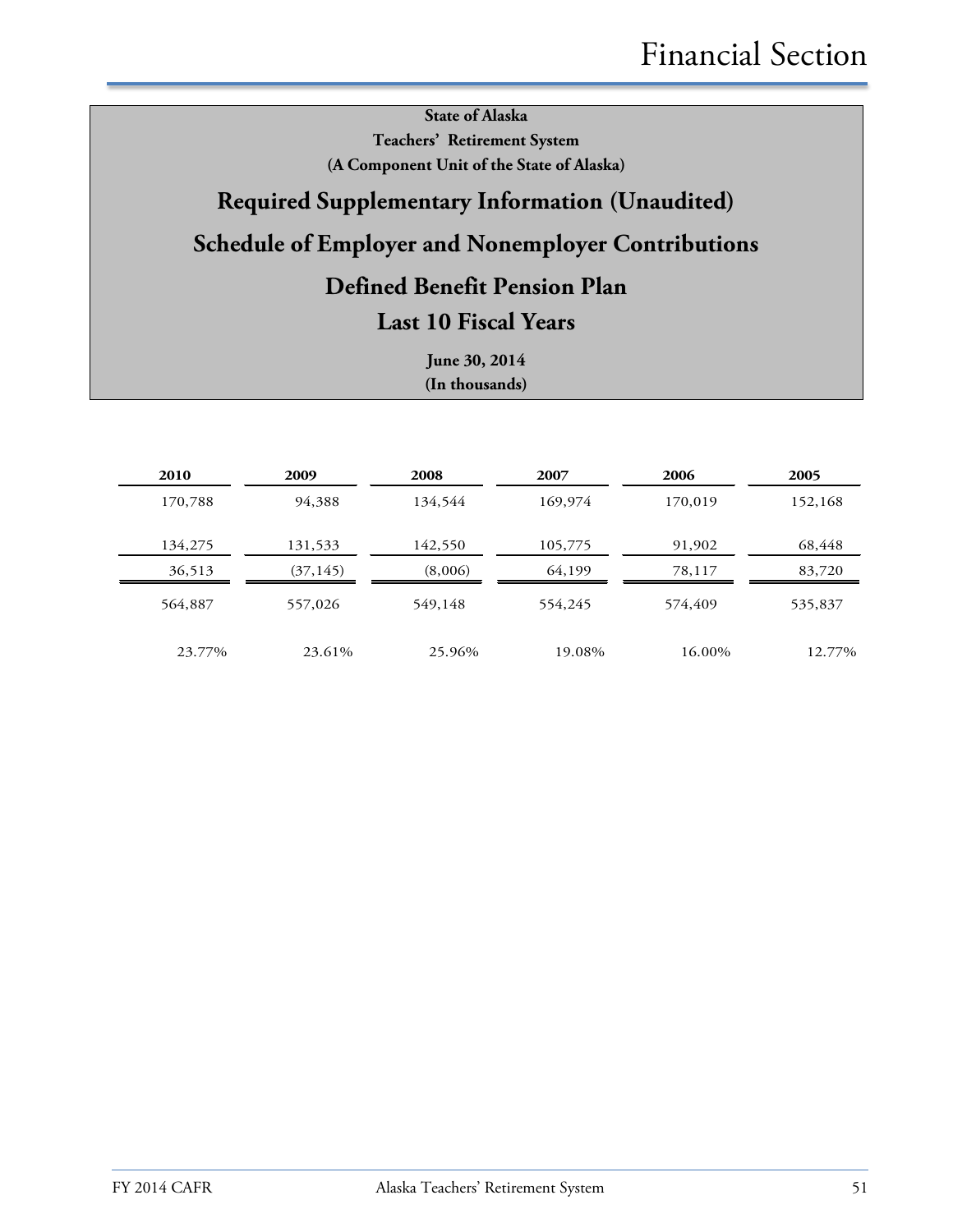# **Required Supplementary Information (Unaudited)**

# **Schedule of Investment Returns**

**June 30, 2014**

Annual money-weighted rate of return, net of investment expense 18.41%

This schedule is intended to present information for 10 years. Additional years will be displayed as they become available.

See accompanying independent auditors' report.

**2014**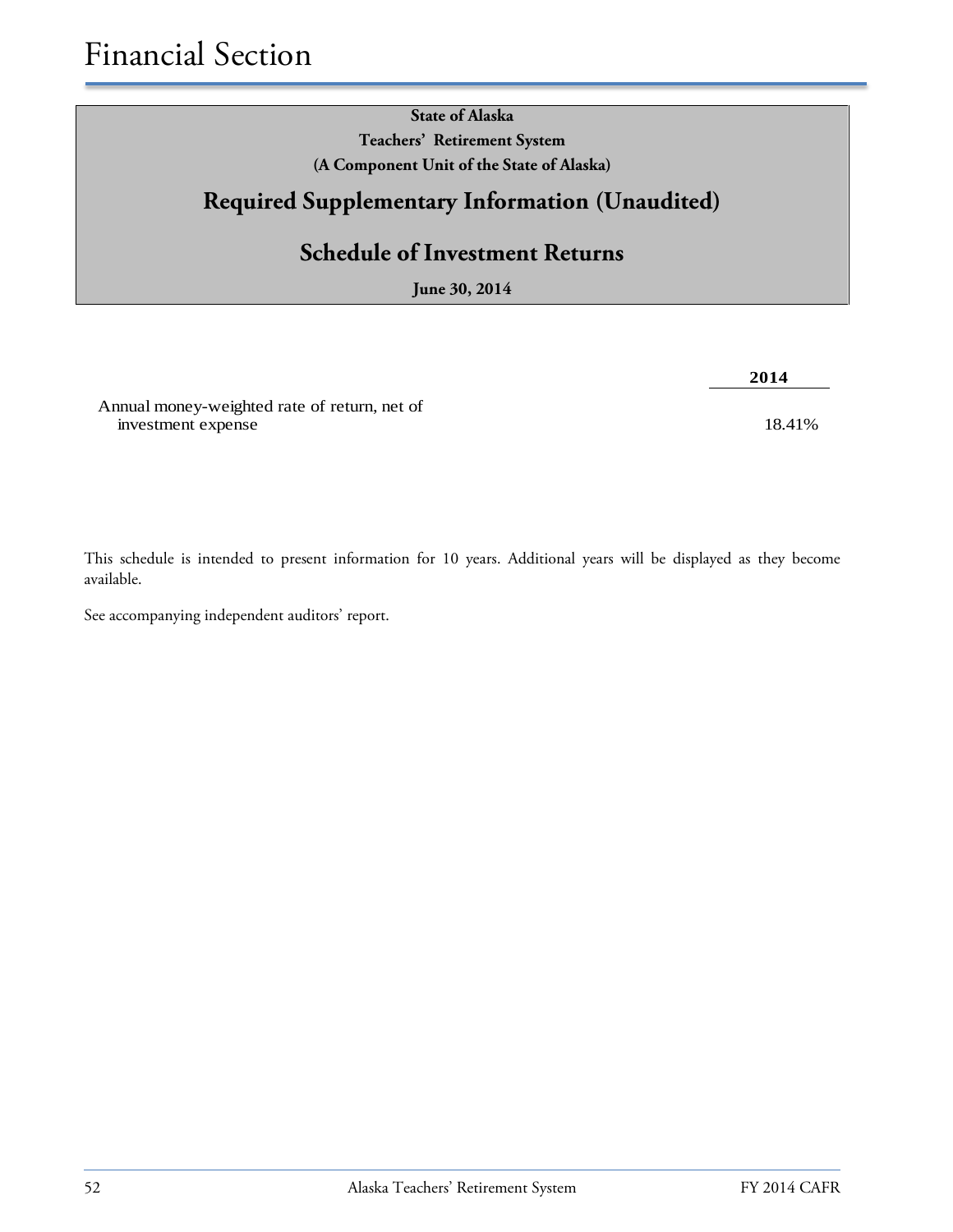**Unfunded UAAL**

**State of Alaska Teachers' Retirement System (A Component Unit of the State of Alaska) Required Supplementary Information (Unaudited) Schedules of Funding Progress Defined Benefit OPEB Plans**

**June 30, 2014**

**(In thousands)**

**Occupational Death and Disability Benefits Plan**

| Actuarial<br>valuation<br>vear ended<br>June 30 | Actuarial<br>accrued<br>liabilities<br>(AAL) | Actuarial<br>value of<br>plan assets | Funded<br>ratio | Unfunded<br>actuarial<br>accrued<br>liabilities<br>(UAAL) | Covered<br>payroll | <b>UAAL</b><br>as a<br>percentage<br>of covered<br>payroll |
|-------------------------------------------------|----------------------------------------------|--------------------------------------|-----------------|-----------------------------------------------------------|--------------------|------------------------------------------------------------|
| 2008                                            | \$<br>44                                     | 420                                  | 954.5%<br>- \$  | (376)                                                     | 56,369             | (0.7)%                                                     |
| 2009                                            | 14                                           | 1,071                                | 7,650.0         | (1,057)                                                   | 89,708             | (1.2)                                                      |
| 2010                                            | 18                                           | 1,577                                | 8,761.1         | (1, 559)                                                  | 118,813            | (1.3)                                                      |
| 2011                                            | 57                                           | 2,193                                | 3,847.4         | (2, 136)                                                  | 170,606            | (1.3)                                                      |
| 2012                                            | 63                                           | 2,348                                | 3,727.0         | (2, 285)                                                  | 200,043            | (1.1)                                                      |
| 2013                                            | 80                                           | 2,532                                | 3,165.0         | (2, 452)                                                  | 206,771            | (1.2)                                                      |

#### **Alaska Retiree Healthcare Trust Plan**

| (AAL)<br>(UAAL)<br>payroll<br>June 30<br>ratio<br>plan assets               | of covered<br>payroll |
|-----------------------------------------------------------------------------|-----------------------|
| 4,648,055<br>1,266,890<br>549,148<br>2008<br>27.3%<br>\$<br>\$<br>3,381,165 | 615.7%                |
| 2009<br>4,604,820<br>29.5<br>3,247,581<br>557,026<br>1,357,239              | 583.0                 |
| 48.1<br>564,887<br>3,076,388<br>1,479,260<br>2010<br>1,597,128              | 282.7                 |
| 43.8<br>584,068<br>2011<br>3,635,492<br>2,043,504<br>1,591,988              | 349.9                 |
| 5,046,942<br>2012<br>1,674,160<br>33.2<br>3,372,782<br>561,971              | 600.2                 |
| 2013<br>5,002,345<br>36.1<br>550,044<br>1,803,763<br>3,198,582              | 581.5                 |

#### **Retiree Medical Benefits Plan**

| Actuarial<br>valuation<br>vear ended<br>June 30 | Actuarial<br>accrued<br>liabilities<br>(AAL) | Actuarial<br>value of<br>plan assets | Funded<br>ratio | Unfunded<br>actuarial<br>accrued<br>liabilities<br>(UAAL) | Covered<br>payroll | <b>UAAL</b><br>as a<br>percentage<br>of covered<br>payroll |
|-------------------------------------------------|----------------------------------------------|--------------------------------------|-----------------|-----------------------------------------------------------|--------------------|------------------------------------------------------------|
| 2008                                            | \$<br>899                                    | 1,308                                | 145.5%<br>- S   | (409)                                                     | 56,369             | (0.7)%                                                     |
| 2009                                            | 1,690                                        | 2,353                                | 139.2           | (663)                                                     | 89,708             | (0.7)                                                      |
| 2010                                            | 2,809                                        | 3,895                                | 138.7           | (1,086)                                                   | 118,813            | (0.9)                                                      |
| 2011                                            | 4,386                                        | 5,373                                | 122.5           | (987)                                                     | 170,606            | (0.6)                                                      |
| 2012                                            | 19,427                                       | 6,937                                | 35.7            | 12,490                                                    | 200,043            | 6.2                                                        |
| 2013                                            | 25,152                                       | 8.614                                | 34.2            | 16,538                                                    | 206,771            | 8.0                                                        |

See accompanying notes to required supplementary information (unaudited) and independent auditors' report.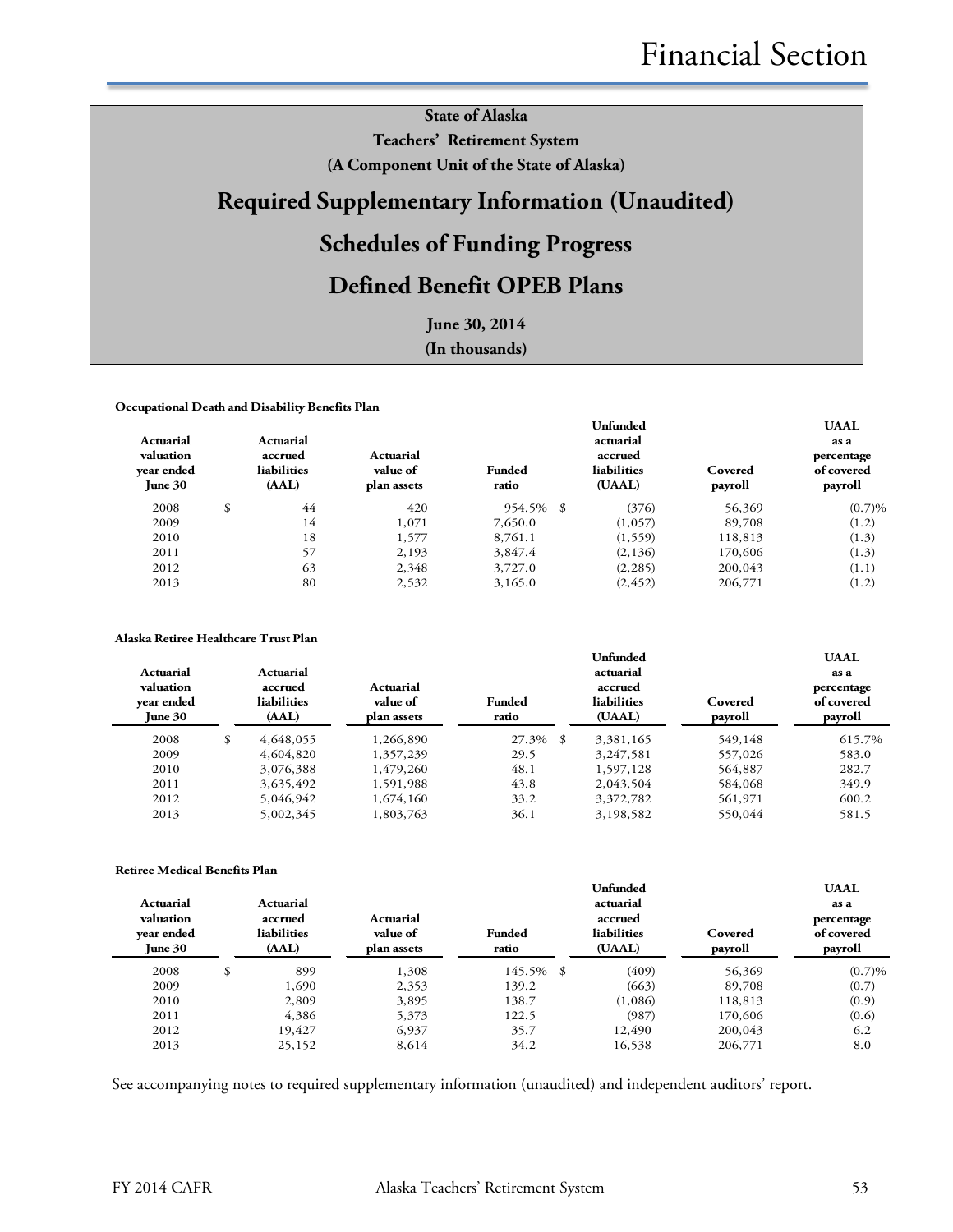# **Required Supplementary Information (Unaudited)**

# **Schedules of Contributions from Employers and the State of Alaska**

# **Defined Benefit OPEB Plans**

**June 30, 2014 (In thousands)**

| Year ended June 30 | Annual<br>required<br>contribution | Percentage<br>of ARC<br>contributed |
|--------------------|------------------------------------|-------------------------------------|
| 2008               | \$<br>408                          | 100.0%                              |
| 2009               | 623                                | 100.0                               |
| 2010               | 442                                | 100.0                               |
| 2011               | 474                                | 100.0                               |
| 2012               |                                    | 100.0                               |
| 2013               |                                    | 100.0                               |

#### **Alaska Retiree Healthcare Trust Plan**

|               |                                      | Annual required contribution |                |         | Percentage contributed |                              |                                    |
|---------------|--------------------------------------|------------------------------|----------------|---------|------------------------|------------------------------|------------------------------------|
| Year<br>ended | Actuarial<br>valuation<br>vear ended |                              | Postemployment |         | By                     | <b>By State</b><br>of Alaska | Total<br>percentage<br>contributed |
| June 30       | June $30^{(1)}$                      | Pension                      | healthcare     | Total   | employer               | (note 3)                     | (note 3)                           |
| 2008          | 2005<br>S.                           | 134,544                      | 185,271        | 319,815 | 23.6%                  | 85.7%                        | 109.3%                             |
| 2009          | 2006                                 | 94,388                       | 164,171        | 258,559 | 28.7                   | 62.1                         | 90.8                               |
| $2010^{(2)}$  | 2007                                 | 170,788                      | 312,922        | 483,710 | 13.6                   | 38.8                         | 52.4                               |
| 2011          | 2008                                 | 167,978                      | 167,686        | 335,664 | 25.8                   | 51.5                         | 77.3                               |
| 2012          | 2009                                 | 229,509                      | 192,700        | 422,209 | 18.8                   | 46.6                         | 65.4                               |
| 2013          | 2010                                 | 259,786                      | 330,411        | 590,197 | 10.7                   | 33.3                         | 44.0                               |

 $^{(1)}$  Actuarial valuation related to annual required contribution for fiscal year.

 $^{(2)}$  In the year ended June 30, 2010, the postemployment healthcare annual required contribution and percentage contributed included the Mercer legal settlement, net of fees, as well as the Medicare Part D subsidy contributed by the State to the healthcare fund.

#### **Retiree Medical Benefits Plan**

|                    | Annual<br>required | Percentage<br>of ARC |
|--------------------|--------------------|----------------------|
| Year ended June 30 | contribution       | contributed          |
| 2008               | \$<br>763          | 85.0%                |
| 2009               | 1,162              | 85.0                 |
| 2010               | 1,628              | 87.0                 |
| 2011               | 1,422              | 81.0                 |
| 2012               | 1,420              | 82.0                 |
| 2013               | 1,241              | 89.0                 |
|                    |                    |                      |

See accompanying notes to required supplementary information (unaudited) and independent auditors' report.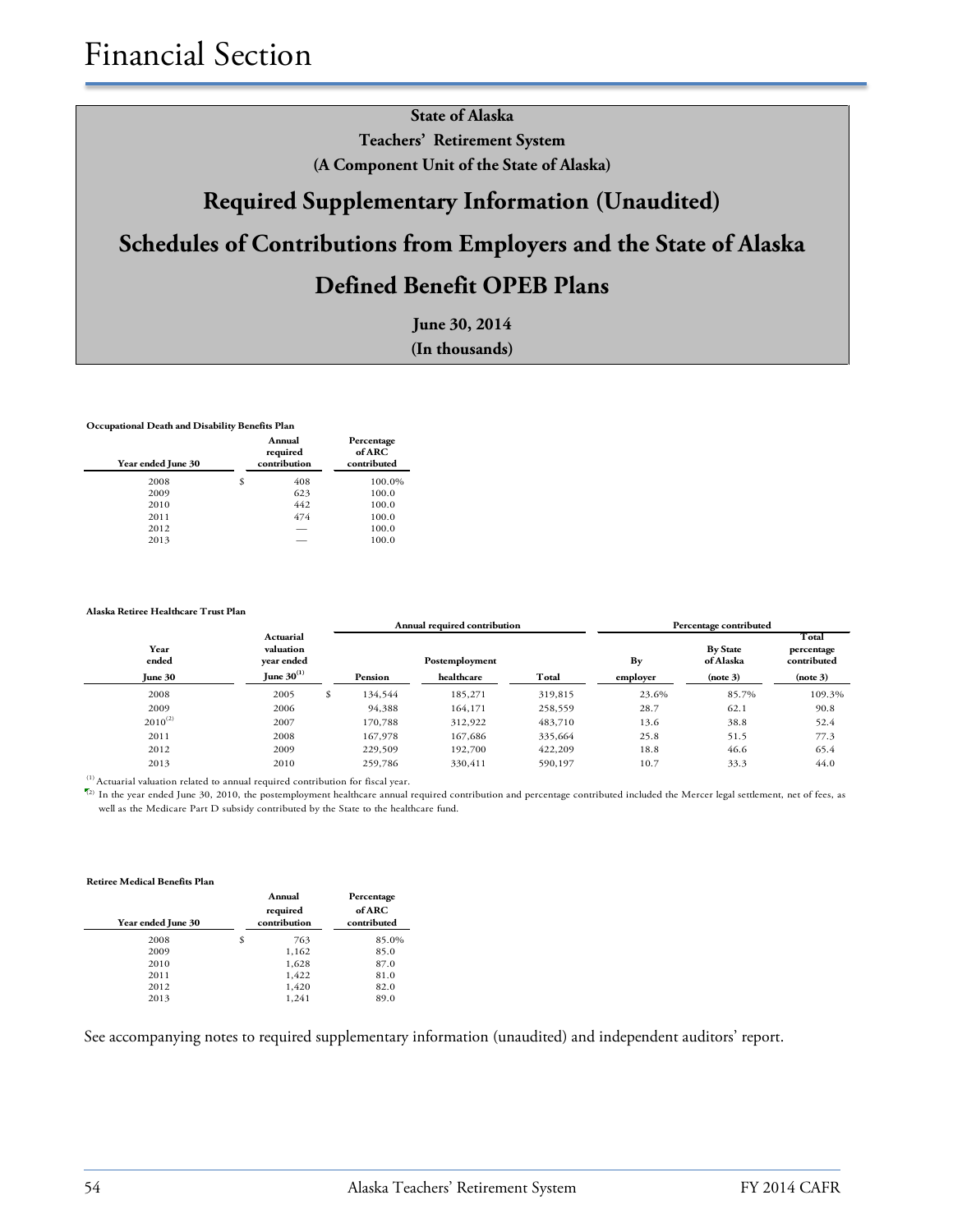# **Notes to Required Supplementary Information (Unaudited)**

**June 30, 2014**

#### **(1) Description of Schedule of Funding Progress**

Each time a new benefit is added, which applies to service already rendered, an "unfunded actuarial accrued liability" is created. Laws governing the System require that these additional liabilities be financed systematically over a period of future years. Also, if actual financial experiences are less favorable than assumed financial experiences, the difference is added to the unfunded actuarial accrued liability.

In an inflationary economy, the value of the dollar is decreasing. This environment results in employee pay increasing in dollar amounts resulting in unfunded actuarial accrued liabilities increasing in dollar amounts, all at a time when the actual value of these items, in real terms, may be decreasing.

#### **(2) Actuarial Assumptions and Methods**

The actuarial valuation was prepared by Buck Consultants. The significant actuarial assumptions used in the defined benefit pension and postemployment healthcare benefit plan valuation as of June 30, 2013 are as follows:

- (a) Actuarial cost method Entry Age Actuarial Cost method of funding. Any funding surplus or unfunded accrued liability is amortized over 25 years as a level dollar amount. The initial unfunded accrued liability was established on June 30, 2002 and amortized over a closed 25-year period. Any changes in the unfunded accrued liability established after June 30, 2002 due to changes in plan provisions, actuarial methods or assumptions, or actuarial experience are amortized over a 25-year period from the date established. State statutes allow the contribution rate to be determined on payroll for all members, defined benefit and defined contribution member payroll combined. However, for GASB disclosure requirements, the net amortization period will not exceed 30 years and the level dollar amortization method is used since the defined benefit plan membership was closed effective July 1, 2006.
- (b) Valuation of assets Recognizes 20% of the difference between actual and expected investment return in each of the current and preceding four years. This method was phased in over the next five years. All assets are valued at fair value. Assets are accounted for on an accrued basis and are taken directly from audited financial statements. Valuation assets are constrained to a range of 80% to 120% of the fair value of assets.
- (c) Valuation of medical benefits Base claims cost rates are incurred healthcare costs expressed as a rate per member per year. Ideally, claims cost rates should be derived for each significant component of cost that can be expected to require differing projection assumptions or methods, i.e., medical claims, prescription drug claims, administrative costs, etc. Separate analysis is limited by the availability and credibility of cost and enrollment data for each component of cost. This valuation reflects nonprescription claims separated by Medicare status, including eligibility for free Part A coverage. Prescription costs are analyzed separately as in prior valuations. Administrative costs are assumed in the final per capita claims cost rates used for valuation purposes. Analysis to date on Medicare Part A coverage is limited since Part A claim data is not available by individual, nor is this status incorporated into historical claim data.
- (d) Investment return/discount rate 8.00% per year (geometric), compounded annually, net of expenses.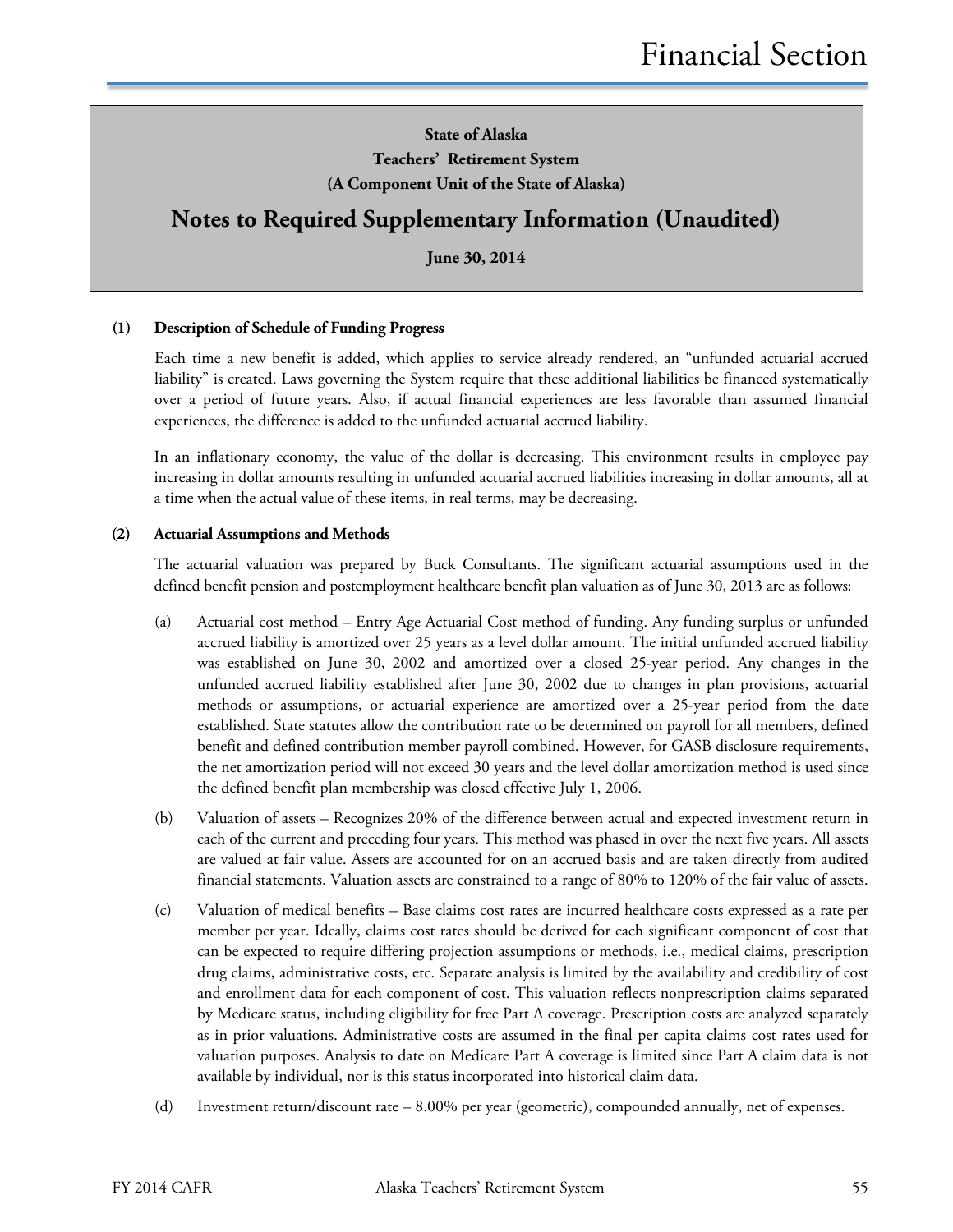# **Notes to Required Supplementary Information (Unaudited)**

**June 30, 2014**

#### **(2) Actuarial Assumptions and Methods (cont.)**

- (e) Salary scale Inflation 3.12% per year and productivity 0.50% per year.
- (f) Payroll growth  $-3.62\%$  per year (inflation + productivity).
- (g) Total inflation Total inflation as measured by the Consumer Price Index for urban and clerical workers for Anchorage is assumed to increase 3.12% annually.
- (h) Mortality (pretermination) Based upon the 2005–2009 actual experience. 1994 Group Annuity Mortality (GAM) sex-distinct Table 1994 Base Year without margin projected to 2013 using Projection Scale AA, adjusted 55% for females and 45% for males. Deaths are assumed to result from nonoccupational causes 85% of the time. The mortality assumptions include an allowance for future mortality improvement. The mortality table used was set in 2010 with an actual deaths to expected deaths ratio of 117%.
- (i) Mortality (posttermination) Based upon the 2005–2009 actual experience study. The 1994 GAM sex-distinct Table 1994 Base Year without margin projected to 2013 using Projection Scale AA, with a three-year setback for females and four-year setback for males. The mortality assumptions include an allowance for future mortality improvement. The mortality table used was set in 2010 with an actual deaths to expected deaths ratio of 117%.
- (j) Turnover Select and ultimate rates based upon the 2005–2009 actual withdrawal experience.
- (k) Disability Incidence rates based upon the 2005–2009 actual experience. Postdisability mortality in accordance with the RP-2000 Disabled Retiree Mortality Table.
- (l) Retirement Retirement rates based on the 2005–2009 actual experience. Deferred vested members are assumed to retire at their earliest unreduced retirement date.
- (m) Marriage and age difference Wives are assumed to be three years younger than husbands. 85% of male members and 75% of female members are assumed to be married.
- (n) Dependent children Benefits to dependent children have been valued assuming members who are married and between the ages of 25 and 45 have two dependent children.
- (o) Contribution refunds 10% of terminating members with vested benefits are assumed to have their contributions refunded. 100% of those with nonvested benefits are assumed to have their contributions refunded.
- (p) Cost of living allowance (COLA) Of those benefit recipients who are eligible for the COLA, 60% are assumed to remain in Alaska and receive the COLA.
- (q) Sick leave 4.7 days of unused sick leave for each year of service are assumed to be available to be credited once the member is retired, terminates, or dies.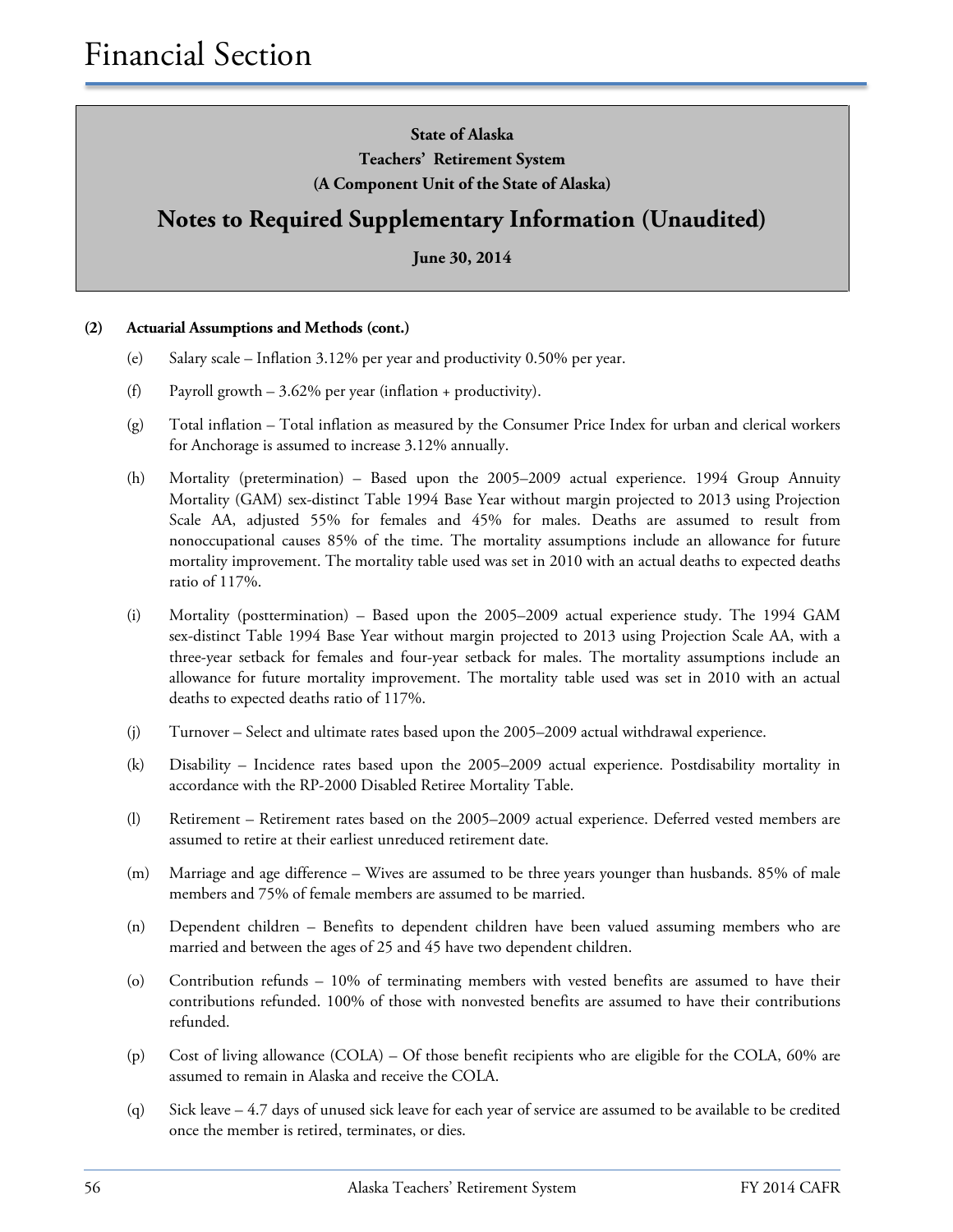# **Notes to Required Supplementary Information (Unaudited)**

**June 30, 2014**

#### **(2) Actuarial Assumptions and Methods (cont.)**

- (r) Postretirement pension adjustment (PRPA) 50% and 75% of assumed inflation, or 1.56% and 2.34%, respectively, is valued for the annual automatic PRPA as specified in the statute.
- (s) Expenses All expenses are net of investment return assumption.
- (t) Part-time status Part-time members are assumed to earn 0.60 years of credited service per year.
- (u) Reemployment option The actuary assumes all reemployed retirees return to work under the Standard Option.
- (v) Service Total credited service is provided by the State. The actuary assumes that this service is the only service that should be used to calculate benefits. Additionally, the State provides claimed service (including Bureau of Indian Affairs Service). Claimed service is used for vesting and eligibility purposes.
- (w) Final average earnings Final average earnings is provided on the data for active members. This amount is used as a minimum in the calculation of the average earnings in the future.
- (x) Per capita claims cost Sample claims cost rates adjusted to age 65 for FY14 medical benefits and prescription are shown below:

|                        | Medical | Prescription<br>drugs |
|------------------------|---------|-----------------------|
| Pre-Medicare           | 11,125  | 2,621                 |
| Medicare Parts A and B | 1,726   | 2,621                 |
| Medicare Part B Only   | 6,676   | 2,621                 |
| Medicare Part D        | N/A     | 502                   |
|                        |         |                       |

- (y) Third-party administrator fees \$177.57 per person per year; assumed trend rate of 5% per year.
- (z) Medicare Part B Only For actives and retirees not yet Medicare-eligible, participation is set based on whether the member/retiree will have 40 quarters of employment after March 31, 1986, depending upon date of hire and/or rehire.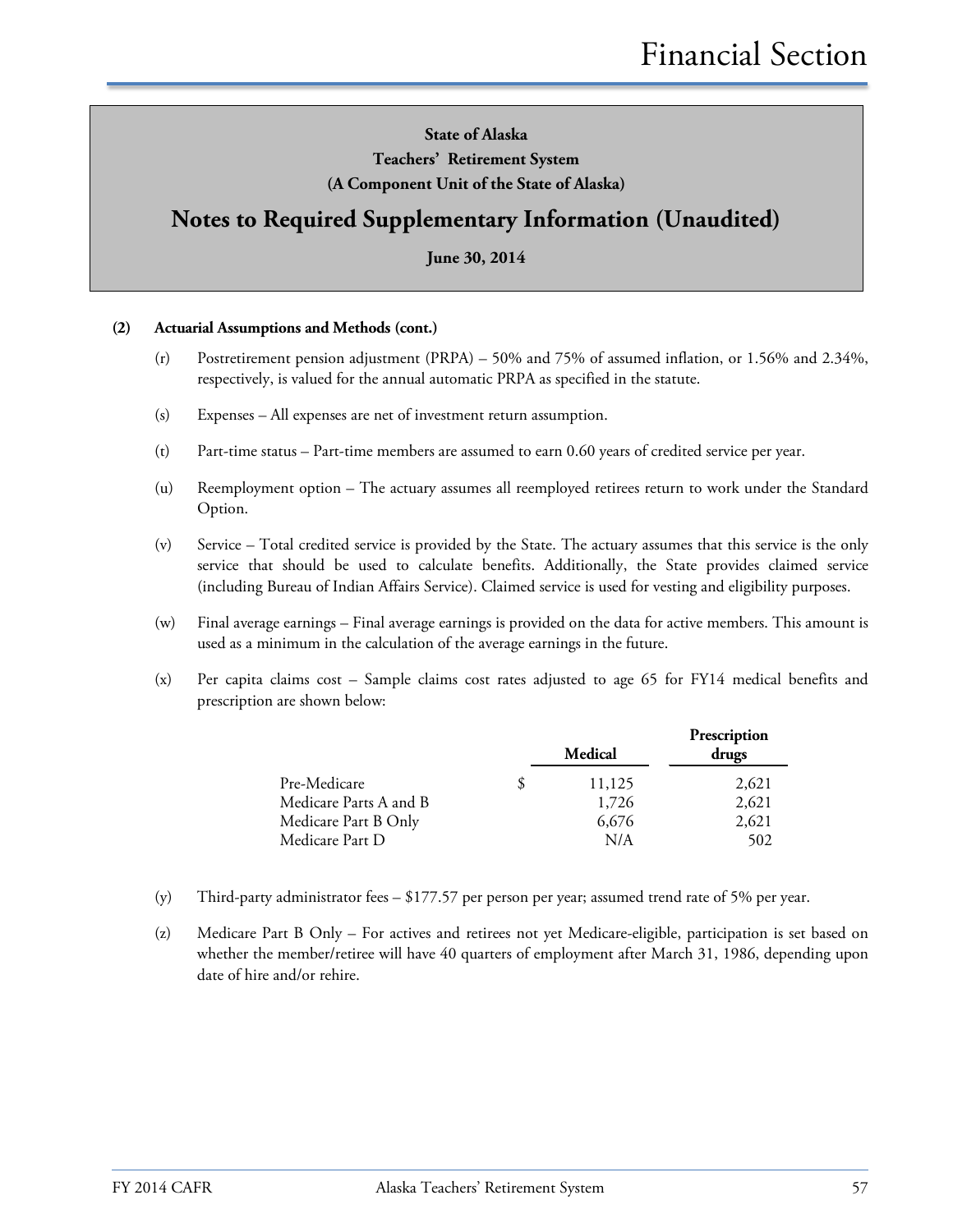# **Notes to Required Supplementary Information (Unaudited)**

**June 30, 2014**

#### **(2) Actuarial Assumptions and Methods (cont.)**

(aa) Health cost trend – The table below shows the rate used to project the cost from the shown fiscal year to the next fiscal year. For example, 8.7% is applied to the FY14 pre-Medicare medical claims costs to get the FY15 medical claims cost.

| <b>Fiscal year</b> | Medical<br>$pre-65$ | <b>Medical</b><br>post-65 | Prescription<br>drugs |
|--------------------|---------------------|---------------------------|-----------------------|
| 2014               | 8.7%                | 6.4%                      | 6.3%                  |
| 2015               | 8.5                 | 6.3                       | 6.2                   |
| 2016               | 8.0                 | 6.3                       | 6.2                   |
| 2017               | 7.5                 | 6.2                       | 6.1                   |
| 2018               | 7.0                 | 6.1                       | 6.0                   |
| 2019               | 6.6                 | 6.1                       | 5.8                   |
| 2020               | 6.4                 | 6.0                       | 5.8                   |
| 2025               | 6.0                 | 6.0                       | 5.8                   |
| 2050               | 5.0                 | 5.0                       | 5.0                   |
| 2100               | 4.5                 | 4.5                       | 4.5                   |

For the June 30, 2012 valuations and later, the updated Society of Actuaries' Healthcare Cost Trend Model is used to project medical and prescription drug costs. This model effectively begins estimating trend amounts beginning in 2012 and projects out to 2100. This model has been adopted by the Society of Actuaries, and has been populated with assumptions that are specific to the State.

(bb) Aging factors:

| Age       | <b>Medical</b> | Prescription<br>drugs |
|-----------|----------------|-----------------------|
| $0 - 44$  | 2.0%           | 4.5%                  |
| $45 - 54$ | 2.5            | 3.5                   |
| $55 - 64$ | 3.5            | 3.0                   |
| $65 - 73$ | 4.0            | 1.5                   |
| $74 - 83$ | 1.5            | 0.5                   |
| $84 - 95$ | 0.5            |                       |
| $94 +$    |                |                       |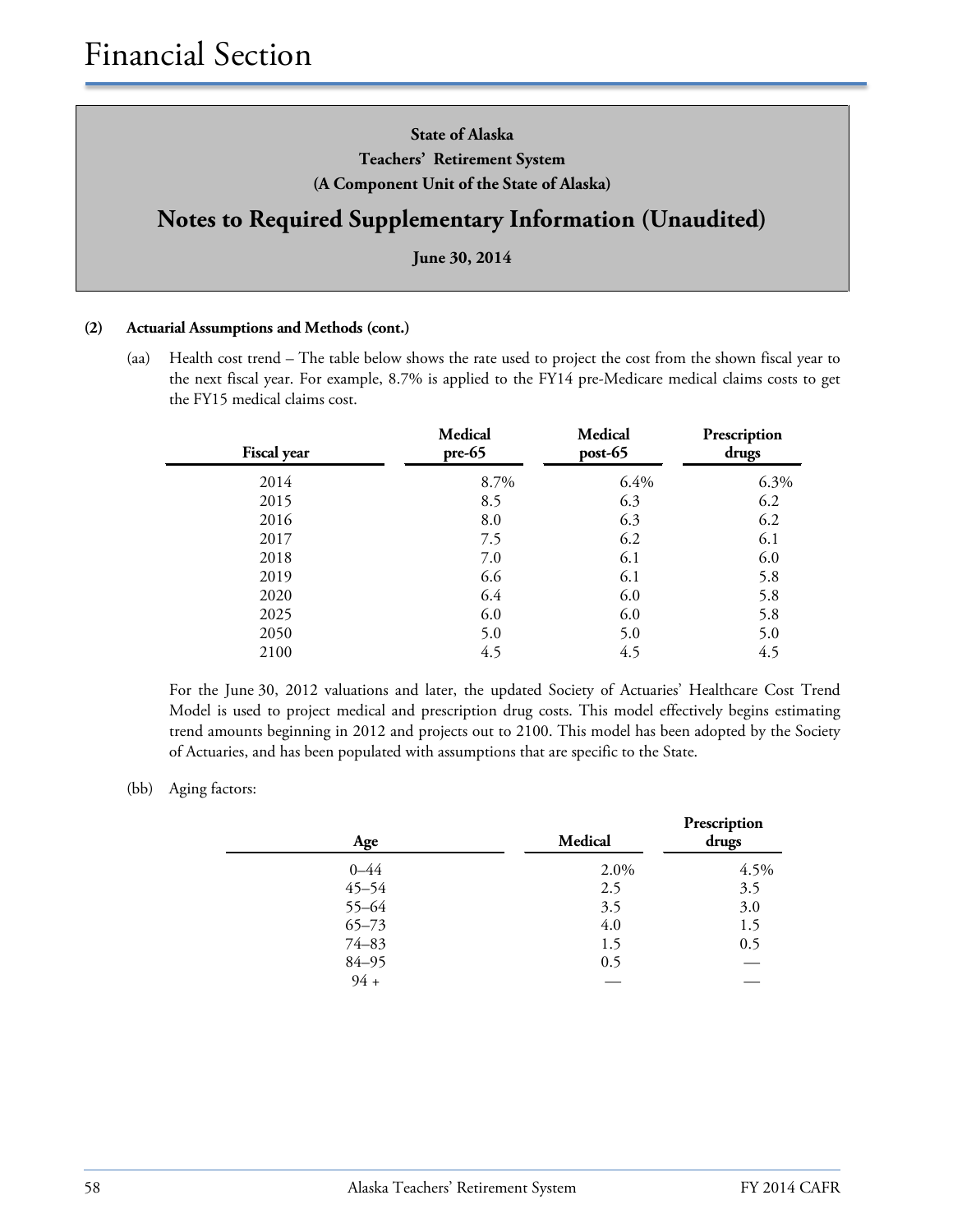# **Notes to Required Supplementary Information (Unaudited)**

**June 30, 2014**

#### **(2) Actuarial Assumptions and Methods (cont.)**

(cc) Retired member contributions for medical benefits – Currently, contributions are required for TRS members who are under age 60 and have less than 25 years of service. Eligible Tier 1 members are exempt from contribution requirements. Annual FY14 contributions based on monthly rates shown below for calendar 2013 and 2014 are assumed based on the coverage category for current retirees. The composite rate shown is used for current active and inactive members in Tier 2 who are assumed to retire prior to age 60 with less than 25 years of service and who are not disabled:

|                        | Calendar 2014          | Calendar 2013           |                         |
|------------------------|------------------------|-------------------------|-------------------------|
| Coverage category      | Annual<br>contribution | Monthly<br>contribution | Monthly<br>contribution |
| Retiree only           | 9,876                  | 823                     | 807                     |
| Retiree and spouse     | 19,764                 | 1,647                   | 1,615                   |
| Retiree and child(ren) | 13,956                 | 1,163                   | 1,140                   |
| Retiree and family     | 23,844                 | 1,987                   | 1,948                   |
| Composite              | 14,676                 | 1,223                   | 1,200                   |

(dd) Trend rate for retired member contributions – The table below shows the rate used to project the retired member medical contributions from the shown fiscal year to the next fiscal year. For example, 8.2% is applied to the FY14 retired member medical contributions to get the FY15 retired member medical contributions.

| <b>Fiscal year</b> |      |
|--------------------|------|
| 2014               | 8.2% |
| 2015               | 8.0  |
| 2016               | 7.6  |
| 2017               | 7.2  |
| 2018               | 6.7  |
| 2019               | 6.4  |
| 2025               | 5.9  |
| 2050               | 5.0  |
| 2100               | 4.5  |
|                    |      |

Graded trend rates for retired member medical contributions were reinitialized for the June 30, 2012 valuation. Note that actual FY14 retired member medical contributions are reflected in the valuation, so trend on such contribution during FY14 is not applicable.

(ee) Healthcare participation – 100% of system paid members and their spouses are assumed to elect healthcare benefits as soon as they are eligible. 10% of nonsystem paid members and their spouses are assumed to elect healthcare benefits as soon as they are eligible.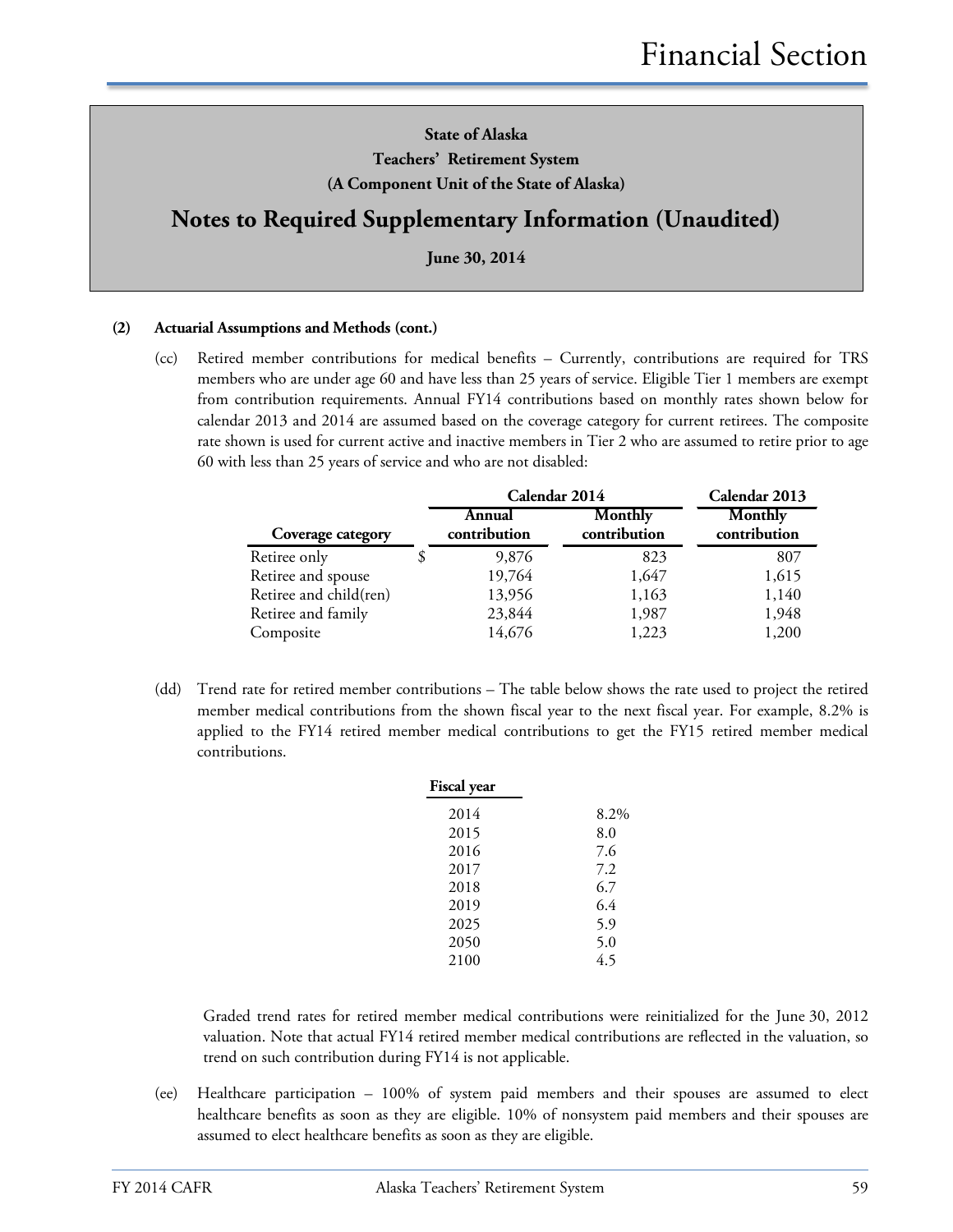# **Notes to Required Supplementary Information (Unaudited)**

**June 30, 2014**

#### **(2) Actuarial Assumptions and Methods (cont.)**

The significant actuarial assumptions used in the occupational death and disability and retiree medical benefit plan valuation as of June 30, 2012 are as follows:

- (a) Actuarial cost method Liabilities and contributions are computed using entry age actuarial cost method of funding. Any funding surplus or unfunded accrued liability is amortized over 25 years as a level percentage of expected payroll. However, in keeping with GASB requirements, the net amortization period will not exceed 30 years.
- (b) Valuation of assets Recognizes 20% of the investment gain or loss in each of the current and preceding four years. This method will be phased in over five years. Fair Value of Assets was \$0 as of June 30, 2006. All assets are valued at fair value. Assets are accounted for on an accrued basis and are taken directly from audited financial statements. Valuation assets are constrained to a range of 80% to 120% of fair value of assets.
- (c) Valuation of retiree medical benefits Due to the lack of experience for the DC Plan only, base claims costs are based on those described in the actuarial valuation as of June 30, 2012 for defined benefit pension and postemployment healthcare benefit plan (TRS DB Plan) with some adjustments. The claim costs were adjusted to reflect the differences between the DC medical plan and the DB medical plan. These differences include network steerage, different coverage levels and an indexing of the retiree out-of-pocket dollar amounts. To account for higher initial copays, deductibles, and out-of-pocket limits, fiscal year 2012 claim costs were reduced to 11.9% for medical and 7.1% for prescription drugs. Retiree out-of-pocket amounts were indexed 0.2% each year to reflect the effect of the deductible leveraging on trend and other plan design features.
- (d) Investment return/discount rate 8.00% per year (geometric), compounded annually, net of expenses.
- (e) Salary scale Inflation 3.12% per year. Productivity 0.5% per year.
- (f) Payroll growth  $-3.62\%$  per year (inflation + productivity).
- (g) Total inflation Total inflation as measured by the Consumer Price Index for urban and clerical workers for Anchorage is assumed to increase 3.12% annually.
- (h) Mortality (pretermination) Based upon the 2005–2009 actual experience for the TRS DB Plan. 55% of the 1994 GAM Table, 1994 Base Year without margin projected to 2013 using Projection Scale AA, for females and 45% for males. 15% of deaths are assumed to result from occupational causes. The mortality assumptions include an allowance for expected future mortality improvement. The mortality table used was set in 2010 with an actual deaths to expected deaths ratio of 117%.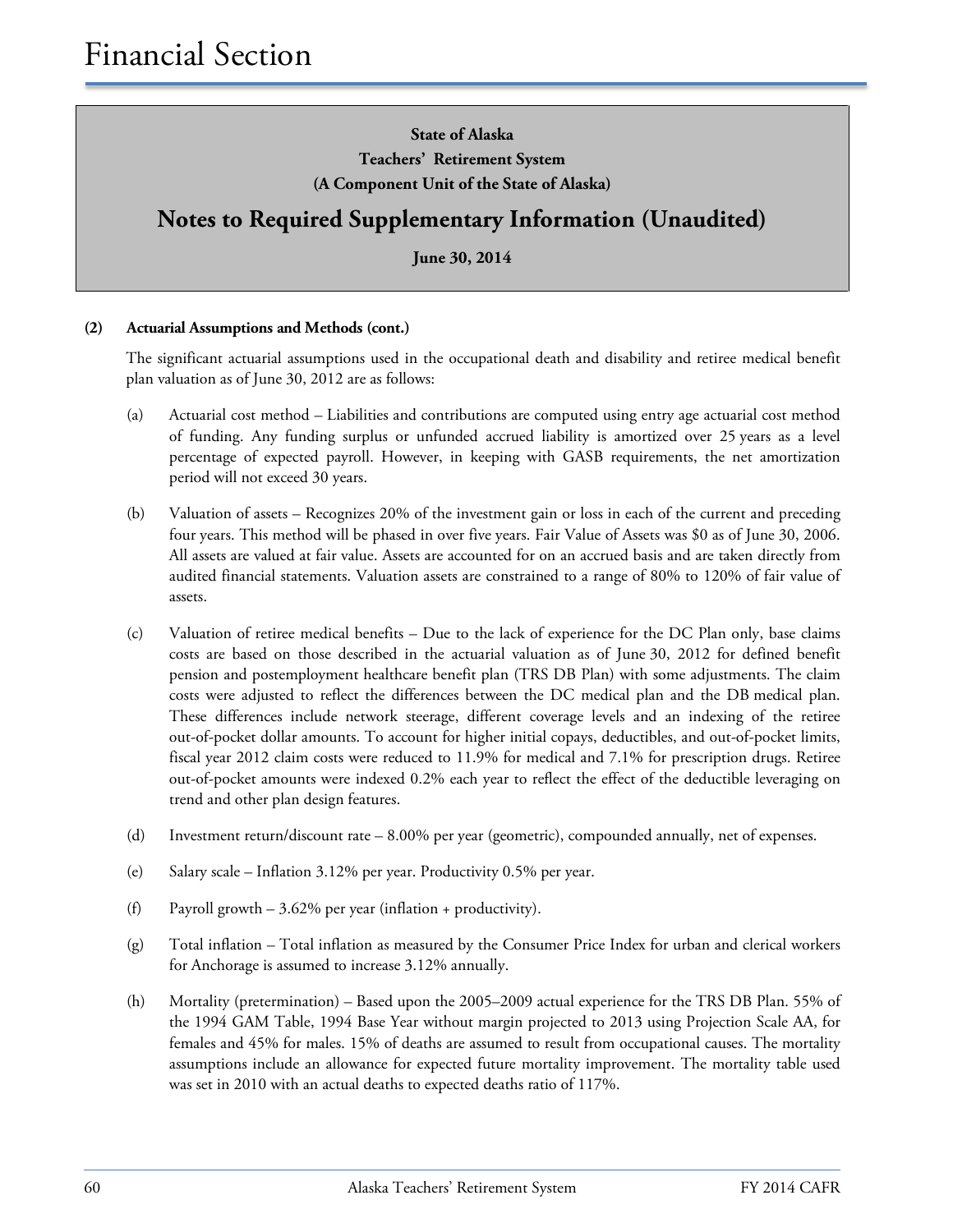# **Notes to Required Supplementary Information (Unaudited)**

**June 30, 2014**

#### **(2) Actuarial Assumptions and Methods (cont.)**

- (i) Mortality (posttermination) Based upon the 2005–2009 actual experience of the TRS DB Plan. Three-year setback of the 1994 GAM Table, 1994 Base Year without margin projected to 2013 using Projection Scale AA, for females and four-year setback for males. The mortality assumptions include an allowance for expected future mortality improvement. The mortality table used was set in 2010 with an actual deaths to expected deaths ratio of 117%.
- (j) Turnover Select rates were estimated and ultimate rates were set to the TRS DB Plan's rate loaded by 10%.
- (k) Disability Incidence rates based upon the 2005–2009 actual experience of the TRS DB Plan. Postdisability mortality in accordance with the RP-2000 Disabled Retiree Mortality Table. 15% of disabilities are assumed to result from occupational causes.

|  | (l) Retirement – Retirement rates were estimated in accordance with the following table: |  |  |  |
|--|------------------------------------------------------------------------------------------|--|--|--|
|  |                                                                                          |  |  |  |

| Age       | Rate           |
|-----------|----------------|
| < 55      | $2\%$          |
| $55 - 59$ | $\mathfrak{Z}$ |
| 60        | 5              |
| 61        | 5              |
| 62        | 10             |
| 63        | 5              |
| 64        | 5              |
| 65        | 25             |
| 66        | $25\,$         |
| 67        | 25             |
| 68        | 20             |
| 69        | 20             |
| 70        | 100            |

- (m) Marriage and age difference Wives are assumed to be three years younger than husbands. 85% of male members and 75% of female members are assumed to be married.
- (n) Part-time status Part-time employees are assumed to earn 0.60 years of credited service per year.
- (o) Expenses All expenses are net of the investment return assumption.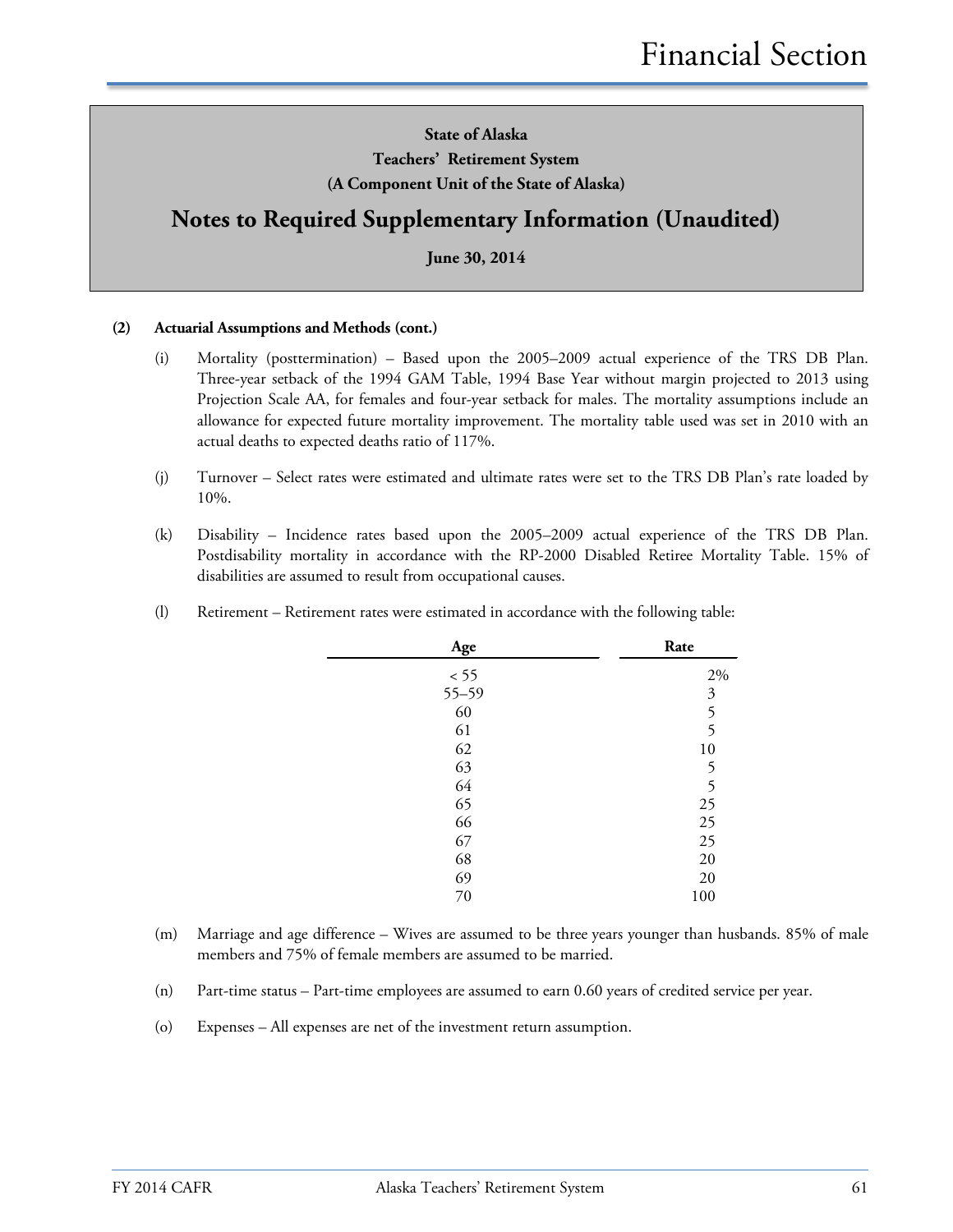# **Notes to Required Supplementary Information (Unaudited)**

**June 30, 2014**

#### **(2) Actuarial Assumptions and Methods (cont.)**

(p) Per capita claims cost – Sample claims cost rates adjusted to age 65 for FY14 medical benefits are shown below:

| Medical      | Prescription<br>drugs |
|--------------|-----------------------|
| \$<br>11,125 | 2,621                 |
| 1,726        | 2,621                 |
| 6,676        | 2,621                 |
| N/A          | 502                   |
|              |                       |

- (q) Third-party administrator fees \$177.57 per person per year; assumed trend rate of 5% per year.
- (r) Base claims cost adjustments Due to higher initial copays, deductibles, out-of-pocket limits, and member cost sharing compared to the DB medical plan, the following cost adjustments were applied to the per capita claims cost rates: 0.881 for medical plan, 0.929 for the prescription drug plan, and 0.998 for the annual indexing for member cost sharing.
- (s) Health cost trend The table below shows the rate used to project the cost from the shown fiscal year to the next fiscal year. For example, 8.7% is applied to the FY14 pre-Medicare medical claims cost to get the FY15 medical claims costs:

| <b>Fiscal year</b> | Medical<br><b>Pre-65</b> | Medical<br>Post- $65$ | Prescription<br>drugs |
|--------------------|--------------------------|-----------------------|-----------------------|
| 2014               | 8.7%                     | 6.4%                  | 6.3%                  |
| 2015               | 8.5                      | 6.3                   | 6.2                   |
| 2016               | 8.0                      | 6.3                   | 6.2                   |
| 2017               | 7.5                      | 6.2                   | 6.1                   |
| 2018               | 7.0                      | 6.1                   | 6.0                   |
| 2019               | 6.6                      | 6.1                   | 5.8                   |
| 2020               | 6.4                      | 6.0                   | 5.8                   |
| 2025               | 6.0                      | 6.0                   | 5.8                   |
| 2050               | 5.0                      | 5.0                   | 5.0                   |
| 2100               | 4.5                      | 4.5                   | 4.5                   |

For the June 30, 2012 valuation and later, the updated Society of Actuaries' Healthcare Cost Trend Model is used to project medical and prescription drug cost. This model effectively begins estimating trend amounts beginning in 2012 and projects out to 2100. The model has been populated with assumptions that are specific to the State.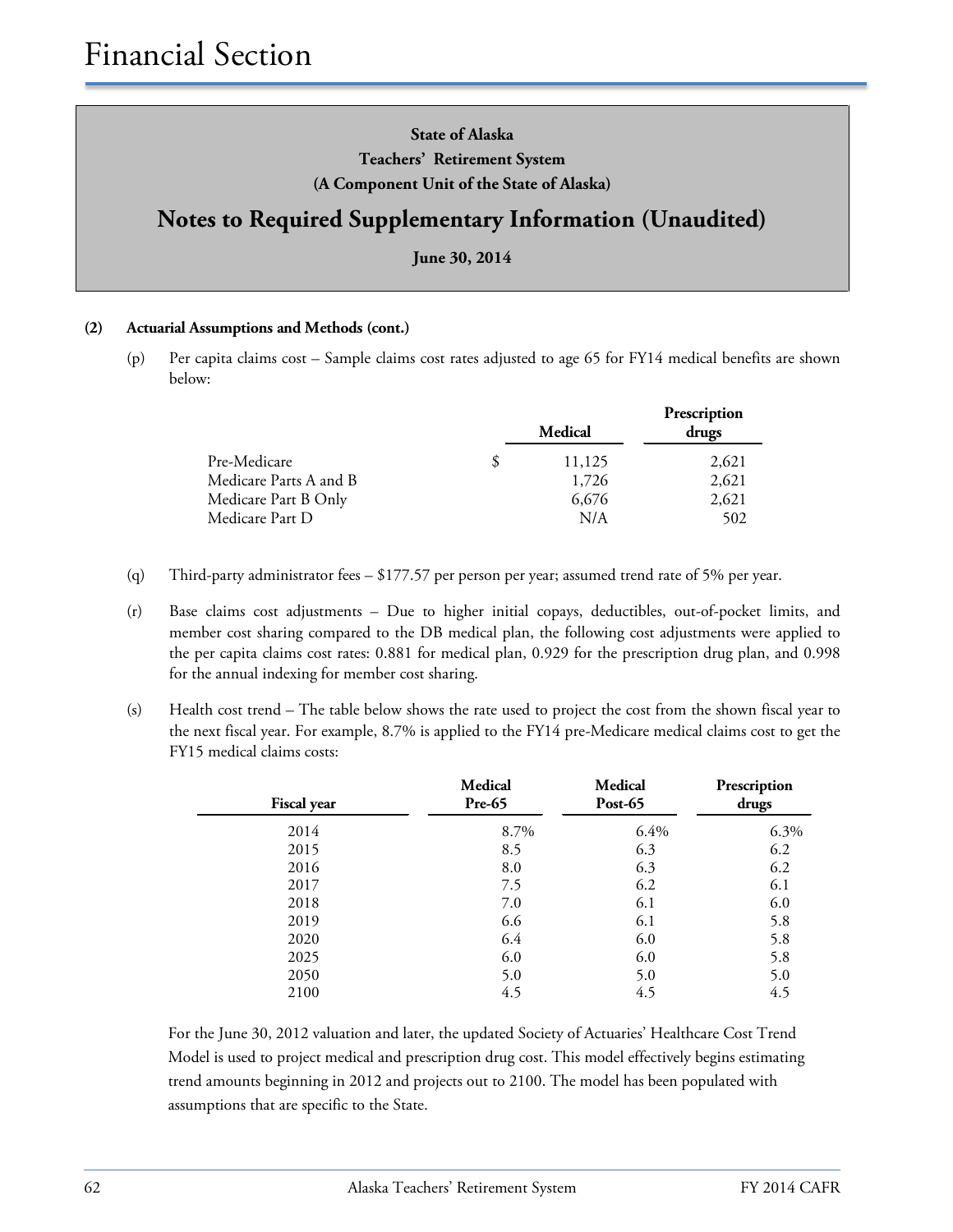# **Notes to Required Supplementary Information (Unaudited)**

**June 30, 2014**

#### **(2) Actuarial Assumptions and Methods (cont.)**

(t) Aging factors:

| Age       | <b>Medical</b> | Prescription<br>drugs |
|-----------|----------------|-----------------------|
| $0 - 44$  | 2.0%           | 4.5%                  |
| $45 - 54$ | 2.5            | 3.5                   |
| $55 - 64$ | 3.5            | 3.0                   |
| $65 - 73$ | 4.0            | 1.5                   |
| $74 - 83$ | 1.5            | 0.5                   |
| $84 - 93$ | 0.5            |                       |
| $94 +$    |                |                       |

#### (u) Retiree medical participation:

| Decrement due to disability |                             | Decrement due to retirement |                             |       |  |
|-----------------------------|-----------------------------|-----------------------------|-----------------------------|-------|--|
| Age                         | Percentage of participation | Age                         | Percentage of participation |       |  |
| 56                          | 73.00%                      | 55                          |                             | 40.0% |  |
| 56                          | 77.50                       | 56                          |                             | 50.0  |  |
| 57                          | 79.75                       | 57                          |                             | 55.0  |  |
| 58                          | 82.00                       | 58                          |                             | 60.0  |  |
| 59                          | 84.25                       | 59                          |                             | 65.0  |  |
| 60                          | 86.50                       | 60                          |                             | 70.0  |  |
| 61                          | 88.75                       | 61                          |                             | 75.0  |  |
| 62                          | 91.00                       | 62                          |                             | 80.0  |  |
| 63                          | 93.25                       | 63                          |                             | 85.0  |  |
| 64                          | 95.50                       | 64                          |                             | 90.0  |  |
| $65+$                       | 94.00                       | $65+$                       | Year of service             |       |  |
|                             |                             |                             | <15                         | 70.5% |  |
|                             |                             |                             | $15 - 19$                   | 75.2  |  |
|                             |                             |                             | $20 - 24$                   | 79.9  |  |
|                             |                             |                             | $25 - 29$                   | 89.3  |  |
|                             |                             |                             | $30+$                       | 94.0  |  |

Participation rates reflect the expected plan election rate that varies by reason for decrement, duration that a member may pay full cost prior to Medicare eligibility, and availability of alternative and/or lower cost options, particularly in the Medicare market.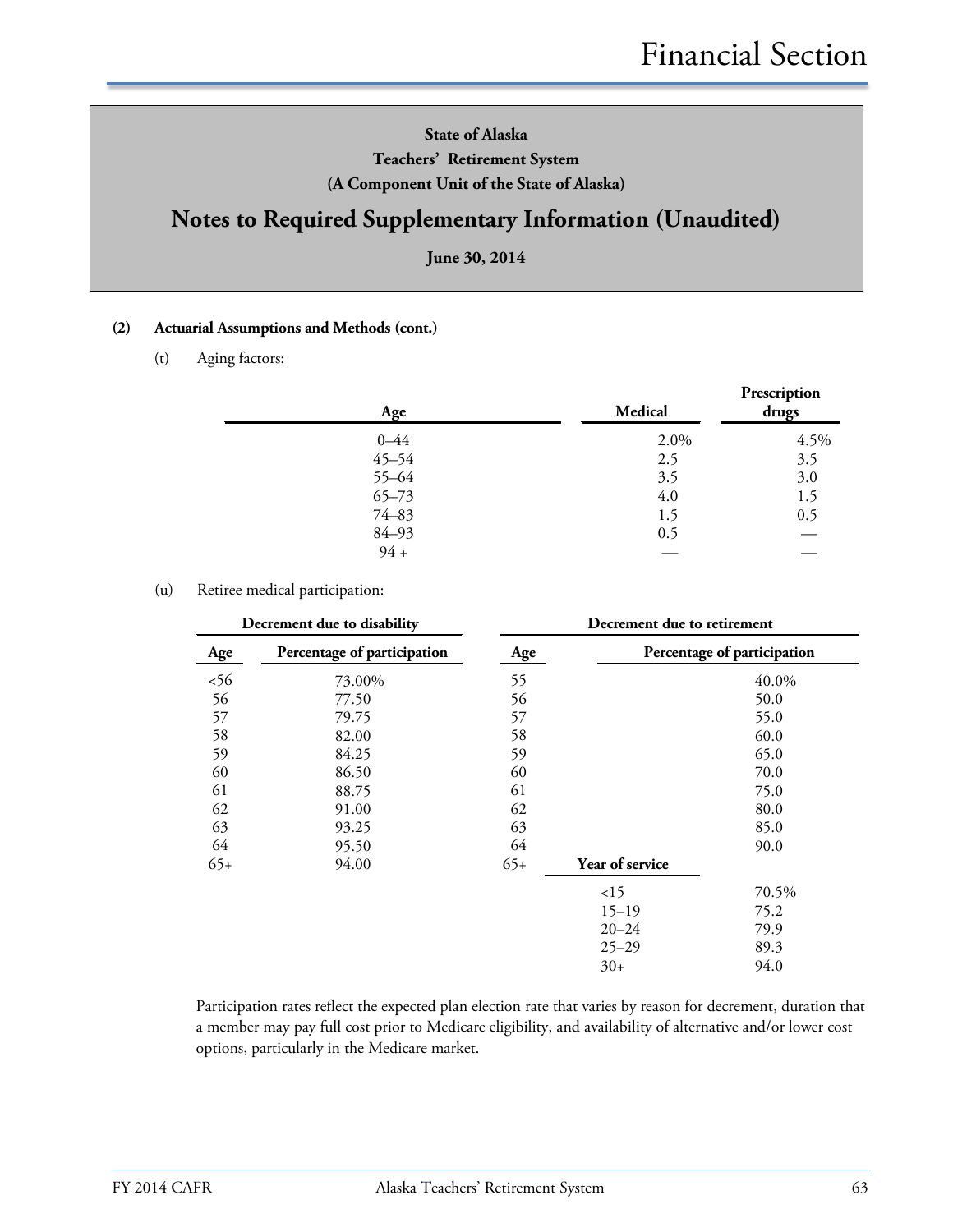# **Notes to Required Supplementary Information (Unaudited)**

**June 30, 2014**

#### **(2) Actuarial Assumptions and Methods (cont.)**

#### *Changes in Methods Since the Last Valuation*

There have been no changes in methods since the prior valuation.

#### *Changes in Assumptions Since the Last Valuation*

There have been no changes in actuarial assumptions since the prior valuation.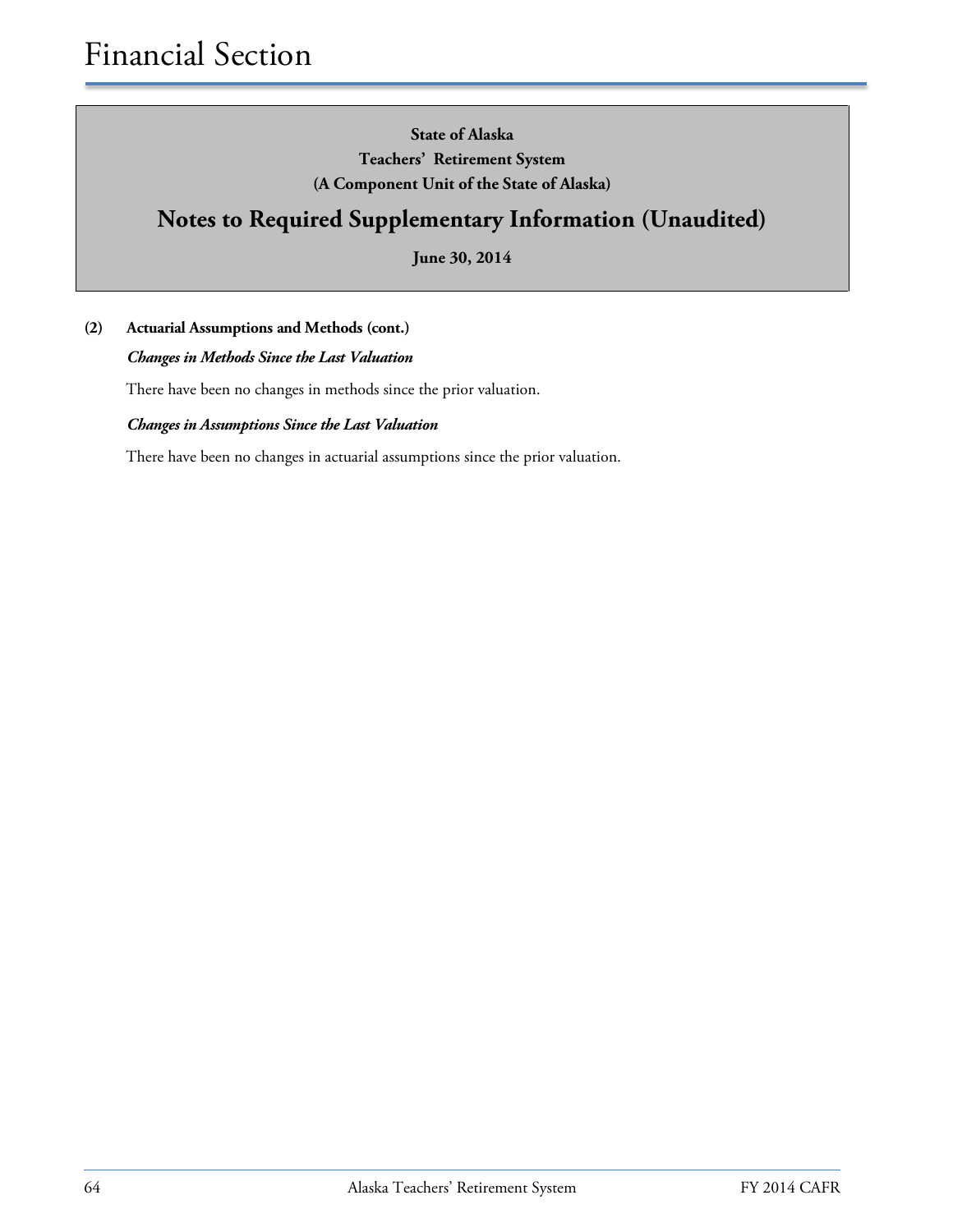# **SUPPLEMENTAL SCHEDULES**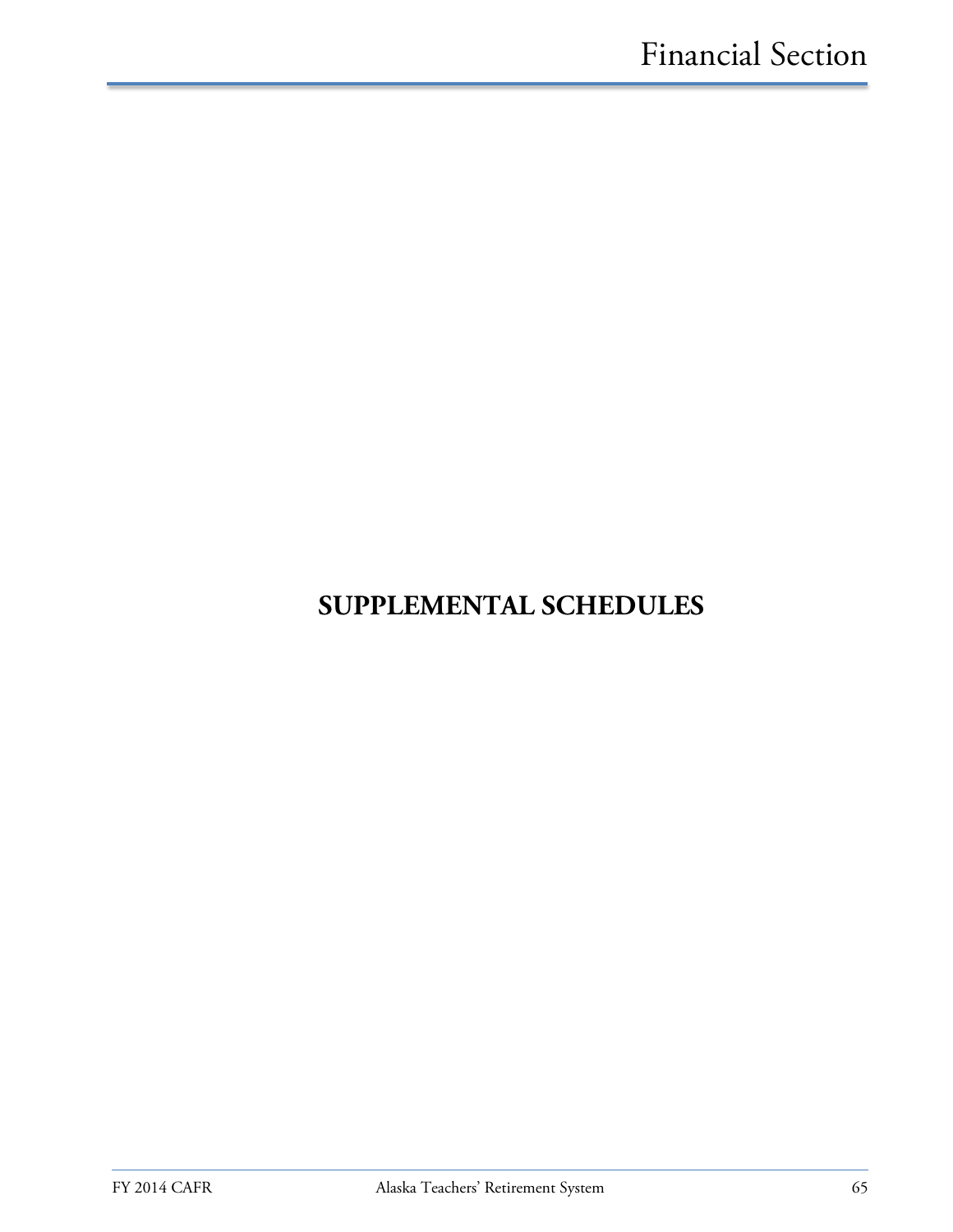**State of Alaska**

**Teachers' Retirement System**

**(A Component Unit of the State of Alaska)**

# **Schedule of Administrative and Investment Deductions Defined Benefit Pension Plan**

**Years ended June 30, 2014 and 2013**

**(In thousands)**

|                             |                |            | <b>Totals</b> |        |  |
|-----------------------------|----------------|------------|---------------|--------|--|
|                             | Administrative | Investment | 2014          | 2013   |  |
| Personal services:          |                |            |               |        |  |
| \$<br>Wages                 | 1,496          | 77         | 1,573         | 1,476  |  |
| Benefits                    | 871            | 31         | 902           | 868    |  |
| Total personal services     | 2,367          | 108        | 2,475         | 2,344  |  |
| Travel:                     |                |            |               |        |  |
| Transportation              | 22             | 38         | 60            | 55     |  |
| Per diem                    | 4              | 19         | 23            | 24     |  |
| Total travel                | 26             | 57         | 83            | 79     |  |
| Contractual services:       |                |            |               |        |  |
| Management and consulting   | 3,700          | 12,201     | 15,901        | 13,225 |  |
| Accounting and auditing     | 47             | 5          | 52            | 318    |  |
| Advertising and printing    | 30             | 5          | 35            | 26     |  |
| Data processing             | 824            | 200        | 1,024         | 667    |  |
| Communications              | 49             | 21         | 70            | 61     |  |
| Rental/leases               | 126            | 19         | 145           | 145    |  |
| Legal                       | 122            | 28         | 150           | 118    |  |
| Medical specialists         | 49             |            | 49            | 14     |  |
| Repairs and maintenance     | $\overline{2}$ | 4          | 6             | 7      |  |
| Other professional services | 43             | 16         | 59            | 80     |  |
| Transportation              | 59             |            | 59            | 41     |  |
| Total contractual services  | 5,051          | 12,499     | 17,550        | 14,702 |  |
| Other:                      |                |            |               |        |  |
| Equipment                   | 13             | 6          | 19            | 22     |  |
| Supplies                    | 41             | 23         | 64            | 58     |  |
| Total other                 | 54             | 29         | 83            | 80     |  |
| Total administrative and    |                |            |               |        |  |
| investment deductions<br>\$ | 7,498          | 12,693     | 20,191        | 17,205 |  |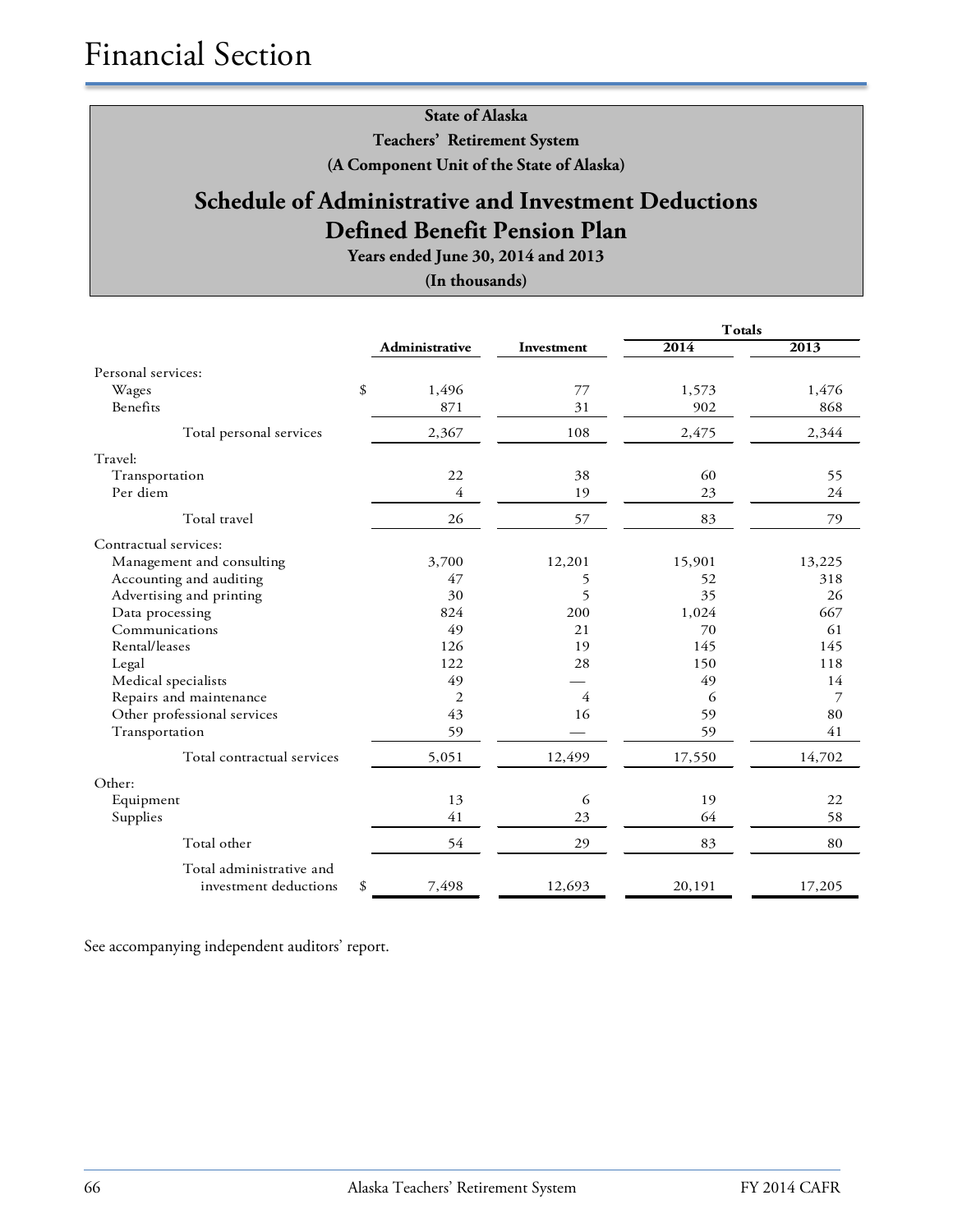**State of Alaska**

**Teachers' Retirement System**

**(A Component Unit of the State of Alaska)**

# **Schedule of Administrative Deductions Defined Contribution Pension and OPEB Plans**

**Years ended June 30, 2014 and 2013**

**(In thousands)**

|                             |                |            | <b>T</b> otals |                   |  |
|-----------------------------|----------------|------------|----------------|-------------------|--|
|                             | Administrative | Investment | 2014           | $\overline{2013}$ |  |
| Personal services:          |                |            |                |                   |  |
| \$<br>Wages                 | 89             |            | 89             | 90                |  |
| Benefits                    | 49             |            | 49             | 56                |  |
| Total personal services     | 138            |            | 138            | 146               |  |
| Travel:                     |                |            |                |                   |  |
| Transportation              | 2              |            | 2              | 2                 |  |
| Per diem                    |                |            |                | 1                 |  |
| Total travel                | 2              |            | $\mathfrak{2}$ | 3                 |  |
| Contractual services:       |                |            |                |                   |  |
| Management and consulting   | 718            | 479        | 1,197          | 537               |  |
| Accounting and auditing     | 14             |            | 14             | 13                |  |
| Data processing             | 47             |            | 47             | 20                |  |
| Communications              | 3              |            | 3              | 3                 |  |
| Rentals/leases              |                |            |                | 8                 |  |
| Legal                       |                |            |                | 2                 |  |
| Other professional services | 2              |            | 2              | $\overline{2}$    |  |
| Total contractual services  | 792            | 479        | 1,271          | 585               |  |
| Other:                      |                |            |                |                   |  |
| Equipment                   | $\mathbf{1}$   |            | $\mathbf{1}$   | 1                 |  |
| Supplies                    | 2              |            | 2              | $\overline{c}$    |  |
| Total other                 | 3              |            | 3              | 3                 |  |
| Total administrative and    |                |            |                |                   |  |
| \$<br>investment deductions | 935            | 479        | 1,414          | 737               |  |